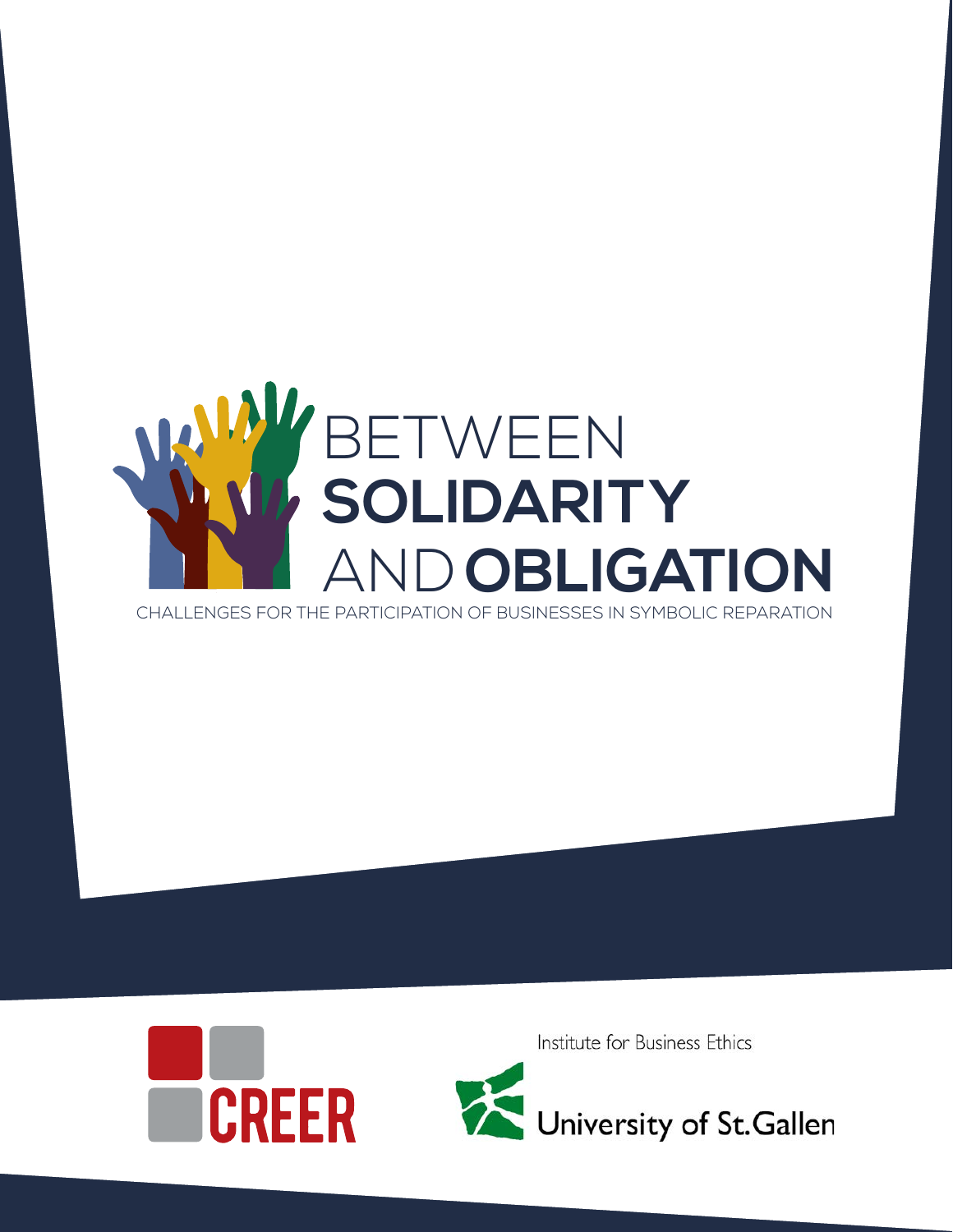The **Regional Business and Responsible Entrepreneurship Center (CREER by its Spanish acronym)** researches, evaluates, and promotes respect for human rights and sustainable development in the framework of business activities. Along with the **Institute for Human Rights and Business (IHRB)**, CREER aims to drive a comprehensive agenda that connects governments, communities, businesses, and civil society organizations through the collective construction of knowledge, spaces for dialogue based on trust, and local capacity building.

The **Institute for Business Ethics (IWE by its German acronym),** founded in 1989 at the University of St. Gallen (Switzerland), has one of the longest institutional traditions in Europe. It has been a pioneer in the investigation and teaching of topics related to business ethics, corporate social responsibility, and business and human rights. The Institute enjoys an international reputation for its expertise in fundamental and applied research. IWE creates and drives collaborative initiatives and research with other institutions in the public and private sectors, as well as with civil society.

All rights reserved. The responsibility of the opinions expressed here is only that of the **Regional Business and Responsible Entrepreneurship Center (CREER) and the Institute for Business Ethics (IWE).** CREER and IWE permit the free reproduction of extracts from this publication as long as appropriate recognition and citation is given. Authorization from each of these two entities is required for the reproduction and translation of this publication.

**CREER Executive Director** Luis Fernando De Angulo

**IWE Director** Florian Wettstein

**Coordination of the research and content** Laura Cotrina, Jordi Vives, and Germán Zarama

This report was translated from Spanish to English by Cristal Downing

#### **June 2019**

ISBN: 978-958-59805-9-4

This project was possible thanks to the One Year Research Merger Grant awarded by the Leading House for the Latin America Region - State Secretariat for Education, Reserch and Innovation (SERI). Furthermore, the project enjoyed the generous academic support from the Pontificia Universidad Javeriana de Bogotá.



Schweizerische Eidgenossenschaft Confédération suisse Confederazione Svizzera Confederaziun svizra

Swiss Confederation

Federal Department of Economic Affairs, Education and Research EAER **State Secretariat for Education, Research and Innovation SERI** 

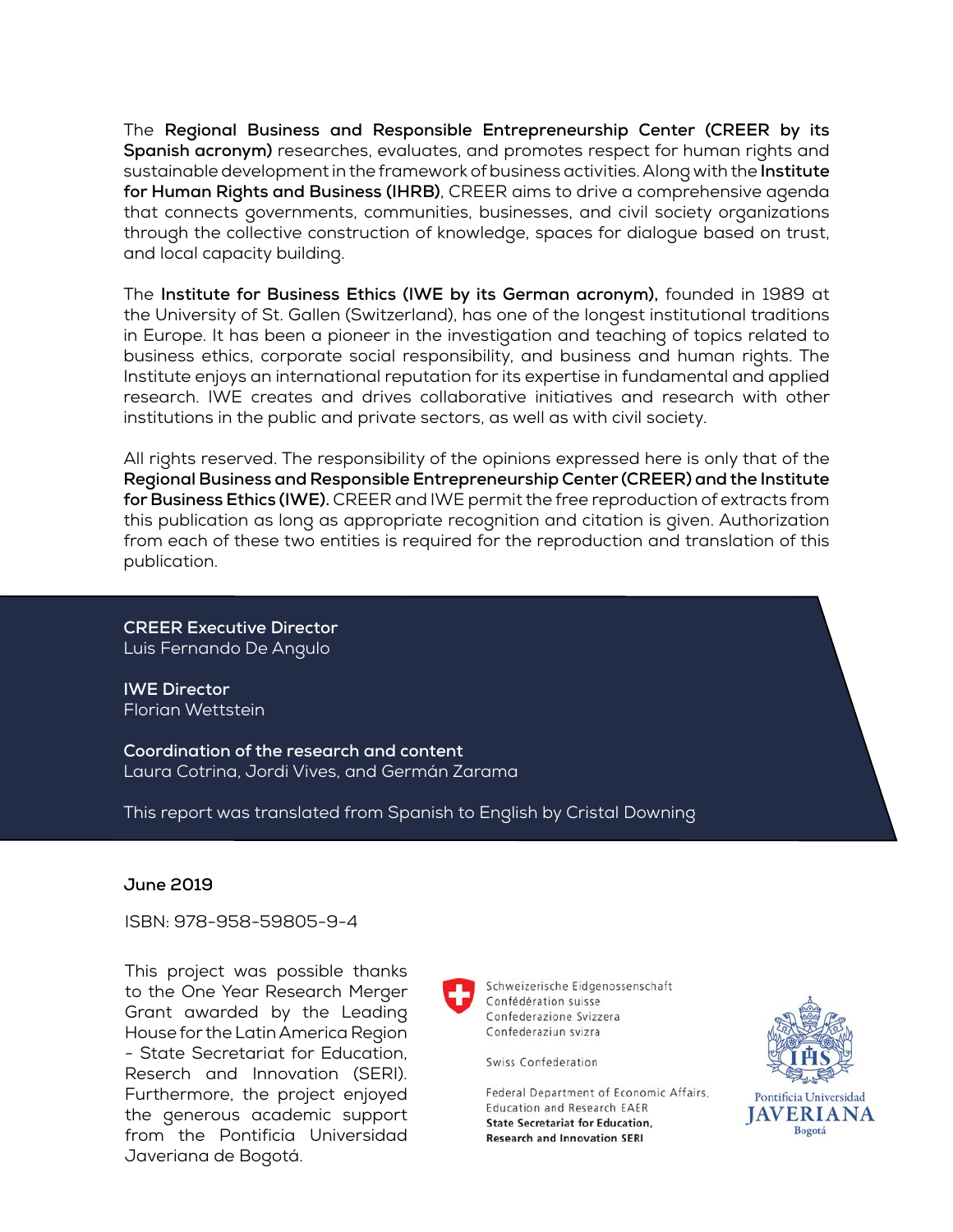### **TABLE OF CONTENTS**

| Presentation                                                                                                                               | 5         |
|--------------------------------------------------------------------------------------------------------------------------------------------|-----------|
| <b>List of Acronyms</b>                                                                                                                    |           |
| Introduction                                                                                                                               | 8         |
| Methodology                                                                                                                                | <b>10</b> |
| Reparations for violations of human rights<br>3.1. Symbolic and material reparations: two sides<br>of the same coin                        | 12<br>13  |
| 3.2. The Inter-American Human Rights System's<br>approach to symbolic reparations                                                          | 15        |
| 3.3. Background to symbolic reparations in<br>Colombia                                                                                     | 17        |
| 3.4. Symbolic reparations and business                                                                                                     | 20        |
| Symbolic reparations in the business<br>sector: desk research                                                                              |           |
| 4.1. Socioeconomic initiatives                                                                                                             | 22        |
| 4.2. Initiatives for the reconstruction of the social<br>fabric and culture of peace                                                       | 23        |
| 4.3. Conclusions of the desk research                                                                                                      | 23        |
| Findings from the in-depth study of three<br>cases                                                                                         | 25        |
| 5.1. Context in which the analyzed business<br>initiatives were managed and developed                                                      | 27        |
| 5.2. Internal barriers and obstacles to the<br>development of symbolic reparations<br>initiatives and strategies used to overcome<br>them. | 28        |
| 5.3. The role of workers and upper<br>management.                                                                                          | 30        |
| 5.4. Identified positive benefits and impacts                                                                                              | 31        |
| 5.5. Lessons learned from the case studies                                                                                                 | 32        |
| 5.6. Reflections on symbolic reparation from the<br>business sector                                                                        | 34        |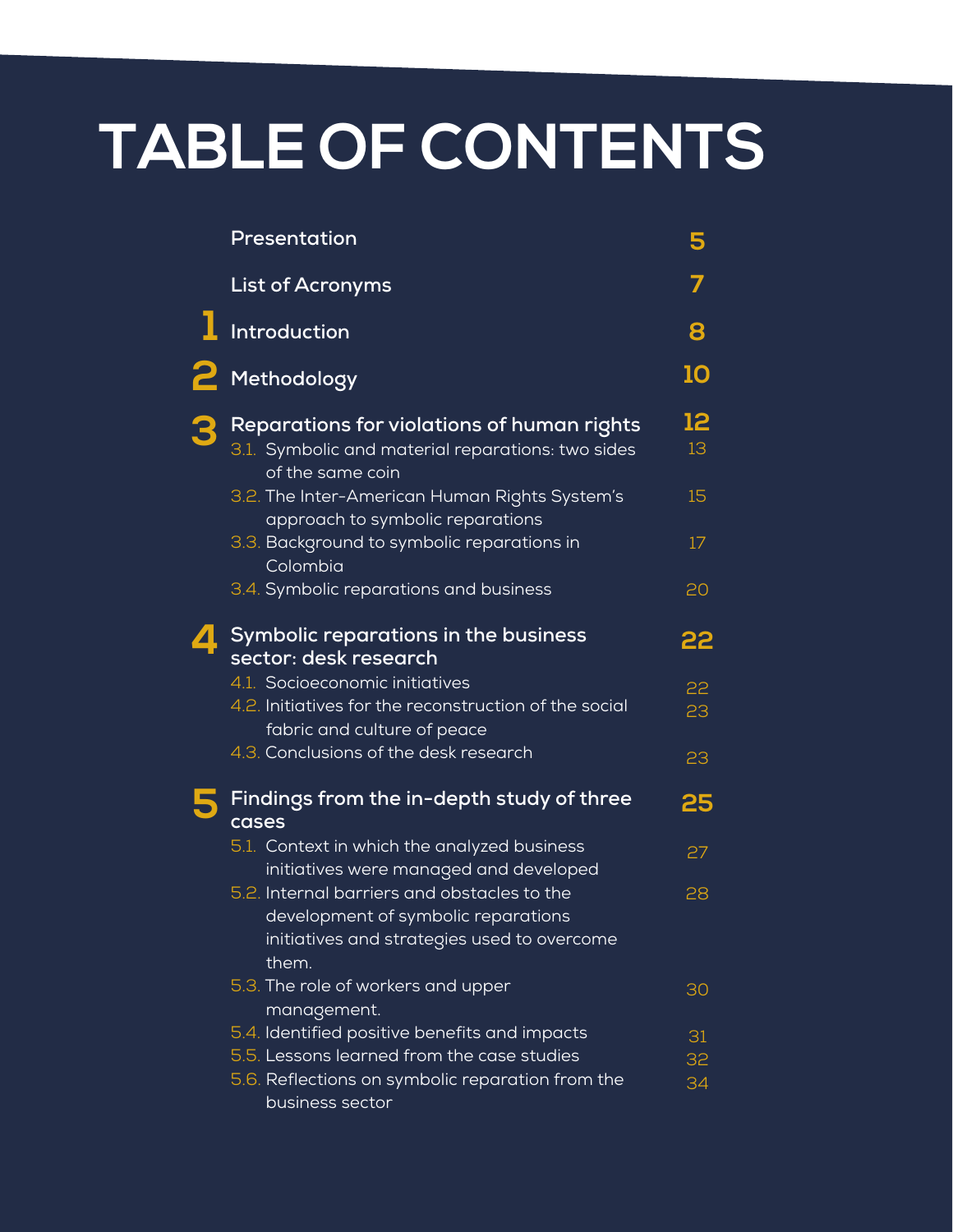|   | 5.6.1. Solidarity or obligation? Routes for                                   | 35 |
|---|-------------------------------------------------------------------------------|----|
|   | reconciliation and non-repetition.                                            |    |
|   | 5.6.2. The scope of language and concepts                                     | 36 |
|   | for the participation of the business                                         |    |
|   | sector in symbolic reparations                                                |    |
|   | initiatives                                                                   |    |
|   | 5.6.3. Perspectives on the Integral System                                    | 37 |
|   | for Truth, Justice, Reparation, and                                           |    |
|   | Non-Repetition                                                                |    |
| 6 | <b>Conclusions</b>                                                            | 40 |
|   |                                                                               |    |
|   | 6.1. The construction of trust as a means for                                 | 40 |
|   | reparation and non-repetition<br>6.2. Small and medium businesses and other   | 41 |
|   |                                                                               |    |
|   | economic sectors in symbolic reparation                                       |    |
|   | 6.3. The transitional justice process in Colombia,<br>and restorative justice | 42 |
|   | 6.4. The analysis of the past as a mechanism                                  | 43 |
|   | for construction of effective human rights                                    |    |
|   | policies.                                                                     |    |
|   |                                                                               |    |
|   | Proposals                                                                     | 44 |
|   | 7.1. For the business sector                                                  | 44 |
|   | 7.2. For the State                                                            | 44 |
|   | 7.3. For the Integral System of Truth, Justice,                               | 45 |
|   | Reparation, and Non-Repetition, with                                          |    |
|   | emphasis in the Special Jurisdiction for                                      |    |
|   | Peace                                                                         |    |
|   | 7.4. For NGOs, unions, and other relevant actors                              | 46 |
|   | 7.5. For the United Nations Working Group on                                  | 46 |
|   | Business and Human Rights and OHCHR                                           |    |
|   | <b>Annex 1:</b> Symposium: Between solidarity and                             | 48 |
|   | obligation. Challenges to business participation                              |    |
|   | in symbolic reparations                                                       |    |
|   | » Limitations on the concept of reparations                                   | 48 |
|   | » State obligations and business                                              | 49 |
|   | responsibilities                                                              |    |
|   | » The construction of symbolic reparations                                    | 49 |
|   | » Promotion of symbolic reparations                                           | 50 |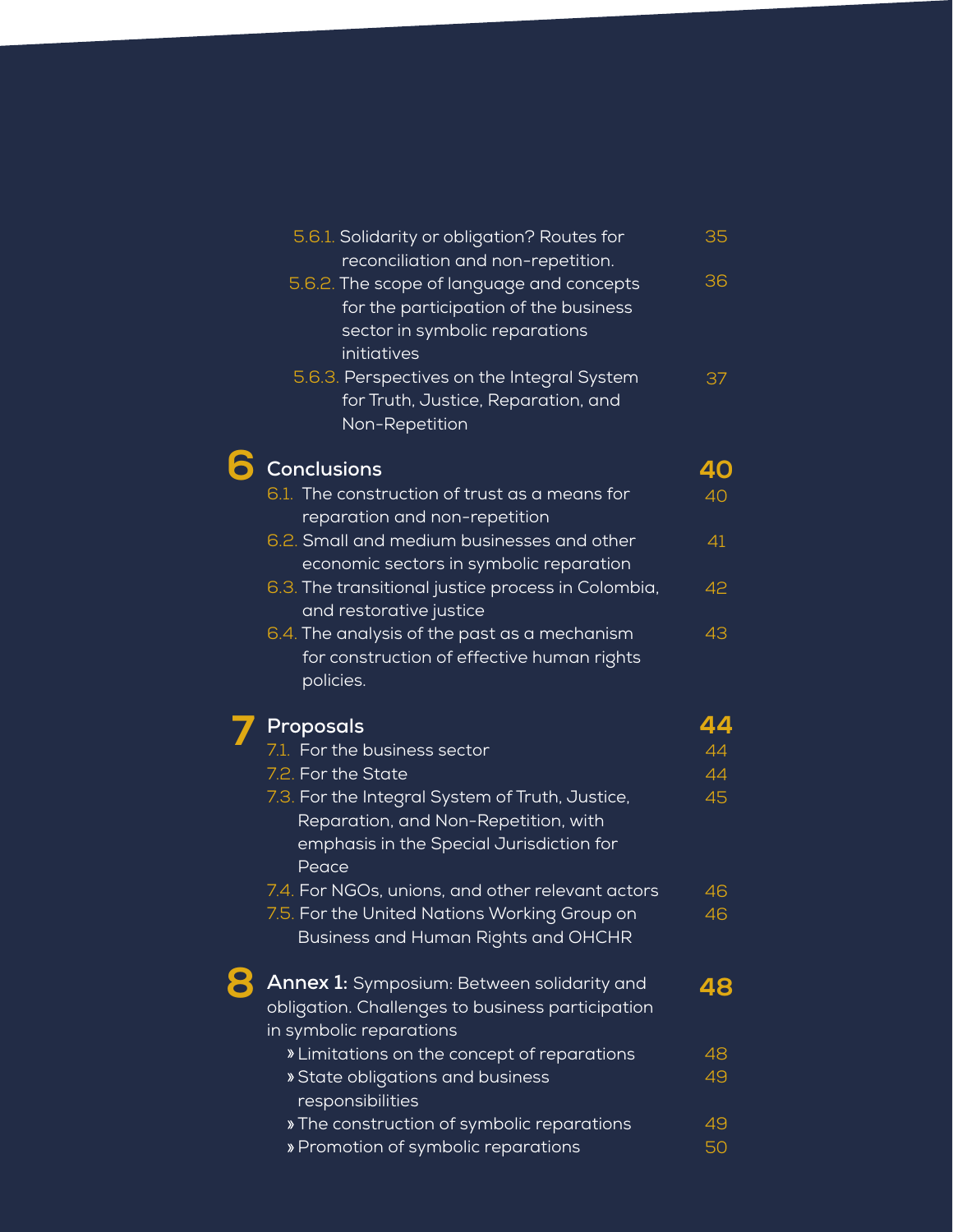# **PRESENTATION**

The post-agreement context in Colombia has uncovered several challenges to guarantee victims' rights and sustainability of processes that aim to consolidate peace and reconciliation at the regional level. One of these challenges has been the participation of the business sector in different mechanisms, including those generated by the Peace Agreements, conceived by the State for this end.

This document is framed within the *Region, Reconciliation, and Coexistence* strand of action and research,**<sup>1</sup>** through which the **Regional Business and Responsible Entrepreneurship Center (CREER)** promotes a new agenda so that businesses and economic sectors can contribute to the consolidation of peace at the regional level. This is to ensure a greater presence of the State for the protection of citizens, and institutional strengthening at the local level for coexistence and conflict transformation.

Under this work strand, CREER and the **Institute for Business Ethics (IWE) of the**  **University of St. Gallen,** with support of the **Swiss State Secretariat for Education, Research, and Innovation,** carried out a project to address the challenges from the academic and practical standpoints, and to foment the participation of the business sector in symbolic reparations initiatives, as well as to identify the expectations of victims, businesses, the State, and other interested parties, and to use symbolic reparations to address the business sector's role in the armed conflict and peacebuilding.

Addressing symbolic reparations in general is one of the greatest challenges to guarantees of victims' rights and the consolidation of regional peace. Until now, administrative and individual reparations have dominated in the framework of transitional justice processes carried out in Colombia, as has the identification of responsible legal and illegal armed actors in a conflict that has in fact seen participation by other actors and sectors.



<sup>1</sup> Further information about this work strand can be accessed at: www.creer-ihrb.org/ territorioyreconciliacion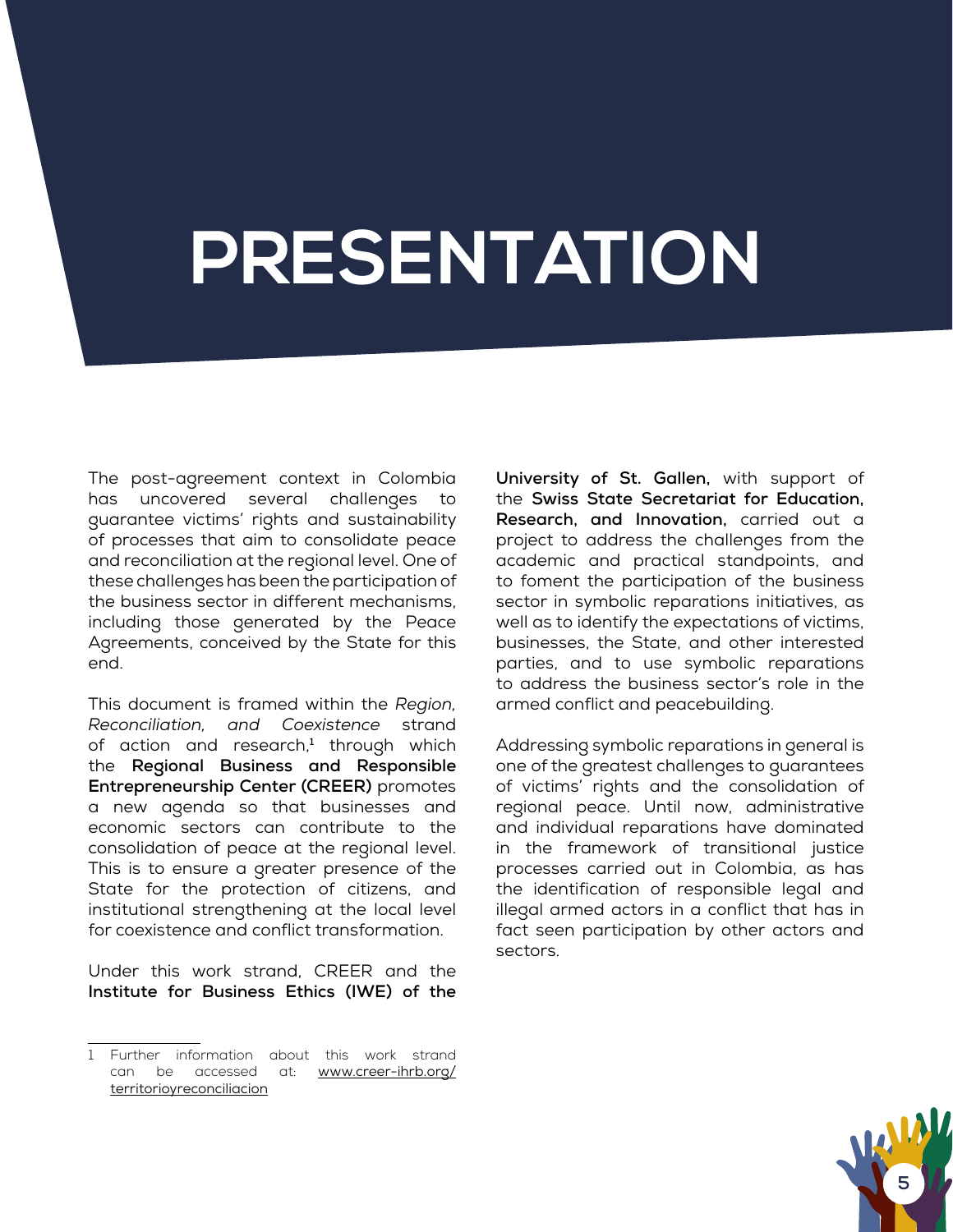For the management of human rights violations through symbolic reparations, whether or not they took place in the armed conflict, this research is based on the premise that each actor contributes through their tasks, capacities, and obligations.

In this way, the business sector is confronting a dilemma: on one hand, the expression of its solidarity with the victims and recognition of their suffering can contribute – symbolically and intangibly – to reparation and reconciliation processes; and on the other, the sector can contribute, through its participation, in clarification of the events that occurred and its assumption of responsibility.

The resolution of this dilemma is complex and depends in large part on a favorable context and predisposition with a great variety of actors. This is why this report presents recommendations not only to businesses but also to other actors who promote broader and more effective participation of the business sector in processes of symbolic reparation.

We are grateful to businesses, workers, communities, victims, academics, and public servants, among others, for their willingness to speak about a topic that has been little addressed in Colombia, despite being relevant to achieving a more just society. We are also grateful to the Pontificia Universidad Javeriana for its enthusiasm and generosity in hosting the International Symposium on 29 April 2019 in Bogota, where this report was presented.

Finally, we are especially grateful for the support provided by Leading House for Latin American Studies, the Centro Latinoamericano-Suizo at the University of St. Gallen, and the Swiss State Secretariat for Education, Research, and Innovation, who made this research possible.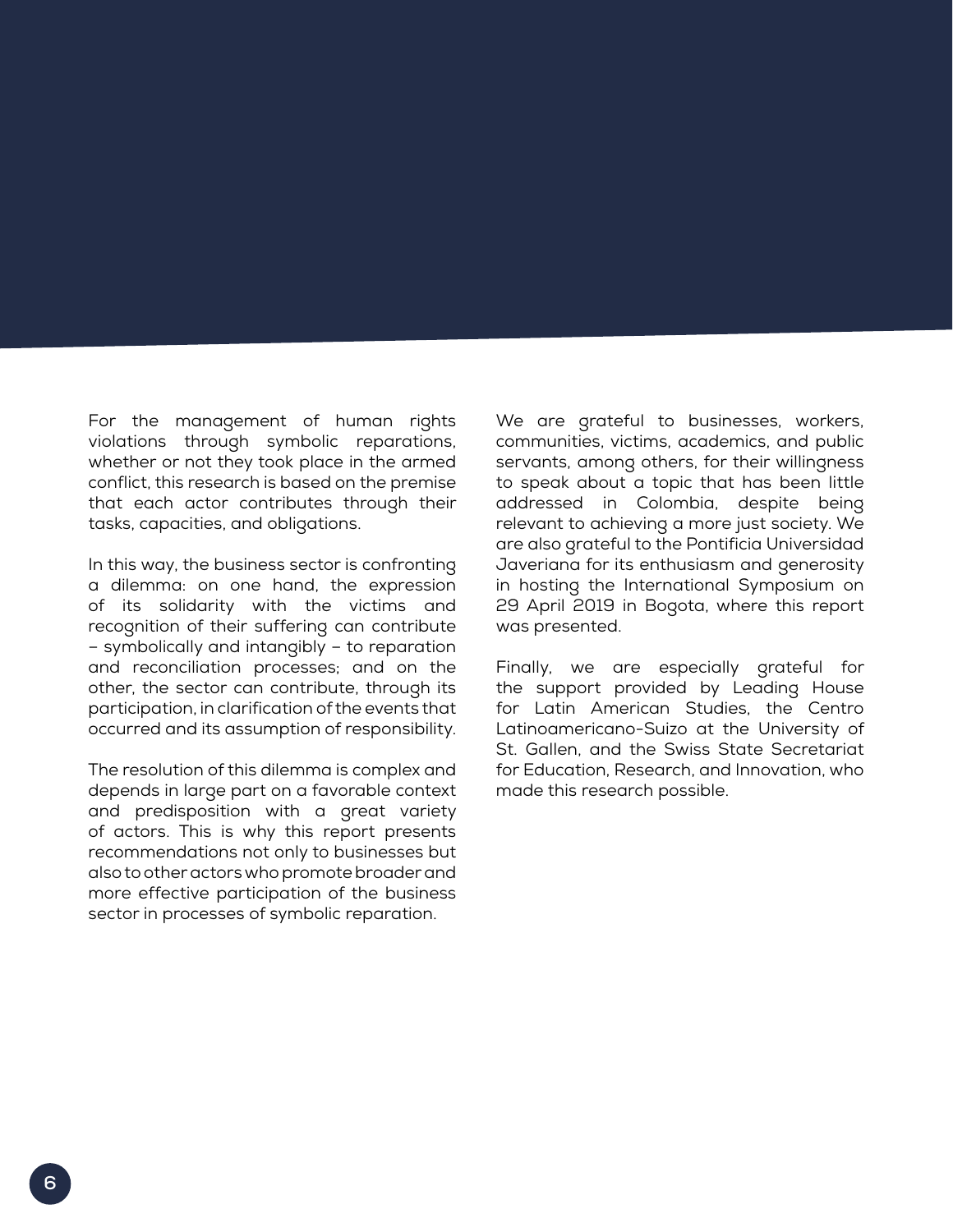# **LIST OF ACRONYMS**

| <b>CCTCN</b>           | Commission for the Clarification of Truth, Coexistence, and<br>Non-repetition                                                    |
|------------------------|----------------------------------------------------------------------------------------------------------------------------------|
| <b>CREER</b>           | Regional Business and Responsible Entrepreneurship Center                                                                        |
| <b>CSR</b>             | <b>Corporate Social Responsibility</b>                                                                                           |
| <b>FARC-EP</b>         | Revolutionary Armed Forces of Colombia - People's Army<br>(Fuerzas Armadas Revolucionarias de Colombia - Ejército<br>del Pueblo) |
| <b>IHL</b>             | International Humanitarian Law                                                                                                   |
| <b>ISTJRNR</b>         | Integral System of Truth, Justice, Reparation, and Non-<br>repetition                                                            |
| <b>IWE</b>             | Institute for Business Ethics, University of St. Gallen                                                                          |
| <b>OHCHR</b>           | Office of the High Commissioner for Human Rights                                                                                 |
| <b>Peace Agreement</b> | Final agreement for the termination of the conflict and the<br>construction of stable and lasting peace                          |
| <b>SJP</b>             | <b>Special Jurisdiction for Peace</b>                                                                                            |
| <b>SMB</b>             | Small and medium businesses                                                                                                      |
| <b>UNGP</b>            | UN Guiding Principles on Business and Human Rights                                                                               |
|                        |                                                                                                                                  |

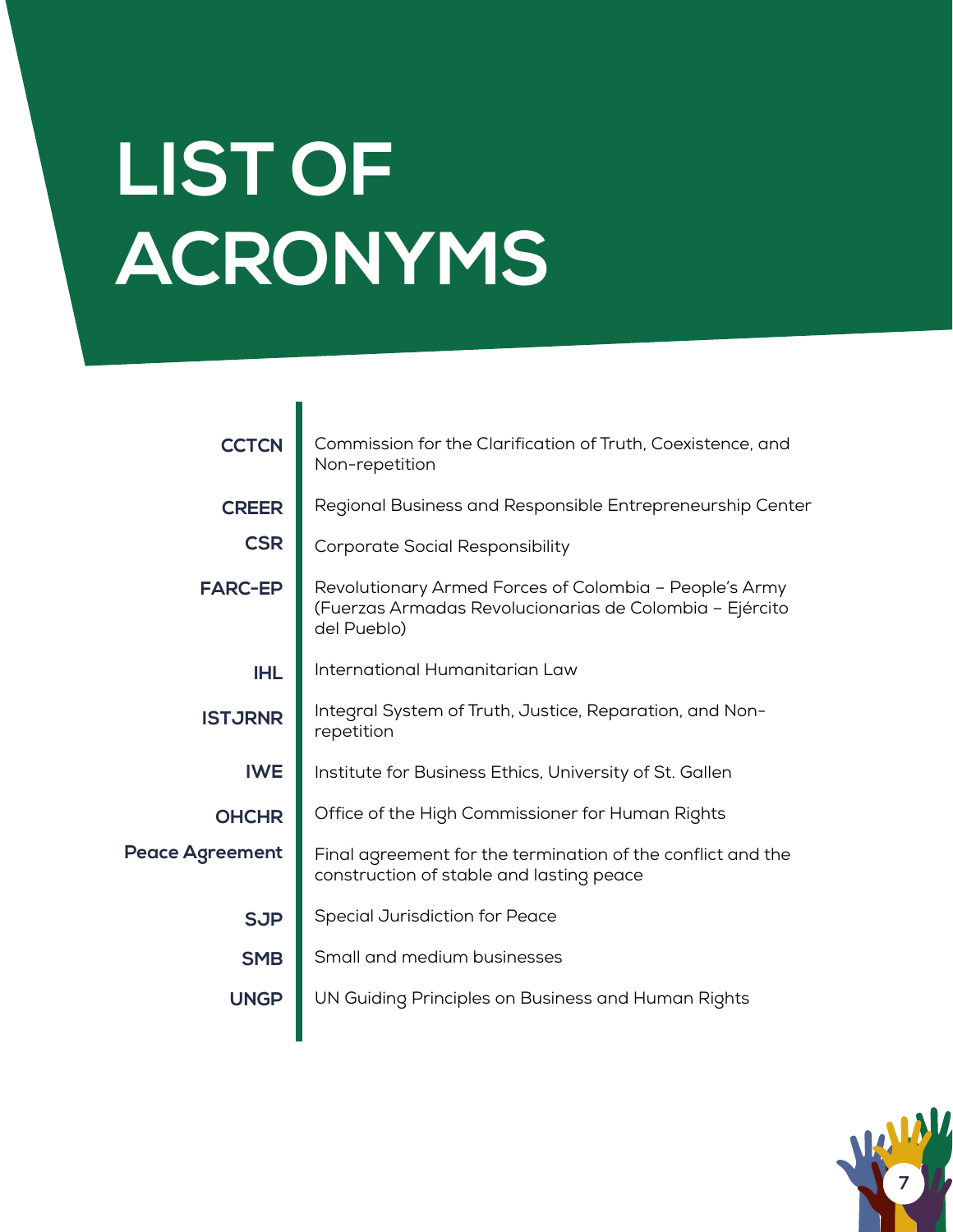## **INTRODUCTION**

In light of diverse international instruments and particularly of the UN Guiding Principles on Business and Human Rights (UNGP), adopted unanimously by the UN Human Rights Council in 2011<sup>2</sup>, efforts have been made to address the need for businesses to contribute resources in cases in which they have caused or contributed to – directly or indirectly – negative impacts on human rights.

Any business initiative that aims to provide complete reparation for damage caused to individual and/or collective victims must recognize their dignity and address particular needs in terms of re-establishing their rights. Material restitution and financial compensation can contribute, but they do not address the aspect of dignity inherent in human rights.

In contrast, forms of symbolic reparations (e.g. public apologies, commemorations, and homage to victims, etc.) are recognized as remedy mechanisms uniquely positioned to address the intangible emotional and moral dimension of human rights violations, and to contribute effectively to the restoration of victims' dignity.3

This topic bears particular relevance in the Colombian case, where the internal armed conflict has left more than eight million victims4 and constitutes a context in which one of the central factors for peacebuilding is integral reparation for grave violations of human rights and international humanitarian law (IHL). This is presented as a challenge to the definition of strategies, actions, and tools to respond to the broad demand for truth and justice.

However, in the field of business and human rights, symbolic forms of reparation continue to be little discussed. Even if theory and practice of symbolic reparations have been the subject of extensive discussion when States are involved, and particularly in

<sup>2</sup> Human Rights Council, Guiding Principles on business and human rights: implementation of the UN framework to "protect, respect, and remedy". Report of the Special Representative of the Secretary General on the question of human rights and transnational and other businesses, A/HRC/17/31 (2011). Art. 22.

<sup>3</sup> See Minow, M. (1998). Between Vengeance and Forgiveness: Facing History after Genocide and Mass Violence. Boston: Beacon Press; and United Nations. (2008). Rule of Law Tools for Post-conflict States: Reparation Programmes (Vol. HR/PUB/08/1). New York and Geneva: Office of the United Nations High Commissioner for Human Rights.

<sup>4</sup> According to the Victims' Registry and statistics from the National Center for Historical Memory. See[: http://www.centrodememoriahistorica.gov.](http://www.centrodememoriahistorica.gov.co/micrositios/informeGeneral/estadisticas.html) [co/micrositios/informeGeneral/estadisticas.html](http://www.centrodememoriahistorica.gov.co/micrositios/informeGeneral/estadisticas.html) Accessed on 1 March 2019.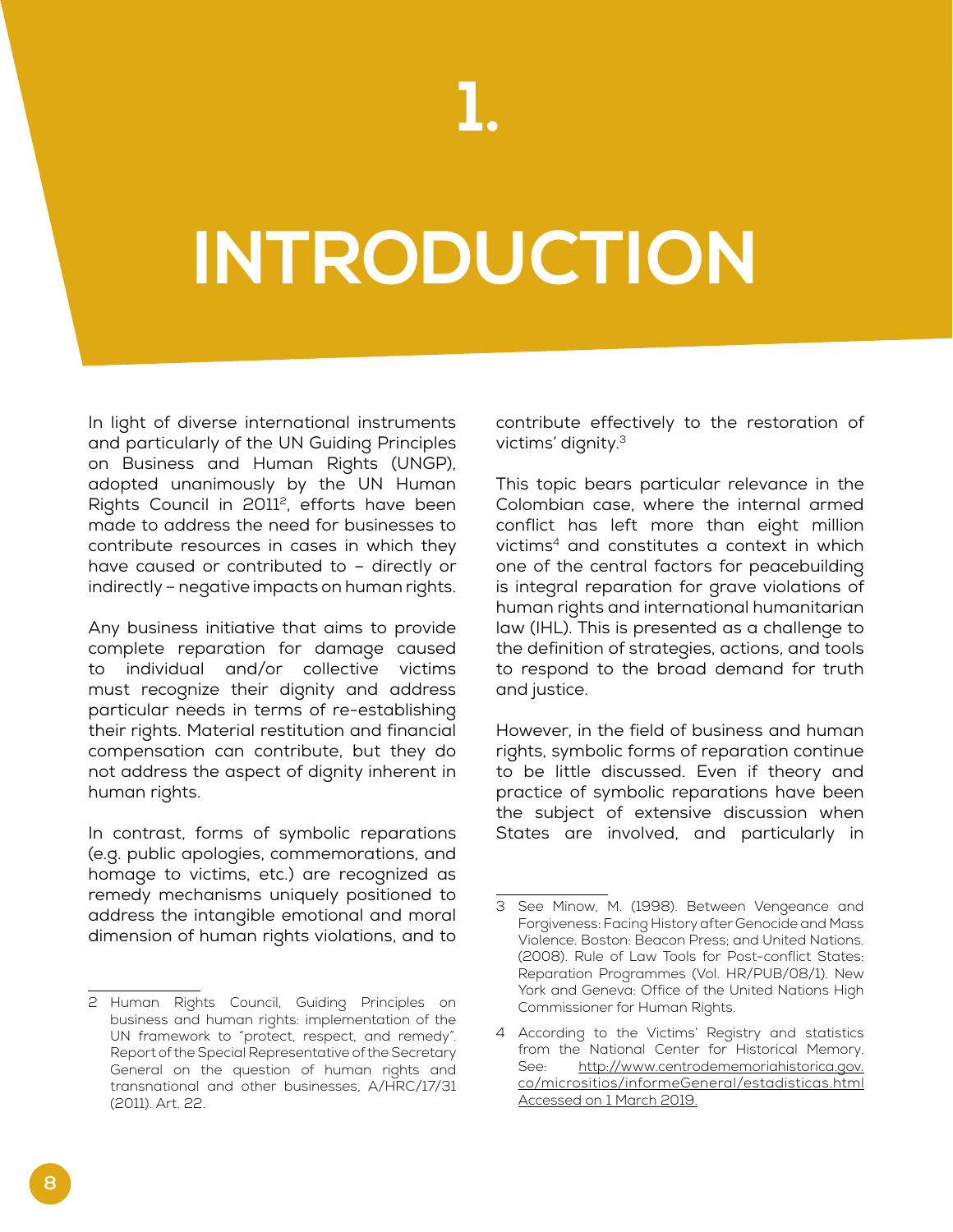transitional justice contexts, $5$  the reality and potential role of business actors in reparations has barely been explored.

The topic of business and reparations presents complex questions: Is it necessary for businesses to assume responsibility in order to carry out symbolic reparations? Is it possible to speak of symbolic reparations in terms of ethical obligations, for example, when there has not been direct responsibility for negative impacts on human rights, but such impacts have been yielded in the framework of an armed conflict? Is it possible to speak of symbolic initiatives that contribute to the reparation of victims when the initiatives have spearheaded a spirit of solidarity for peacebuilding?

This document reveals the main findings of the research carried out in Colombia, a country that offers an excellent opportunity to understand, test, and evaluate different approaches and ideas with respect to symbolic reparations by businesses, and how they can decisively contribute to peacebuilding in transitional contexts.

Similarly, the research presents a series of specific recommendations about possible involvement of the business sector in symbolic initiatives that contribute to victims' reparations, with an emphasis on – but not

limited to – commitments established in the *Final Agreement for the Termination of the Armed Conflict and the Construction of Stable and Lasting Peace* (Peace Agreement) signed by the Colombian government and the FARC-EP, especially point 5 establishing the Integral System of Truth, Justice, Reparation, and Non-repetition (ISTJRNR), incorporated into the Colombian judicial order through Legislative Act No. 01 of April 2017.

The report is structured into six chapters. After this introduction and the presentation of the research methodology, the third chapter briefly explores the concept of reparation, with emphasis on the participation of the business sector. Similarly, it shows how reparations efforts have been carried out in the Colombian legislature.

The fourth chapter discusses observations obtained through desk research and interviews in the field. The fifth chapter describes the reflections suggested by the case studies and presents open questions to continue to make progress in the understanding of symbolic reparations in the business sector. Finally, the sixth chapter presents proposals for different actors to promote the participation of the business sector in symbolic reparations initiatives.



<sup>5</sup> See for example Dudai, R. (2011). Closing the gap: symbolic reparations and armed groups. International Review of the Red Cross, 93(883), 783- 808. doi: 10.1017/S1816383112000082; Mégret, F. (2009). The International Criminal Court Statute and the Failure to Mention Symbolic Reparation. International Review of Victimology, 16(2), 127-147. doi: 10.1177/026975800901600202; and Hamber, B., & Wilson, R. A. (2002). Symbolic closure through memory,reparation and revenge in post-conflict societies. Journal of Human Rights, 1(1), 35-53. doi: 10.1080/14754830110111553.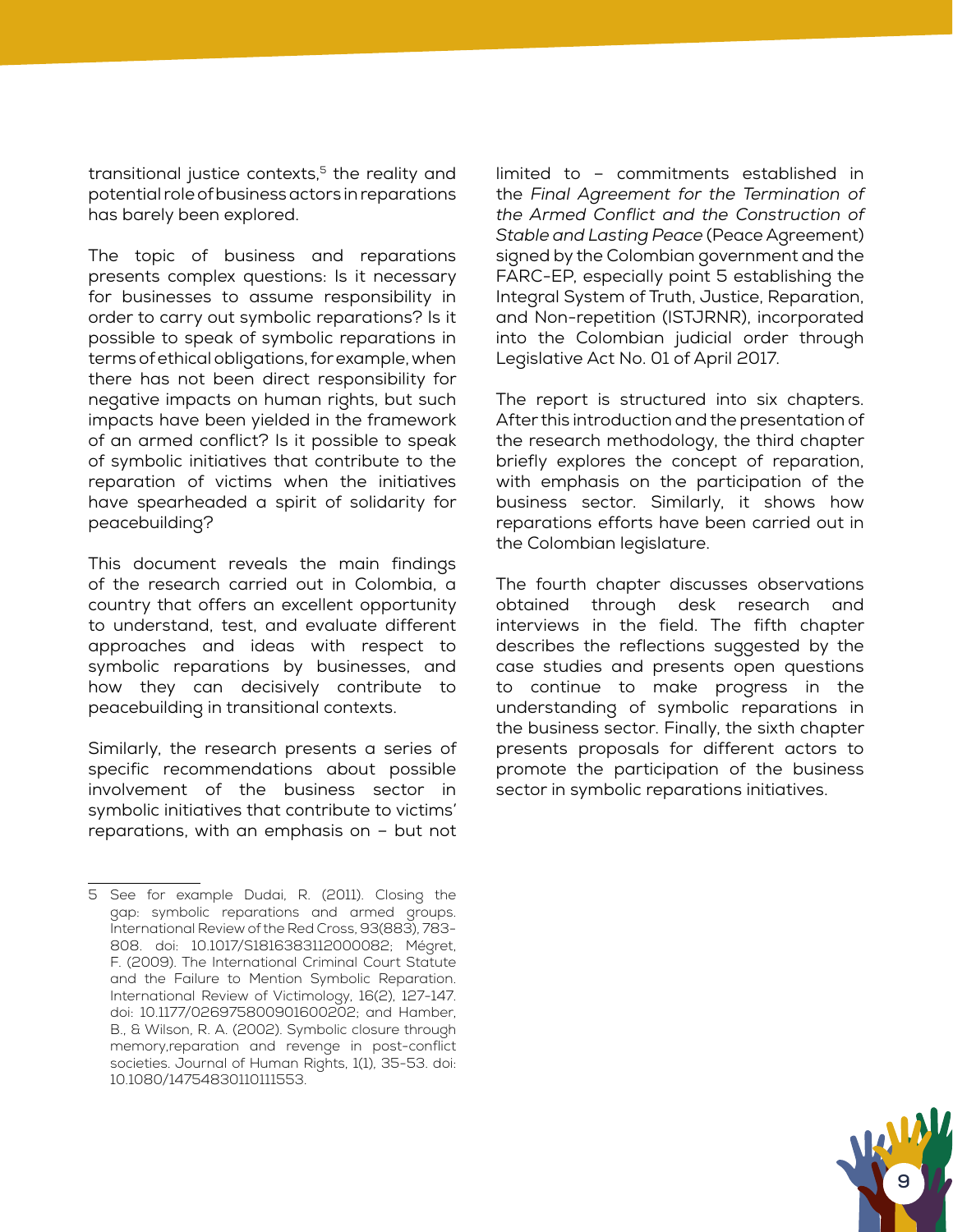# **METHODOLOGY**

The report presents findings from desk and qualitative research about the role of the business sector in initiatives that target peacebuilding and reconciliation. First, there was a mapping and analysis of cases documented by businesses, NGOs, foundations, the State, and others. Each initiative identified:

- » Location: department, municipality, and whether it was rural or urban.
- » Actor who led the initiative and other involved actors: business, State, NGO, civil society organization, among others.
- » Timing.
- » Financing.
- » Type of initiative: social inclusion, work inclusion, economic investment, institutional strengthening, peacebuilding, and reconciliation.

The contributions of the sector to initiatives were framed in terms of corporate social responsibility (CSR) or in peacebuilding and reconciliation projects, as well as internal processes that were carried out to manage human rights. The desk research shed light on a limited number of cases in which symbolic reparations or the objectives that this implies have had a high-profile role.

The research was therefore broadened by carrying out three focus groups with businesses and businesspeople, state institutions, academics, and experts, to address the role of the business sector in symbolic reparations initiatives from the perspectives of each of these stakeholders.

Three specific cases of Colombian businesses who have started to address the symbolic from the perspective of historical memory and dignification of the victims were chosen with the objective of giving more depth to the research. These cases present large businesses engaged in the hydrocarbon and mining sectors whose activities have a significant impact in the regions in which they operate.

The case studies involved a total of 22 semi-structured interviews with actors who participated in the implementation and monitoring of these initiatives. In the sample of interviewees, there were business managers, victims, community representatives, NGO representatives who supported implementation of the processes, and academics who have monitored the initiatives.

It is important to take into account that the lack of understanding and trust about reparations that exists in the business sector,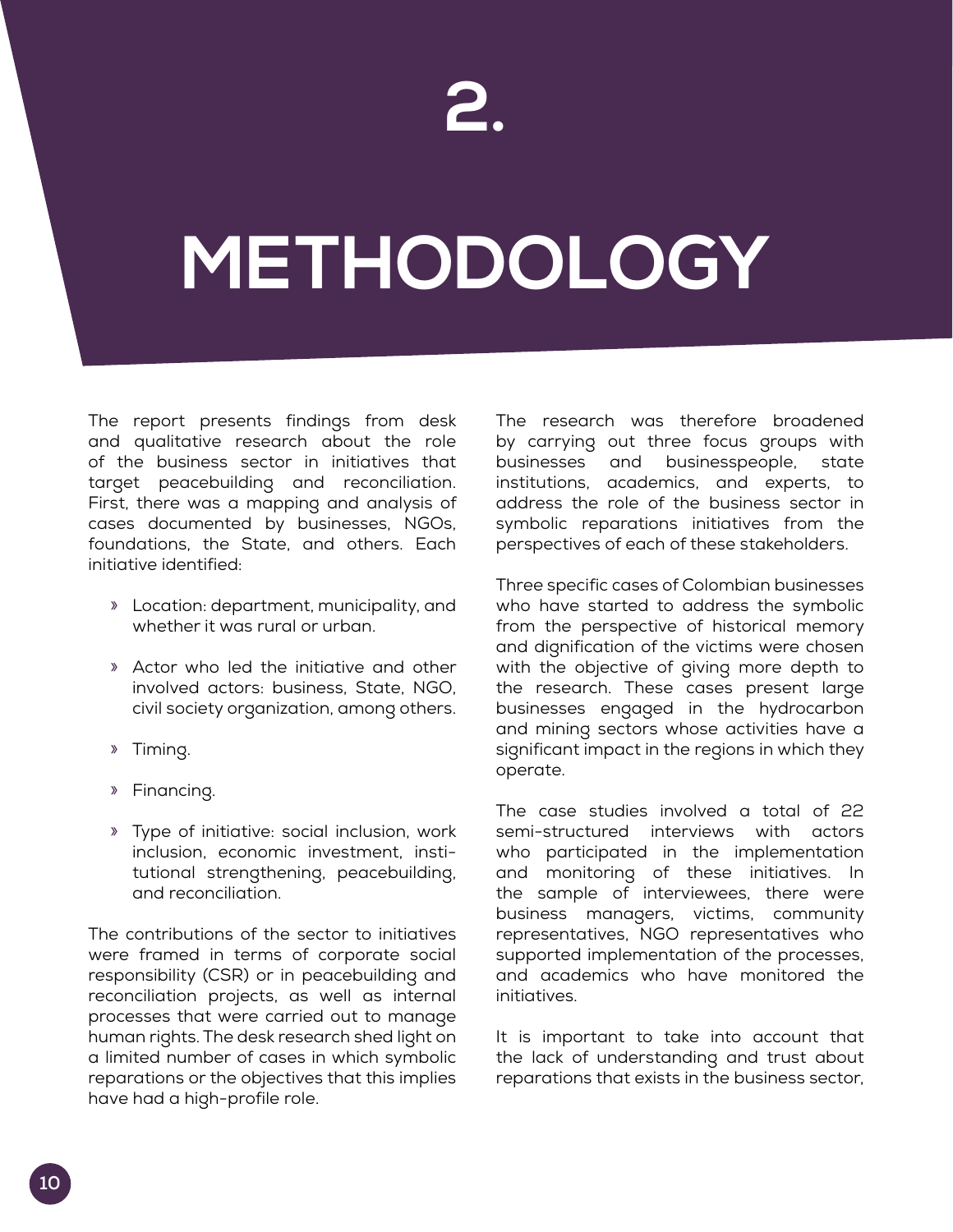in part because of its legal or reputational implications in terms of responsibility in the armed conflict, has meant that the processes or projects are not carried out under the label of symbolic reparations. As will be explained later, some of the findings of this research show that the three selected cases are on track to fulfill the objectives of community reparations, but none of the businesses studied assumes or recognizes responsibility for infractions of human rights in the armed conflict.

The three cases are not analyzed individually, but together, because the document aims to identify good practices, challenges, and limitations that could apply to other business actors. Rather than explaining the detail of each case, efforts focused on the identification of common patterns and variables.

Given the business sector's reservations about the topic of reparations, and the interest in not affecting the processes carried out by businesses and communities, the research team opted to maintain the anonymity of the people interviewed and mentioned, as well as the organizations they represent. This decision allowed a better climate of trust and, as a result, better quality input.

Finally, it is necessary to clarify that throughout the text, reference is made to the business sector as the group of businesses of different economic sectors, sizes, types, places of operation, etc. that served as a source for research and dialogue. However, the use of the concept "business" does not aim to present businesses as a homogenous set of actors that relate to the regions in the same ways or that experienced the consequences of the armed conflict in similar manners.

Therefore, the information obtained in this research, the conclusions of the businesses and interest groups that participated in the interviews, and the general reflections about business participation in peacebuilding, especially in symbolic reparations, do not necessarily represent the interests and motivations of all businesses, associations, economic sectors, etc. that operate in the country.

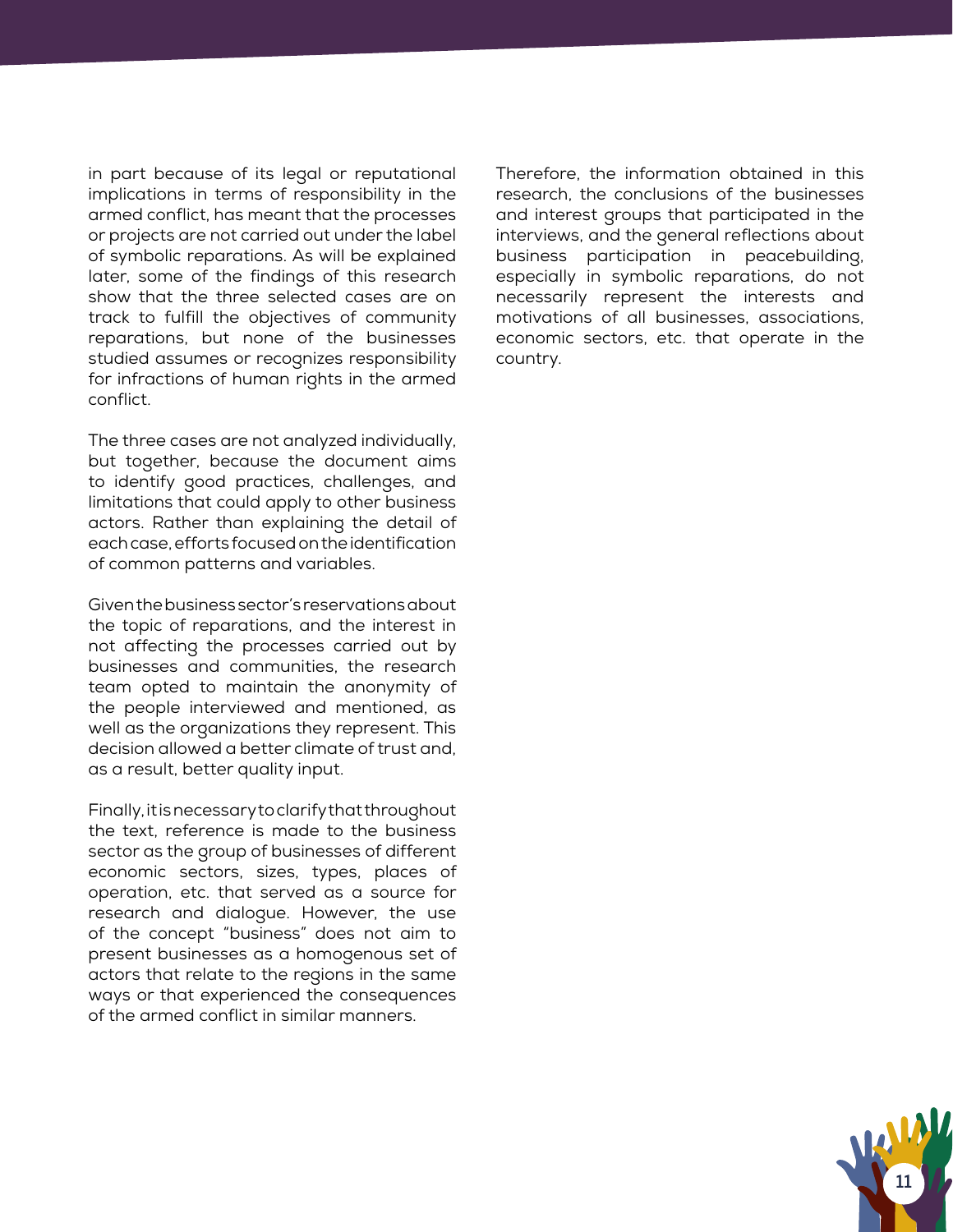### **3.**

### **REPARATIONS FOR VIOLATIONS OF HUMAN RIGHTS**

In a simple way, reparations can be understood as those initiatives that aim to alleviate, resolve, or remedy a damage suffered. Other more legalistic perspectives define reparation as those efforts that aim to restore something or someone to a prior state in a structured or just way, through reparation or compensation.6

In the academic literature on human rights, the concept of reparations is not understood as a series of specific acts or mechanisms, but as a set of processes that contribute to alleviating the suffering of victims and provide justice through the elimination of negative consequences suffered, as well as preventing future violations of rights.7

The concepts of reparation and the right to reparation are present in a large number of declarations, treaties, and conventions in the international body of human rights. $8$  It is therefore possible to affirm that there is a recognized and established body of law in the international context. In the framework of international law, Resolution 60/147 of the UN General Assembly<sup>9</sup> recognizes the right of people who have suffered human rights violations to access reparations.

The overarching idea in the majority of international treaties is that victims have the right to "just and adequate" reparation. Resolution 60/147, in its articles 15 and 18, emphasizes the need for reparations to be appropriate, effective, complete, rapid, and proportionate. In addition, it recognizes five different types of reparation:

<sup>6</sup> See Hamber, B. (2006). Narrowing the Micro and Macro. A Psychological Perspective on Reparations in Societies in Transition. In P. De Greiff (Ed.), The handbook of reparations (pp. xxxiii, 1020 p.). Oxford; New York: Oxford University Press. p. 562.

<sup>7</sup> See David, R. & Choi, S. Y. P. (2005). Victims on Transitional Justice: Lessons from the Reparation of Human Rights Abuses in the Czech Republic. Human Rights Quarterly, 27(2), 392-435. p. 393.

<sup>8</sup> Some examples: the Universal Declaration of Human Rights makes use of the term "effective resource" (art. 8). The American Convention on Human Rights speaks of the "right to be compensated according to the law" (art. 10) and "just compensation" (art. 63). The International Pack for Civil and Political Rights highlgihts the "effective right to obtain reparation"  $($ art.  $\overline{9})$ .

<sup>9</sup> Resolution 60/147 approved by the General Assembly on December 16, 2005, Basic Principles and Guidlines on the Rights of Victims of Violations of International Norms of Human Rights and Grave Violations of International Humanitarian Law. Available at: [https://www.ohchr.org/sp/](https://www.ohchr.org/sp/professionalinterest/pages/remedyandreparation.aspx) [professionalinterest/pages/remedyandreparation.](https://www.ohchr.org/sp/professionalinterest/pages/remedyandreparation.aspx) [aspx](https://www.ohchr.org/sp/professionalinterest/pages/remedyandreparation.aspx)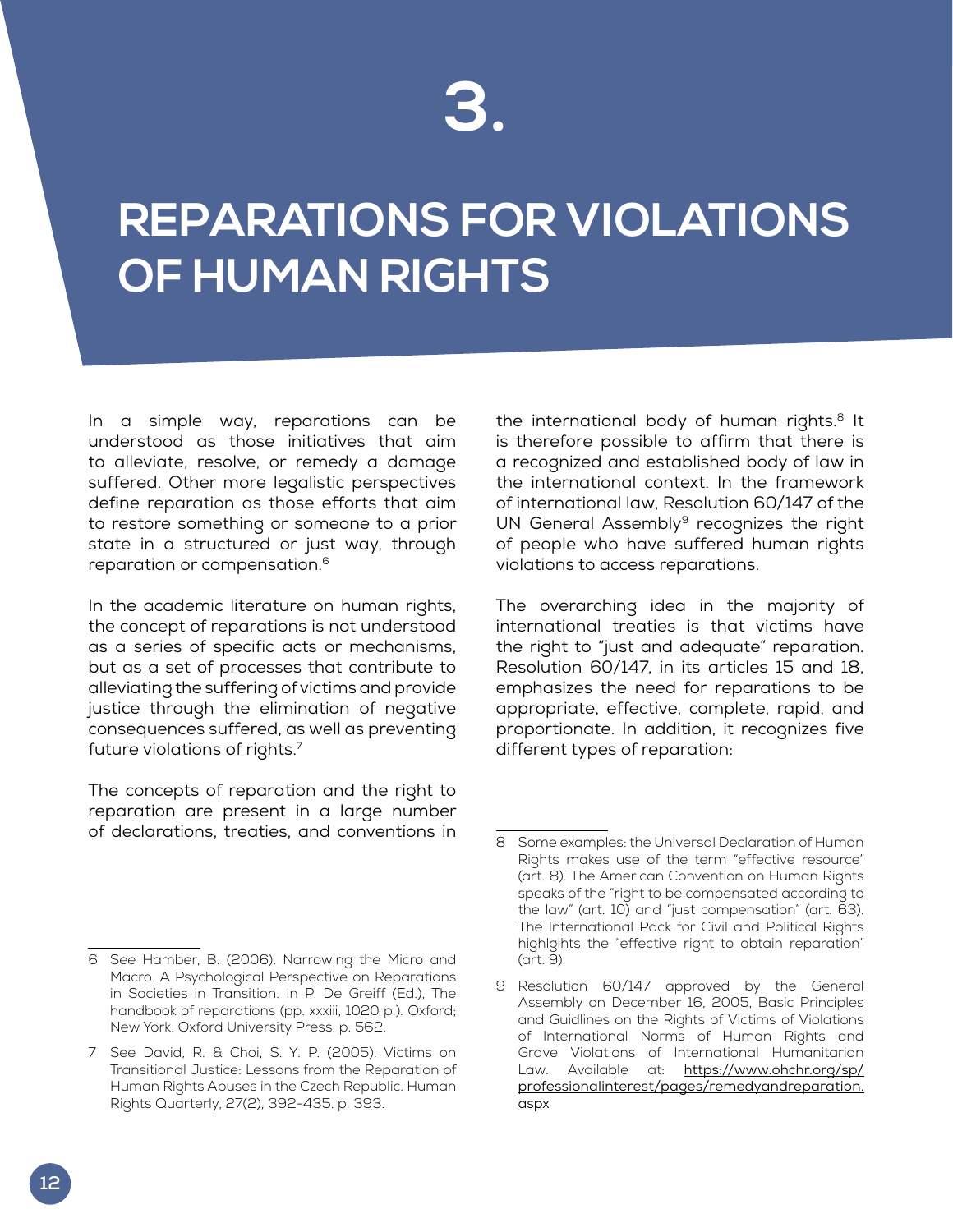- » Restitution, as long as it is possible, has to return the victim to the situation prior to the violation of their rights (art. 19);
- » Indemnity should be given for all economic damages as a consequence of the violation (art. 20);
- » Rehabilitation should include medical and psychological assistance as well as judicial and social services (art. 21);
- » Satisfaction measures, including those that aim to clarify facts and truth, the search for disappeared persons, official declarations that re-establish the dignity and good name of the victims, public apologies and recognition of responsibility, commemorations, and homage to victims, etc. (art. 22);
- » Guarantees of non-repetition, which include measures that aim to prevent, for example, the strengthening of justice and security institutions according to international standards, the protection of human rights defenders, human rights education, etc. (art. 23).

Despite this extensive and varied catalogue of internationally recognized reparations measures, in reality, in both practical and academic terms, the ideal that prevails is the restoration of the *status quo ante.*10 The idea predominates that it is necessary to do everything possible so that the victims are in the same situation that they were in before the damage suffered. This has resulted in the prevalence of mechanisms that aim to

10 See De Greiff, P. (2006). Repairing the Past: Compensation for Victims of Human Rights Violations. In P. De Greiff (Ed.), *The handbook of reparations* (pp. xxxiii, 1020 p.). Oxford; New York: Oxford University Press. p. 455.

compensate and restore through payments, services, or provision of material assets.<sup>11</sup>

However, human rights violations are frequently irreparable by nature, $12$  so reparations confront the paradox of trying to repair what is irreparable. This is why the dimension of satisfaction takes on particular relevance. In contrast to other material mechanisms such as restitution or indemnity, satisfaction measures are usually intangible and therefore symbolic.<sup>13</sup> It is precisely their symbolic character that allows them to recognize the irreparability of the damage suffered and therefore contribute in a unique way to reparation and non-repetition.

#### **3.1. Symbolic and material reparations: two sides of the same coin**

Reparations can be generically divided into two groups: material and symbolic. The first are linked to restitution, compensation, or rehabilitation, and are associated with the provision of economic or material resources such as the payment of indemnity, the provision of medical services, lodging, education, etc. These measures, however,

- 12 See Hamber, B. (2006). p. 567.
- 13 See Mégret, F. (2009). p. 3.



<sup>11</sup> See Mégret, F. (2009). The International Criminal Court Statute and the Failure to Mention Symbolic Reparation. *International Review of Victimology*, 16(2), 127-147. doi:10.1177/026975800901600202. p. 14. See also United Nations. (2008). *Rule of Law Tools for Post-conflict States: Reparation Programmes* (Vol. HR/PUB/08/1). New York and Geneva: Office of the United Nations High Commissioner for Human Rights.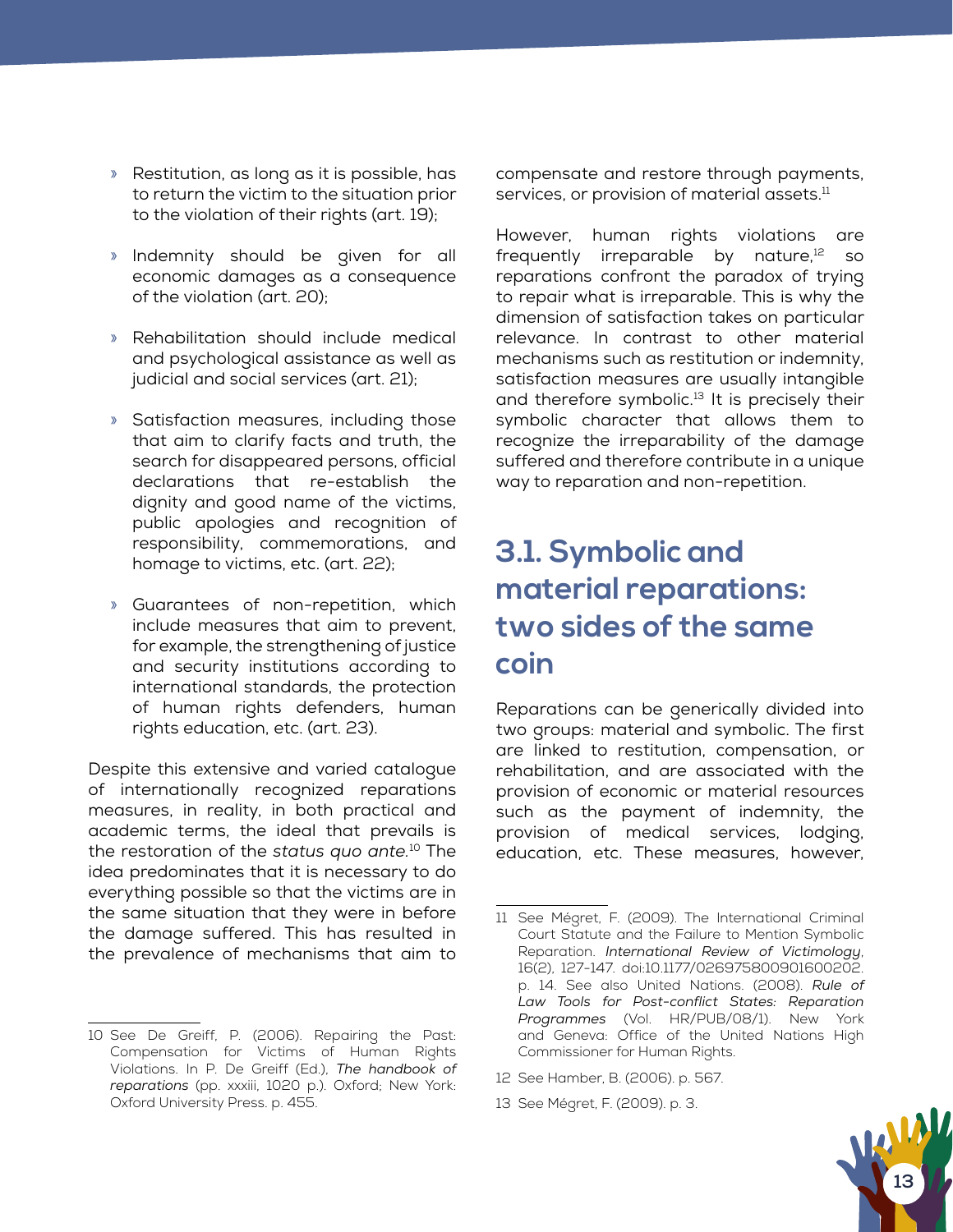have limits on whether they can completely repair victims and their relatives.<sup>14</sup>

Symbolic reparations appeal to a greater variety of victims' concerns and take seriously the need for recognition, respect, dignity, and hope for a better future.<sup>15</sup> They can take an infinite number of forms and, given their intangible character, are frequently used to support artistic expression and collective manifestations in order to get their message across.

Apologies are probably the most paradigmatic form of symbolic reparations, and the most demanding. They require, at a minimum, acceptance of responsibility and expression of regret by those who offer them. Memorials and commemorative activities can provoke a reaction, whether it is public recognition, reflection, mourning, pride, sadness, etc.<sup>16</sup> Their main function is to preserve memory, $17$ and they can take forms such as monuments, ceremonies, museums, archives, education centers, etc.

Finally, initiatives to clarify the truth play an important role in reconciliation, in that they can pave the way for recognition of responsibility. Understanding the truth about key facts in the past, including about those responsible, could help victims to overcome

14 See Minow, M. (1998). *Between Vengeance and Forgiveness: Facing History after Genocide and Mass Violence*. Boston: Beacon Press. p. 103.

the trauma and suffering that often follows the lack of information about what exactly happened.<sup>18</sup>

The line that separates material measures from symbolic measures is tenuous. In fact, the payment of indemnity, the restitution of an asset or a judicial sentence can have an elevated connotation of recognition. However, as is affirmed by the Office of the High Commissioner for Human Rights (OHCHR), the great potential of symbolic reparations is in the fact that they have meaning and capacity to help victims in particular and societies in general to build meaning around the tragic events of the past. $19$ 

Material and symbolic reparations are not exclusive measures, but complementary. They cover different needs within the realm of reparations. Failing to achieve balance between the two can exacerbate conflict instead of placating it and limiting its effectivity.<sup>20</sup> Initiatives that are excessively oriented towards material reparation can result in victims being perceived as economic agents, and negates the moral dimension of the effort. On the other hand, in cases in which reparation is limited to symbolic efforts, victims could perceive them as tactics to divert attention away from legitimate claims to compensation or material restitution.

<sup>15</sup> See Mégret, F. (2009). p. 6.

<sup>16</sup> See Bickford, L. (2014). Memoryworks/Memory Works. In C. Ramiírez-Barat (Ed.), *Transitional Justice, Culture, and Society. Beyond Outreach*. New York: Social Science Research Council. p. 494.

<sup>17</sup> See Radzik, L. (2015). Reconciliation. *Stanford Encyclopedia of Philosophy*. Summer 2015. Retrieved from [http://plato.stanford.edu/archives/](http://plato.stanford.edu/archives/sum2012/entries/toleration/) [sum2012/entries/toleration/](http://plato.stanford.edu/archives/sum2012/entries/toleration/) . p. 7.

<sup>18</sup> See Hamber, B. (2006). Narrowing the Micro and Macro. A Psychological Perspective on Reparations in Societies in Transition. In P. De Greiff (Ed.), *The handbook of reparations* (pp. xxxiii, 1020 p.). Oxford ; New York: Oxford University Press. p. 580

<sup>19</sup> See also United Nations. (2008). p. 23.

<sup>20</sup> See Richards, M. (2007). *The design and implementation of an optimal reparation program: how should limited resources for material reparation be distributed across victims of the Colombian conflict?* Retrieved from Bogotá, Colombia. p. 32.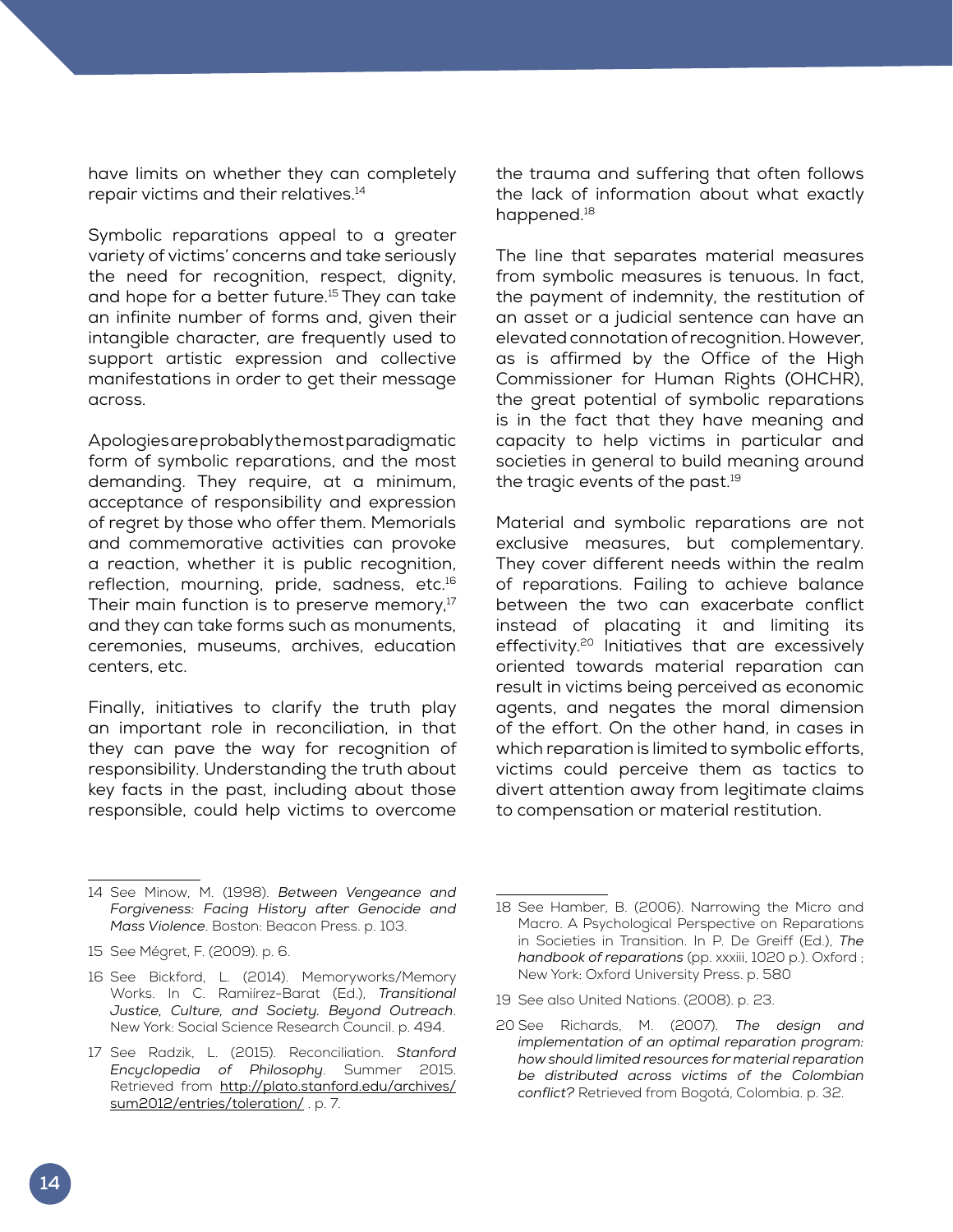It is worth mentioning that the application of judicial or administrative sanctions to those responsible for violations can also have a great symbolic meaning. However, this research is focused on symbolic non-judicial reparations, as they are the least understood and those that hold the most potential, especially for the business sector.

#### **3.2. The Inter-American Human Rights System's approach to symbolic reparations**

It is important to note that under the Inter-American Human Rights System, Member States are obliged to adhere to the jurisprudence of the Inter-American Human Rights Court, which has created a new paradigm for reparations during the last 30 years, in virtue of international human rights law.<sup>21</sup> Among others, the Court has received a large quantity of claims devised from repressive and violent regimes in Central and South America and, in accordance with its mandate in the American Convention,<sup>22</sup> has acted as an adjudication organism for these claims.

21 In this way, the Court has developed what many consider to be "the most complete legal regime on reparations in the human rights field of international law". Dean Claudio Grossman, Reparations in the Inter-American System: A Comparative Approach, 56:6 AM. U. L. REV. 1375, 1376 (2007).

22 American Human Rights Convention, OAS. Treaties Series No. 36, 1144 U.N.T.S. 123. Entered validity on July 18, 1978. Basic Human Rights Documents from the Inter-American System, OAS / Ser.L.V / II.82 doc.6 rev.1 (1992).

One of the emblematic antecedents goes back to 1988, when the Court began a new chapter in the field of reparations with its decision in the Velásquez Rodríguez *vs*. Honduras case. In this case, the Honduran authorities kidnapped, tortured, and presumably executed Manfredo Velásquez-Rodríguez. The government organized his disappearance and then obstructed his family's efforts to find him.

Years later, the Court reviewed the case and, to provide reparations to the Velásquez family, became the first human rights tribunal to demand that the State "prevent, investigate, and punish any violation of rights recognized by the (American) Convention and, if possible, try to restore the violated right and *provide compensation that can be justified by the damages that resulted from the violation.*"23 [emphasis added].

Through its reasoning in this case, the Court established the bases for an innovative and extensive framework of reparations that will be used to repair victims of a broad range of human rights abuses. $24$  Similarly, the Court broadened the scope of monetary reparations in order to recognize the "mental anguish, emotional anguish, and pain and suffering of the victim".<sup>25</sup>

These forms of reparation are recognized as moral or non-pecuniary reparations. Moral reparations can include suffering and anguish



<sup>23</sup> IAHR Court, Velásquez Rodríguez *vs*. Honduras. Sentence 29 July 1988. Available at: [http://www.corteidh.or.cr/cf/](http://www.corteidh.or.cr/cf/jurisprudencia2/ficha_tecnica.cfm?nId_Ficha=189&lang=es) [jurisprudencia2/ficha\\_tecnica.cfm?nId\\_](http://www.corteidh.or.cr/cf/jurisprudencia2/ficha_tecnica.cfm?nId_Ficha=189&lang=es) [Ficha=189&lang=es](http://www.corteidh.or.cr/cf/jurisprudencia2/ficha_tecnica.cfm?nId_Ficha=189&lang=es)

<sup>24</sup> Jo M. Pasqualucci, *Reparación de víctimas en el Sistema Interamericano de Derechos Humanos: una evaluación crítica de las prácticas y procedimientos actuales*, 18 MICH. J. INT'L L. 1, 23 (1996).

<sup>25</sup> Ibídem.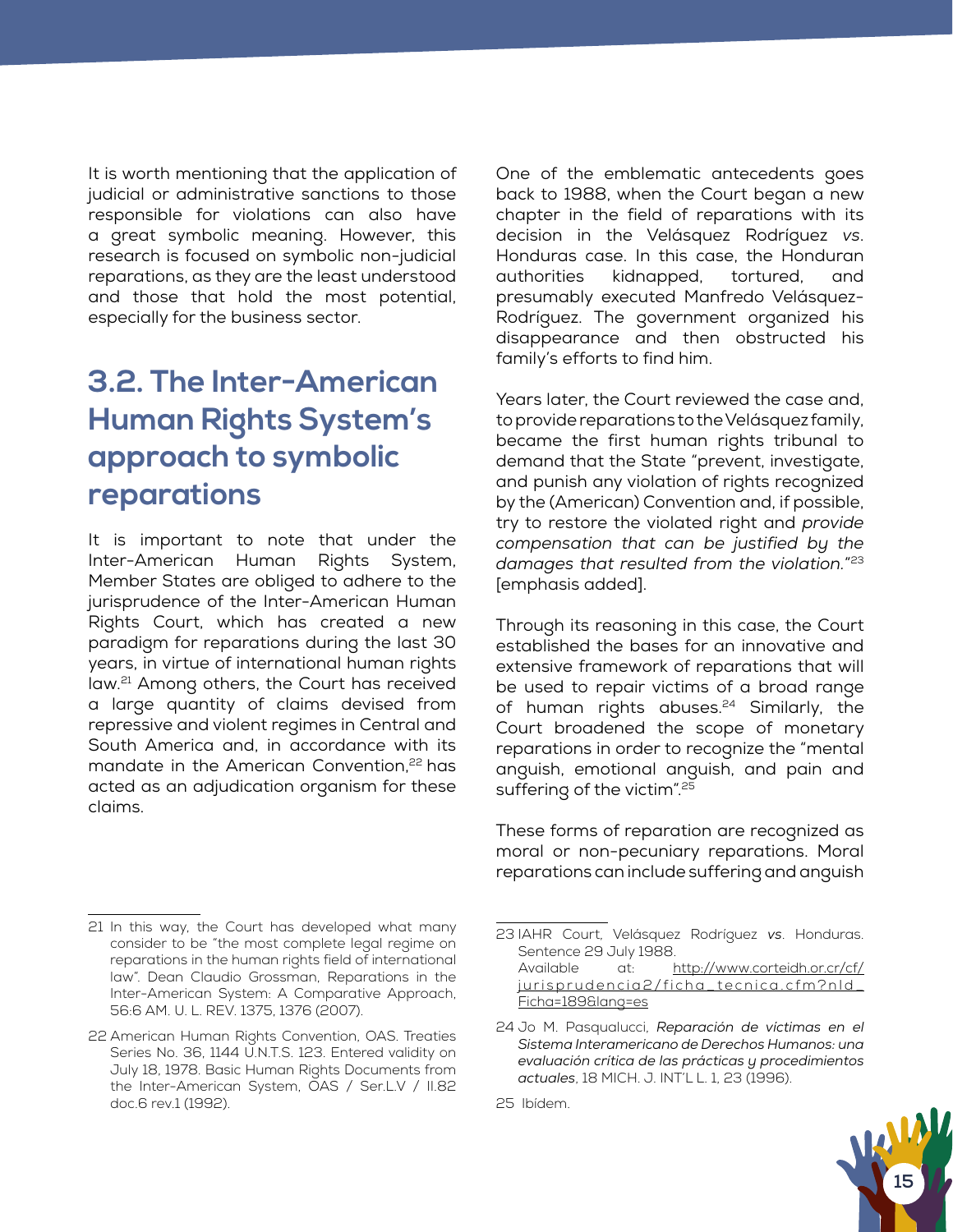caused directly to the victims and their families, and the deterioration of important values, in addition to other forms of suffering that cannot be evaluated in financial terms. This is of utmost relevance for this analysis because the Inter-American Human Rights System has recognized that some types of damage cannot be monetarily quantified and therefore other types of restitution should be provided.

In other cases, given that collective reparations can potentially reach a large number of victims, the IAHRC has manifested that monetary compensation is not always a viable tool for reparation. This can be seen, for example, in the "Street Children" (Villagrán Morales and others) *vs*. Guatemala case, in which the Court determined that the States responsible for human rights violations should carry out public acts or efforts, or those with broad impact, that have effects such as recovering the memory of victims and reestablishing their reputation, consoling their family members, or transmitting a message of official condemnation for the rights violations in question and commitment to guaranteeing non-repetition.26

This prior example is also significant because it asks for symbolic reparations, given that the Court ordered the State of Guatemala to designate an education center with a name that referred to the young victims of this case, and place a plaque at the center, among other measures.

Finally, it is worth mentioning the case called the Plan de Sánchez Massacre *vs*. Guatemala, in which for the first time an international tribunal ordered reparations for the survivors of a large-scale massacre of indigenous communities. In this case, which involved restoration for all the community, the Court determined the creation of a new sanctuary to replace the home that had been lost, and construction of a safe community that could grow without fear of renewed state persecution.

The Court also ordered, as a symbolic measure, that the State should carry out a public act to recognize its responsibility in the acts of the case and redress the victims. This act had to be carried out in the village of Plan de Sanchez where the massacre occurred, in the presence of high authorities and community members.

As has been seen, under the Inter-American System – based on the jurisprudence of the Court – it has been understood that even if moral and collective reparations cannot completely physically or economically repair the victims of human rights abuses, they can effectively contribute to efforts to address the psychological, moral, and symbolic components of the violation of rights.<sup>27</sup>

<sup>26</sup> IAHRC, "Street Children" Case (Villagrán Morales and others) *vs*. Guatemala. Sentence 27 January 2009. Available at: [http://www.corteidh.or.cr/CF/](http://www.corteidh.or.cr/CF/jurisprudencia2/ficha_tecnica.cfm?nId_Ficha=321) [jurisprudencia2/ficha\\_tecnica.cfm?nId\\_Ficha=321](http://www.corteidh.or.cr/CF/jurisprudencia2/ficha_tecnica.cfm?nId_Ficha=321)

<sup>27</sup> Alice Riener, *Reparations and the Issue of Culture, Gender, Indigenous Populations and Freedom of Expression: "Children & Reparations"*, 56:6 AM. U. L. REV. 1439, 1442 (2007).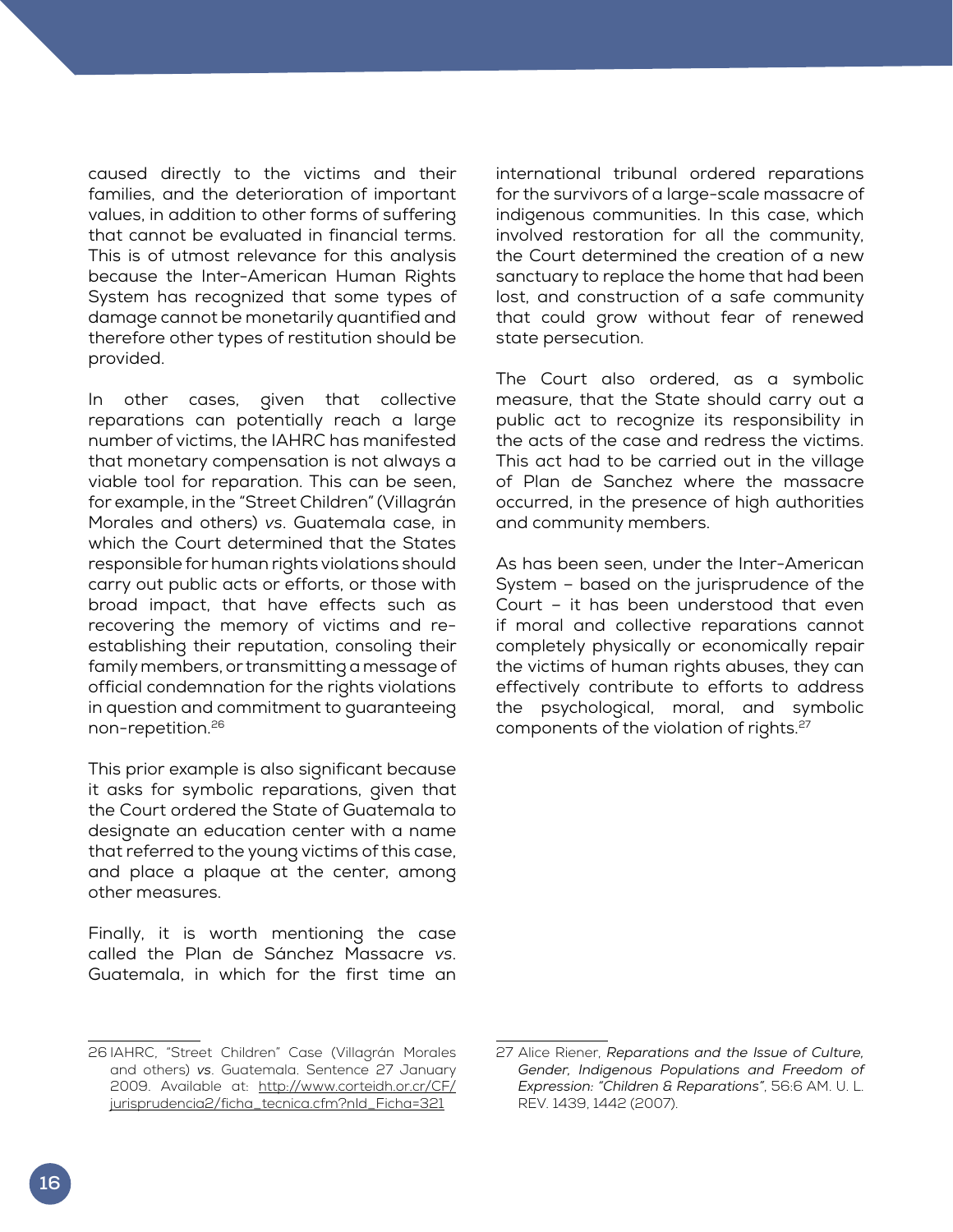#### **3.3. Background to symbolic reparations in Colombia**

In framework of implementation of the mechanisms contemplated in the Peace Agreement – and of the actual instances of transitional justice – reparation for the victims is presented as one of the principal efforts,<sup>28</sup> but this has already been addressed in different historical moments and has been developed under diverse judicial frameworks.

The first antecedent can be found in the decade of the 1980s, when an interest was identified in minimizing belligerent confrontations between illegal armed groups and the Colombian State by making possible amnesty for those who committed or were associated with political crimes. Kidnapping, extortion, homicides outside combat, and other crimes were exempt from this.<sup>29</sup>

It was during the consolidation of the Political Constitution of Colombia in 1991 that special treatment was given to victims of belligerent actions and others by illegal armed groups. It is worth mentioning that the concept of "victims" in Law 104 of 199330 had the objective of ensuring "peaceful coexistence, protection for rights and liberties of individuals, and

adoption of measures in favor of discriminated or marginalized groups".

This norm considers to be victims "those people who directly suffer prejudices as a result of terrorist attacks committed with bombs or explosive artefacts and guerrilla attacks that affect the population indiscriminately." For the first time, the State began to count those affected in the Social Solidarity and Emergency Fund to verify the "characterization of victims" of people included in it and guarantee them the right to receive humanitarian assistance as a tool to resolve urgent needs.

With Legislative Act 03 of 2002 in which the Political Constitution of Colombia was reformed to introduce an accusatory penal system, the term "victim" was defined to refer to "the subject deserving of special treatment" without specifying whether its use is limited to the context of the internal armed conflict. It also declares the responsibility of the Attorney General's Office to protect "communities and […] and victims" and to "request […] the necessary judicial measures to provide assistance to victims, as well as reestablishing rights and providing reparations to those affected by the crime" (art. 2, numeral 6). All of these stipulations take into account the restorative justice mechanisms made available by law.

It was only with the creation and implementation of the Justice and Peace Law (Law 975 of 2005) $^{31}$  that the Colombian State attempted to establish a series of judicial instruments and assign specific tasks

<sup>31</sup> "By which dispositions are dictated for the reincorporation of members of organized armed groups, to effectively contribute to national peace and other dispositions for humanitarian agreements are dictated".



<sup>28</sup> *El Espectador*. Las Víctimas en el centro de la paz. See[: https://www.elespectador.com/noticias/](https://www.elespectador.com/noticias/paz/victimas-el-centro-de-paz-articulo-605602) [paz/victimas-el-centro-de-paz-articulo-605602](https://www.elespectador.com/noticias/paz/victimas-el-centro-de-paz-articulo-605602) Consulted on 1 March 2019.

<sup>29</sup> Yesica González Bermúdez and Ruby Stella Jaramillo Marín (2018): "El desafío de la reparación integral de las víctimas del conflicto armado colombiano", *Revista Caribeña de Ciencias Sociales* (April 2018).

<sup>30 &</sup>quot;Por la cual se consagran unos instrumentos para la búsqueda de la convivencia, la eficacia de la justicia y se dictan otras disposiciones".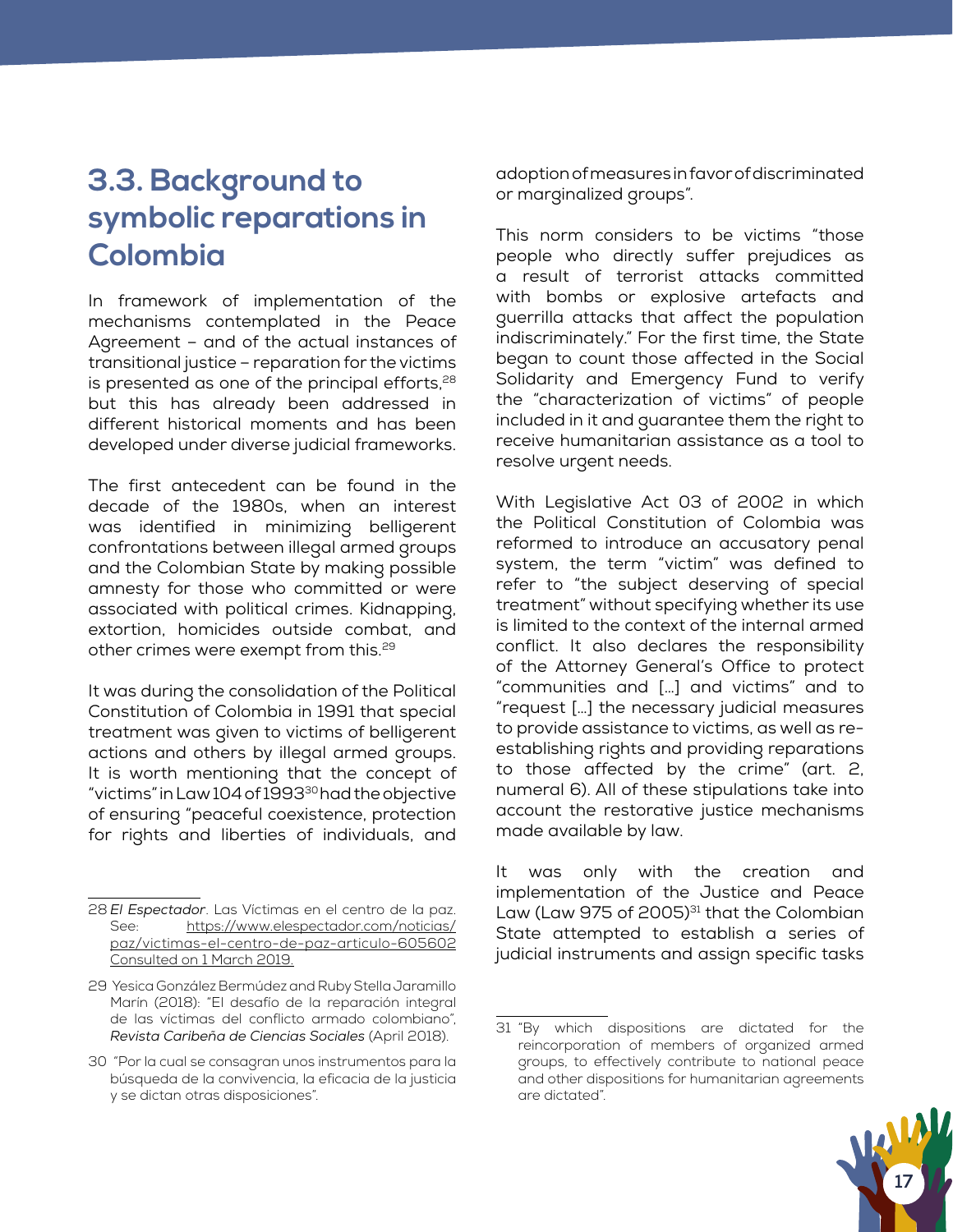to public institutions for the judgment and reincorporation of demobilized people and assistance and guarantees to victims.<sup>32</sup> It is relevant to highlight the fact that this law emphasizes reparation for victims under an integral understanding that goes beyond economic indemnity.

This is why there are actions of symbolic reparations that tend to "ensure the preservation of historical memory, nonrepetition of the victimizing acts, public acceptance of the acts, public forgiveness, and re-establishment of victims' dignity" (art. 8), and that therefore help to restore the rights of victims and communities affected by the armed conflict.

However, it is important to note that the legitimacy of this law has been strongly questioned by different organizational processes because there were no guarantees for the victims and international standards for the exercise of victims' rights to truth, justice, and reparations were not met. Specifically on the topic of reparation, there was a focus on individual reparations through the administrative route and without judicial processing of those responsible, so the relevance given to economic indemnity cancelled out attention to symbolic reparations or collective processes. 33

It was in 2011, with the issuance of Law 1448 of 2011<sup>34</sup> (or the Victims and Land Restitution Law) that for the first time in Colombian legislation, transitional justice appeared as a way to bring about the end of the conflict and the construction of peace and reconciliation. In this law, in contrast to preceding legislation, the central emphasis is on guaranteeing the rights – especially those to truth, justice, and reparation – of those who have suffered damages as a result of infractions of international humanitarian law or grave and manifest violations of human rights. This was established as a *sine qua non* condition for the termination of the conflict, which in previous norms was focused on the demobilization of armed groups.

The definition of victim broadened considerably through this law, by including not only those directly affected by the conflict but also indirect victims. Similarly, it includes violations of human rights that are not necessarily material and individual, but that might have affected collectivities, their traditions, and their gender, for example arson attacks on villages, killings of ethnic communities' spiritual leaders, or child recruitment.

The contemplated reparations measures include restitution, indemnity, rehabilitation, satisfaction, and guarantees of nonrepetition, which proceed from international human rights standards. On this point, it is important to mention that the law also directly alludes to symbolic reparations, such as:

<sup>32</sup> Mejía Walker, C. A. (January - June 2011). Approach to the judicial instruments applied to processes of peace negotiations in Colombia. *CES Derecho, 2*(1), 58-71. Available at: [http://revistas.ces.edu.co/index.](http://revistas.ces.edu.co/index.php/derecho/article/viewFile/1464/932) [php/derecho/article/viewFile/1464/932](http://revistas.ces.edu.co/index.php/derecho/article/viewFile/1464/932)

<sup>33</sup> See, for example, Colombian Commission of Jurists. Anotaciones sobre la ley de justicia y paz: Una mirada desde los derechos de las víctimas. 2007.

<sup>34</sup> "Through which are dictated measures for attention, assistance, and integral reparation to victims of the internal armed conflict and other dispositions."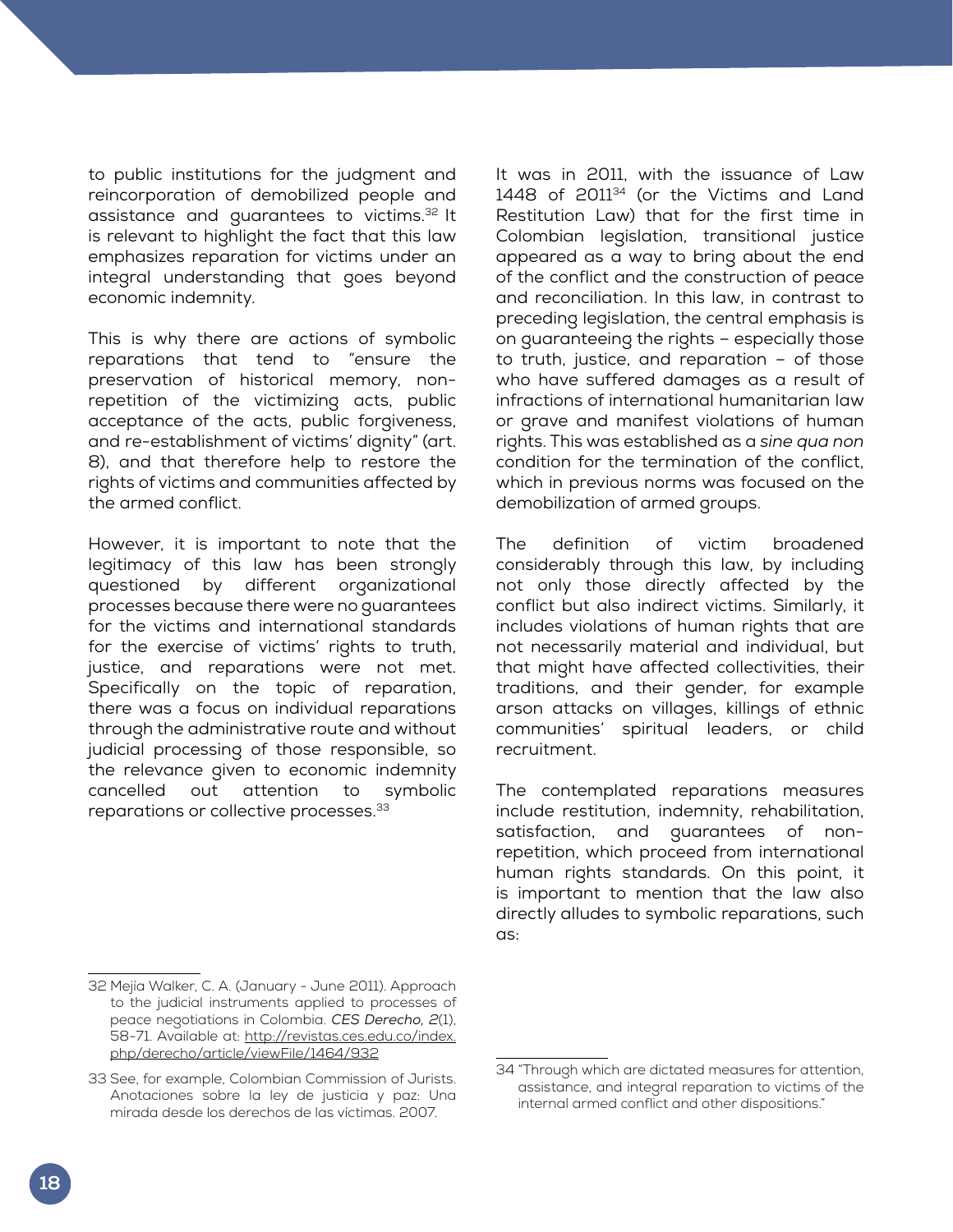*all efforts in favor of victims or the general community that tends to ensure the preservation of historical memory, non-repetition of victimizing acts, public acceptance of the acts, the request for public forgiveness, and the reestablishment of victims' dignity (art. 141).*

As one of the symbolic initiatives for victims' reparations resulting from Law 1448, it is important to highlight the creation of the National Center for Historical Memory, a public entity that forms part of the National System for Attention and Integral Reparation of Victims. Its main objective is to bring together and recover oral testimonies, texts, documents, and any information that clarifies acts of violence, and makes visible and dignifies the victims of the armed conflict, their families, and other people who have tried to prevent these human rights violations.

Since then, information compiled by the Center for Historical Memory has been made available to the citizenry, researchers, and other interested parties in different ways: publications, activities, exhibitions, and other ways to enrich knowledge of the political and social history of Colombia. In addition, among the symbolic measures for integral reparation, the Center has created agreements on truth, the National Museum of Memory, regional activities, symbolic measures of collective reparations, distribution of memory, and human rights archives.

Based on this, other similar initiatives have developed at the local level, such as the Center for Memory, Peace, and Reconciliation driven by the Bogota Mayor's Office to strengthen participatory processes of peacebuilding, symbolic reparations of victims, and

reconciliation,<sup>35</sup> and the Memory and Peace Laboratory of the Meta Governorship's Secretariat for Victims, Human Rights, and Peace.36

Even more recently, it is worth mentioning that the Peace Agreement addresses – among the six agreed points – integral reparation of victims. Here, the agreement was made to strengthen the Program for Integral Victims' Reparations that had been implemented since the creation of Law 1448 of 2011, in order to fulfill the objective of dignifying the victims, contributing to coexistence, reconciliation, and guaranteeing non-repetition. This program includes several measures that point to reparation from different perspectives. Some are:

- » Early acts of recognition of collective responsibility;
- » Concrete actions to contribute to reparation;
- » Collective reparations;
- » Psychosocial reparations;
- » Return and relocation plans for victims of forced displacement;
- » Land restitution measures;
- » Strengthening current spaces for participation.

<sup>36</sup> Meta Governor's Office. Memory and Peace Laboratory, a scenario for the construction of reconciliation[. http://www.meta.gov.co/web/](http://www.meta.gov.co/web/blog/laboratorio-de-memoria-y-paz-un-escenario-para-la-construcci%C3%B3n-de-la-reconciliaci%C3%B3n) [blog/laboratorio-de-memoria-y-paz-un](http://www.meta.gov.co/web/blog/laboratorio-de-memoria-y-paz-un-escenario-para-la-construcci%C3%B3n-de-la-reconciliaci%C3%B3n)[escenario-para-la-construcci%C3%B3n-de-la](http://www.meta.gov.co/web/blog/laboratorio-de-memoria-y-paz-un-escenario-para-la-construcci%C3%B3n-de-la-reconciliaci%C3%B3n)[reconciliaci%C3%B3n.](http://www.meta.gov.co/web/blog/laboratorio-de-memoria-y-paz-un-escenario-para-la-construcci%C3%B3n-de-la-reconciliaci%C3%B3n)



<sup>35</sup> Memory, Peace, and Reconciliation Center. Available at[: http://sitiosdememoria.org/es/institucion/](http://sitiosdememoria.org/es/institucion/centro-de-memoria-paz-y-reconciliacion-2_es/) [centro-de-memoria-paz-y-reconciliacion-2\\_es/.](http://sitiosdememoria.org/es/institucion/centro-de-memoria-paz-y-reconciliacion-2_es/)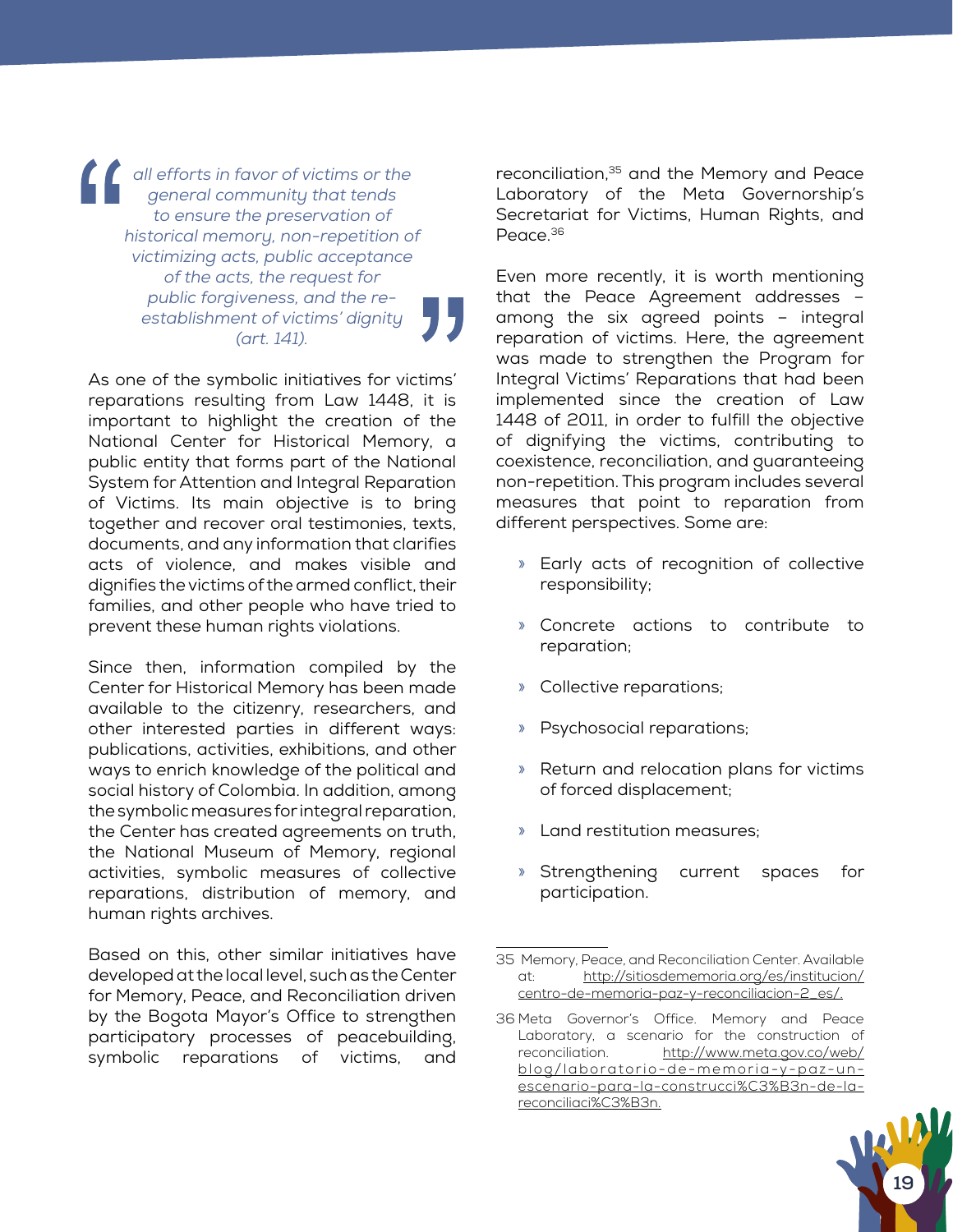The Integral System for Truth, Justice, Reparation, and Non-Repetition, created through Legislative Act 01 of 1 April 2017<sup>37</sup> deserves special attention, and gave scope to the commitments made in point five of the Peace Agreement. Its objective is to provide restorative and reparations guarantees to the victims of the armed conflict through judicial mechanisms – the Special Jurisdiction for Peace (SJP) – and non-judicial mechanisms – the Commission for the Clarification of Truth, Coexistence, and Non-Repetition and the Unit for the Search for the Disappeared in the context and as a result of the armed conflict.

The Peace Agreement established that in cases in which there has been an absence of recognition of truth and responsibility, the Tribunal for Peace can establish symbolic reparations obligations of the State and organizations, respecting due process and always in the case that the organization or the State has issued effective procedures to prevent sanctionable conduct.

#### **3.4. Symbolic reparations and business**

In 2011, the work of Professor John Ruggie as UN Secretary-General's Special Representative culminated in the unanimous approval of the Guiding Principles on Business and Human Rights (UNGPS) by the United Nations Human Rights Council. Since then, these principles have become the international normative reference for all discussions in which the business world is connected to human rights problems. These principles are built around three broad topics or pillars.

- » The first pillar discusses States' obligations to protect and ensure fulfillment of human rights within their territory or jurisdiction (art. 1).
- » The second pillar refers to business' responsibility to respect human rights, that is to abstain from infringing on the rights of third parties and confront the negative consequences they might have caused (art. 11).
- » The third pillar focuses on access to reparations mechanisms and urges States and businesses to establish tools and collaborate to guarantee effective access of victims to judicial and nonjudicial reparations.

In terms of business' responsibilities on reparation, the UNGP establish that when businesses have provoked or contributed to provoking negative human rights consequences, they should repair or contribute to reparations through legitimate means (art. 22). They also specify that where negative consequences are produced without the business having provoked or contributed to provoking them, but where they are directly related to the business' commercial operations or relationships, the responsibility to respect human rights does not demand that the business itself repair the damages, but this does not impede its ability to take a role in the reparations process (comment of art. 22).

<sup>37</sup> It is worth noting that in November 2017, the Constitutional Court announced the decision about the constitutional review of Legislative Act 01 of 2017, through which the ITJRNRS was created. The Court stipulated that the Special Jurisdiction for Peace (SJP) cannot call third parties (among them public representatives, businesses, and business people), rather that their participation must be voluntary and as witnesses.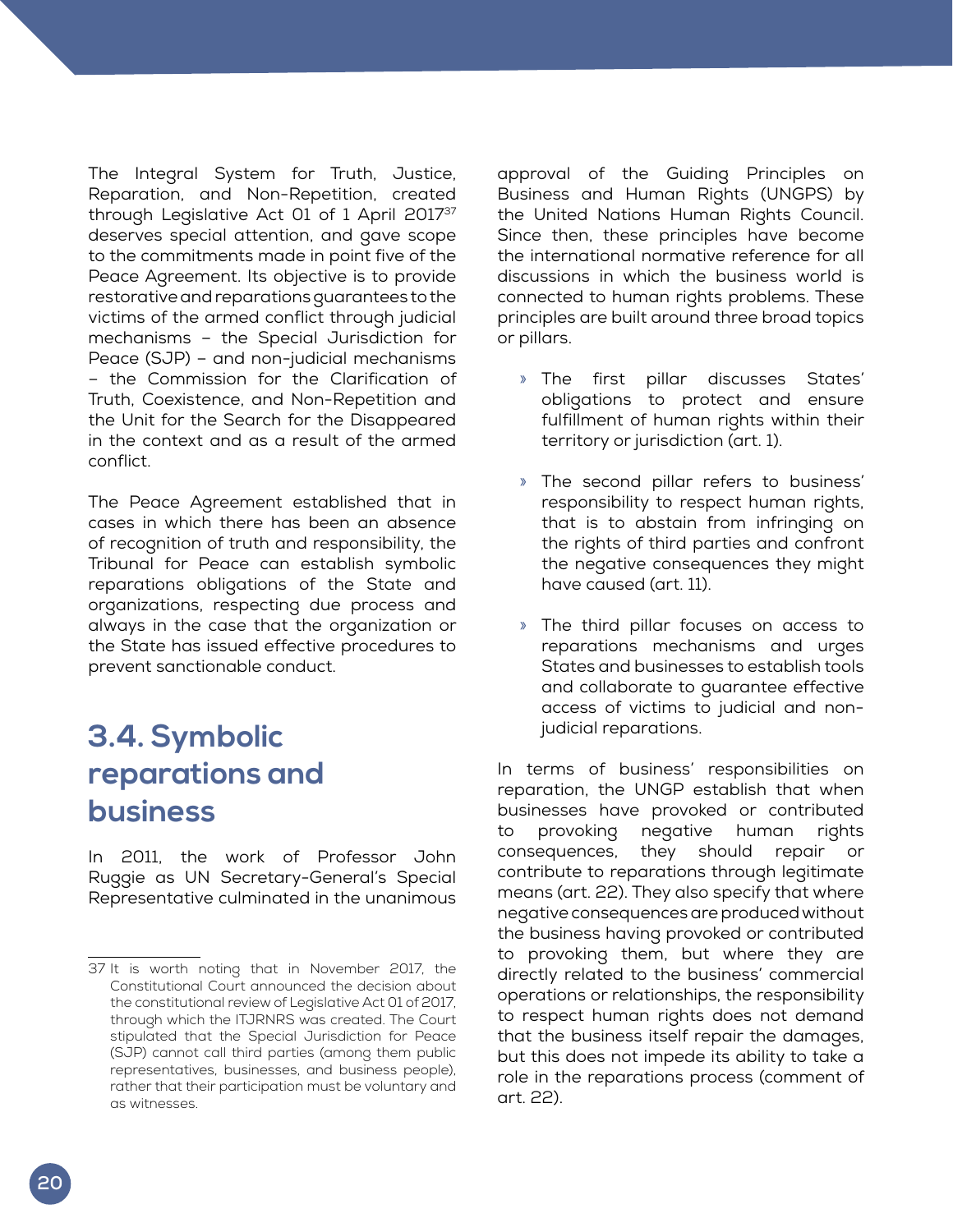The UNGP mention different types of reparations: restitution, rehabilitation, economic or non-economic compensation, penal or administrative punitive sanctions, and guarantees of non-repetition. It is worth mentioning that apologies are explicitly recognized as a form of reparation (comment on art. 25).

On different occasions, the UN Working Group on Human Rights and Business has emphasized the need to offer victims diverse forms of reparations. The dimension of satisfaction in reparations is recognized among them. The Working Group takes ownership of the guides offered by the UN Principles and Basic Guidelines for Victims' Rights to Reparation.38

It is important to highlight that the Working Group warns of the difficulties for the business world of forming part of sincere public apologies and, especially, highlights the fear of legal consequences that can come from such initiatives. This is why the Working Group promotes legislation that facilitates and invites businesses to offer apologies without protecting them from legitimate legal action.39

Despite these brief and specific considerations by the Working Group on symbolic reparations or satisfaction measures, the academic literature on the subject is limited. In general terms, one could say that the Working Group has emphasized the problem of access

to judicial and non-judicial reparations, more than the substantive discussion on reparations. To this it is worth adding from the academic and practical fields, reports, works, and testimonies that explain the motivations, difficulties, challenges, and consequences in which symbolic reparations function in the business world are almost non-existent.

With respect to the Colombian case, considering the UNGP as the framework for symbolic reparations for damages that occurred in the armed conflict is a challenge for diverse reasons. First arises the question of how symbolic reparations can be integrated when the conversation is about "irreparable" damages that occurred in contexts in which businesses not only did not conduct due diligence, but also infringed in different ways on the laws and norms of the country.

Second, taking into account that participation by the business sector in the IJRNRS is voluntary and does not guarantee that responsibilities for possible human rights violations will be assumed, it is worth asking how businesses can repair damages when there is no responsible party. Finally, in a scenario in which there is no trust between different actors, the promotion of effective symbolic reparation processes based on interaction, dialogue, and consensus present a challenge.



<sup>38</sup> See Working Group report presented to the UN General Assembly on 18 July 2017 (A/72/162). See also point 40 of the Working Group Report presented to the Human Rights Council on 5 May 2014 (A/ HRC/26/25).

<sup>39</sup> Point 51 of the Working Group Report presented to the UN General Assembly on 18 July 2017 (A/72/162).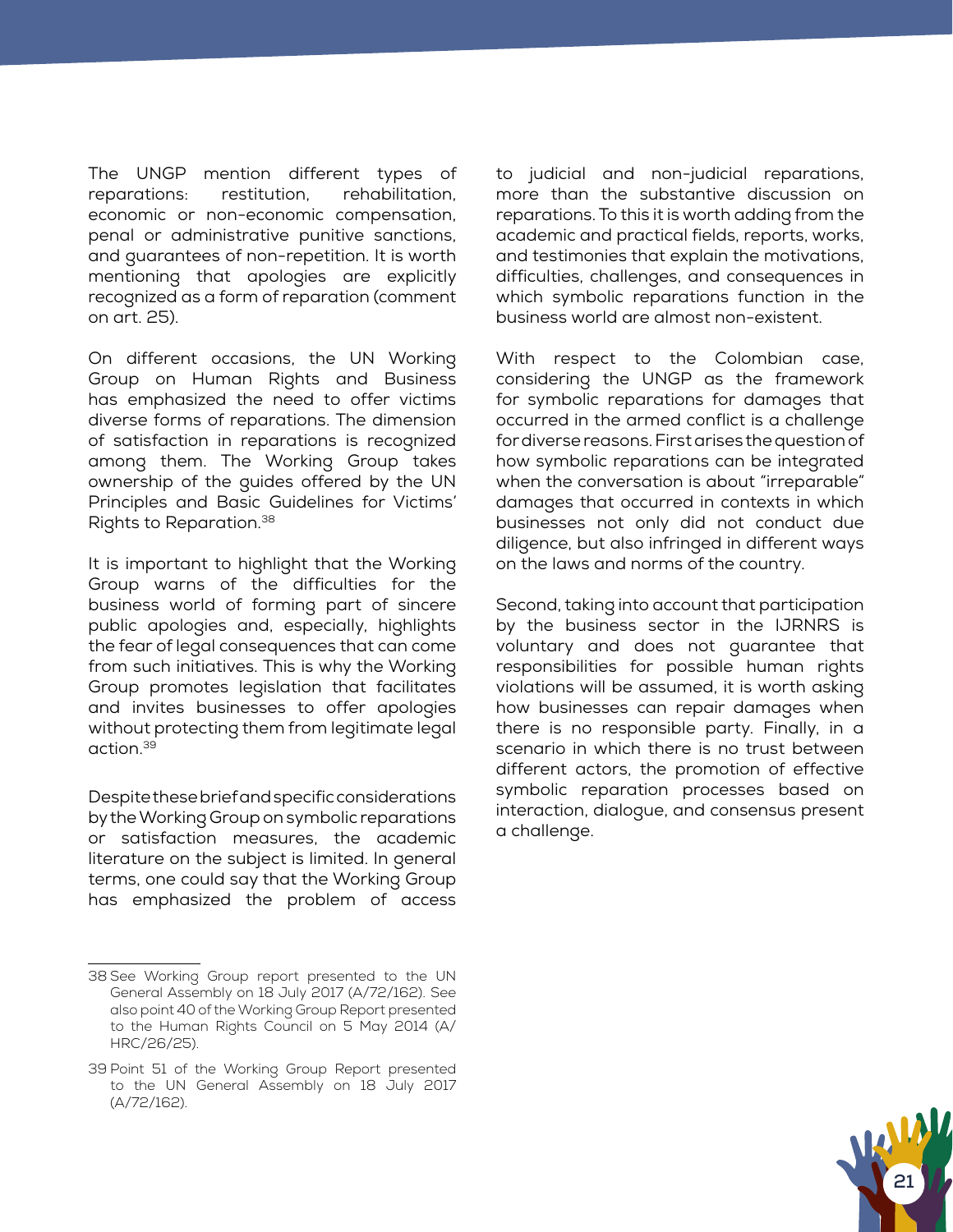### **4.**

### **SYMBOLIC REPARATIONS IN THE BUSINESS SECTOR: DESK RESEARCH**

A review was conducted of 48 initiatives led or supported mainly by large businesses that operate formally in the Colombian territory. The economic sectors to which they belong are strategic for the national economy and, in some cases, generate high social and environmental impact in the zones in which they operate. For this reason, they depend on solid relationships with the region in order to have the social license to operate.

These initiatives aim to socioeconomically transform the territory or build peace and reconciliation. They allow visibility for businesses that have been working on peacebuilding for more than a decade, due to the fact that in one way or another the implications of the armed conflict and the limited presence of the State in some zones of the country make such work necessary.

In addition, it was found that the businesses carry out partnerships mainly with state institutions and organisms that have a relevant role in implementation of the judicial, administrative, social, and economic measures set out in Law 1448 of 2011 for the benefit of the victims of the armed conflict, for example with the Department for Social Prosperity (DSP). The private sector's contribution is always carried out with economic resources and participation in specific areas such as employment inclusion. They also work in partnership with other businesses, NGOs, embassies, and foundations for the implementation of projects, and not in all cases are the projects led by businesses.

In general, there is a business sector trend towards processes or projects that target reconciliation and regional transformation through material contributions. These projects are supported by an immaterial component of work for cultural and institutional strengthening, and environmental protection. More recently, and very specifically, initiatives have been developed at high symbolic value as historical memory or recognition and dignification of victims. Based on desk research, different cases have been categorized in two areas.

#### **4.1. Socioeconomic initiatives**

A large part of the reviewed cases make evident that businesses have developed strategies for economic and social inclusion that range from implementation of employability programs and job creation for poor populations, victims, and excombatants, to inclusion of priority groups within the value chain through financing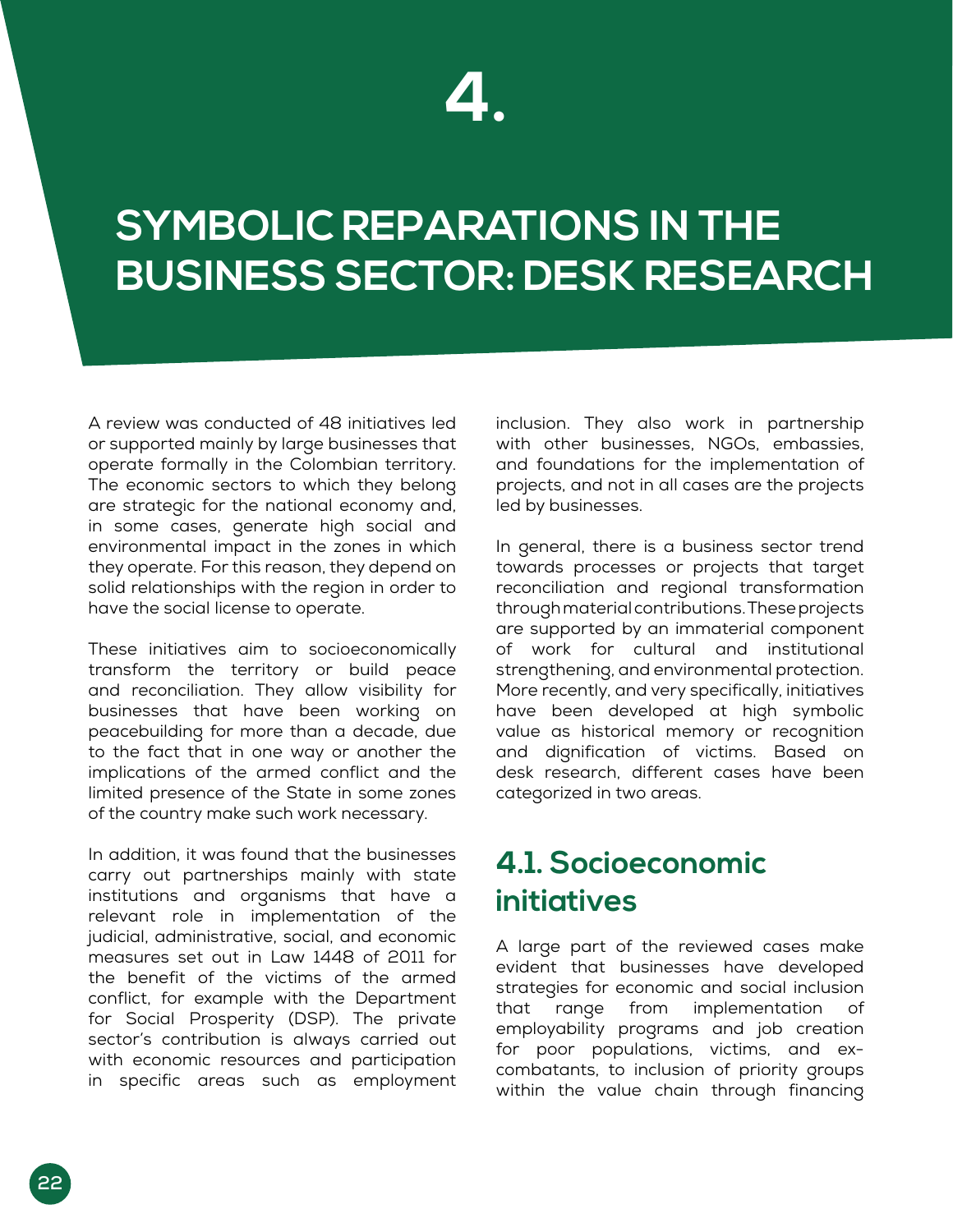and promotion of productive projects and commercialization.

Similarly, there are social investment projects that aim to improve quality of life for communities most affected by conflict, through the construction of housing and cultural and recreational spaces, and improvement of communications and education infrastructure. On this point, it is important to mention that there are businesses interested in forming part of the strategy for Zones Most Affected by Conflict (ZOMAC), born of the Peace Agreement.

#### **4.2. Initiatives for the reconstruction of the social fabric and culture of peace**

Some initiatives in the reviewed cases seek to contribute to reintegration and reconciliation processes between vulnerable communities and victims, with ex-combatants and demobilized people, and public institutions and businesses. Spaces have been convened to improve the relationships between regional actors through commercial fairs, improve community infrastructure, and others.

These peacebuilding and reconciliation initiatives constantly include education and training for the adoption of tools and capacities that allow healthy conflict resolution. These spaces are also used to discuss human rights and international humanitarian law, citizenship, and democracy, and use methodologies such as Schools of Forgiveness and Reconciliation. The components of culture, art, and sports are well used in this type of initiatives because they help to prevent engagement with dynamics of armed conflict (such as recruitment of children, adolescents, and youth).

Although scarce, it is worth highlighting initiatives that target the creation and distribution of historical memory, in which work has been carried out with communities affected directly (victims of massacres) and indirectly by conflict. These have included spaces for dialogue between communities and workers from the businesses that lead the initiatives, and their contractors, to identify how conflicts have been managed and jointly discover lessons that ensure non-repetition.

In the same line of work as the symbolic type, there are a few cases in which there has also been interest in contributing to resignification of spaces that had entered into disuse by communities due to the negative memories they brought back, and to the construction of works (of varying scope) that aim to remind people of the acts that occurred in the framework of the armed conflict and their impact on the lives of the population.

#### **4.3. Conclusions of the desk research**

First, the desk research did not identify any cases in which a company or other business actor participated in reparations processes, material or immaterial, as part of an exercise of acceptance of responsibility for the human rights impact of the armed conflict. Even if there are documented cases of businesses that have appeared in the ordinary justice system, accused of grave abuses of human rights, until now none has been conducted outside its judicial territory nor has it explored symbolic options that contribute to effective reparations.

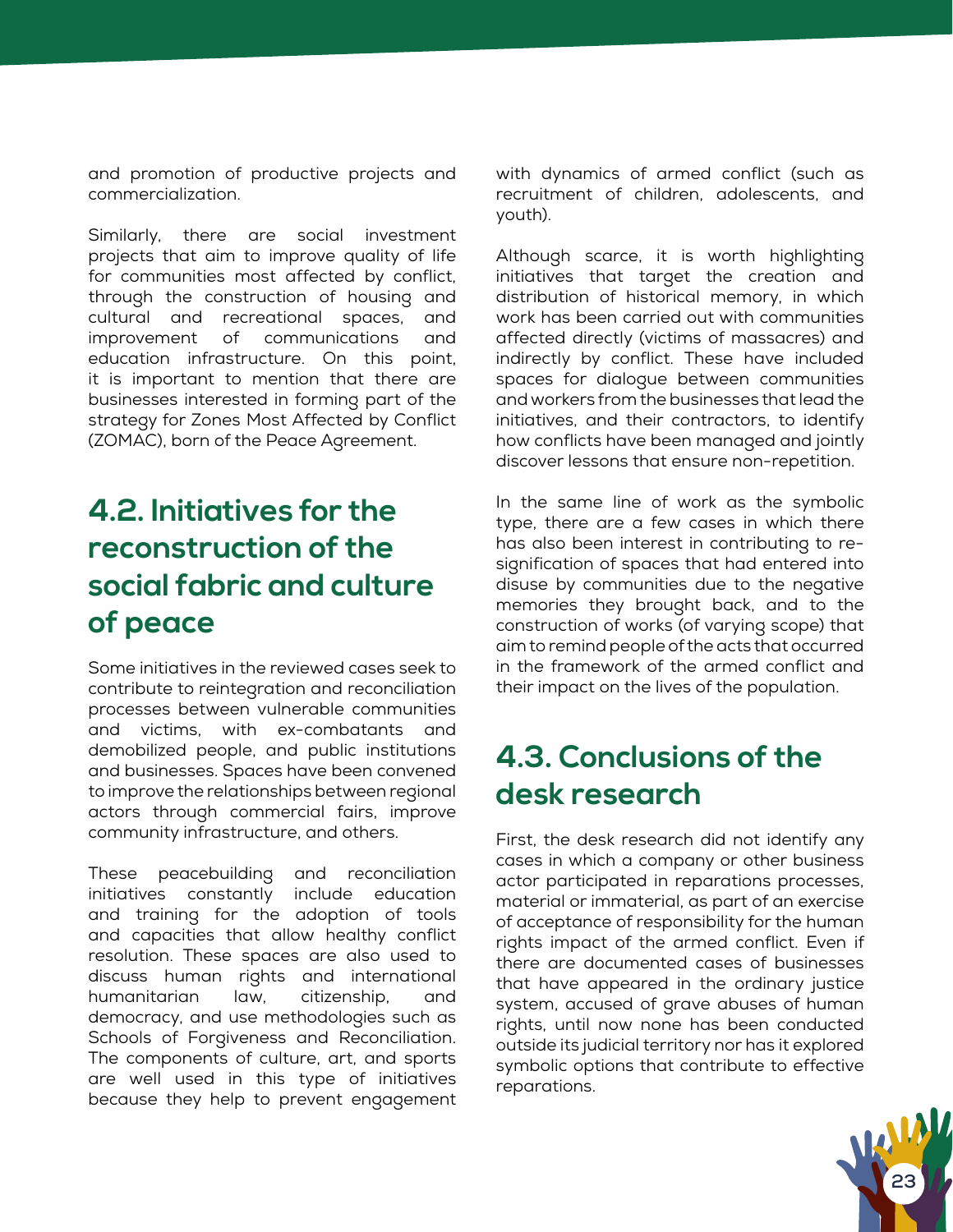However, there are initiatives that promote the reparation of damages or effects of other legal and illegal actors in the framework of the armed conflict or due to the precariousness of state institutions from different perspectives, although they do not explicitly mention the concepts of reparation or responsibility. One example of this are the historical memory processes with communities of victims of the armed conflict,<sup>40</sup> or the promotion of actions for environmental recovery.<sup>41</sup>

A hypothesis that could explain the trend of businesses and businesspeople to work on initiatives that contribute more in material terms is the existence of purely transactional relationships that society has built with them and that do not allow them to conceive their capacity for action as more than economic. Similarly, another hypothesis could be the priority that the State has given to inviting the business sector to contribute from a socioeconomic perspective.

Second, the research finds that most of the documented initiatives involve large businesses from economic sectors that require large investments and infrastructure, and whose operations have high impact on the territory (hydrocarbons, transport, or mining). It is well-known that the desk research has not identified any initiative driven by, or in which participated, small or medium businesses or any business associated with them.

Third, it is worth highlighting that many of the initiatives that aim to build peace and reconciliation, specifically those of a material nature, are framed within business CSR policies. These initiatives frequently position themselves beside diverse others with greater or lesser strategic impact for business and with eminently philanthropic goals. One hypothesis that would explain the preference for the use of the term CSR could be business sector resistance to working directly on peace due to the possible judicial repercussions that could imply a need for reparations processes.

<sup>40</sup> Available at: [https://www.isagen.com.co/informe](https://www.isagen.com.co/informe-de-gestion/2016/pdf/Construccion_paz.pdf)[de-gestion/2016/pdf/Construccion\\_paz.pdf](https://www.isagen.com.co/informe-de-gestion/2016/pdf/Construccion_paz.pdf)

<sup>41</sup> Available at: [http://nacionesunidas.org.co/](http://nacionesunidas.org.co/blog/2014/12/29/en-buenaventura-se-siguen-construyendo-puentes-para-la-reconciliacion/) [blog/2014/12/29/en-buenaventura-se-siguen](http://nacionesunidas.org.co/blog/2014/12/29/en-buenaventura-se-siguen-construyendo-puentes-para-la-reconciliacion/)[construyendo-puentes-para-la-reconciliacion/](http://nacionesunidas.org.co/blog/2014/12/29/en-buenaventura-se-siguen-construyendo-puentes-para-la-reconciliacion/)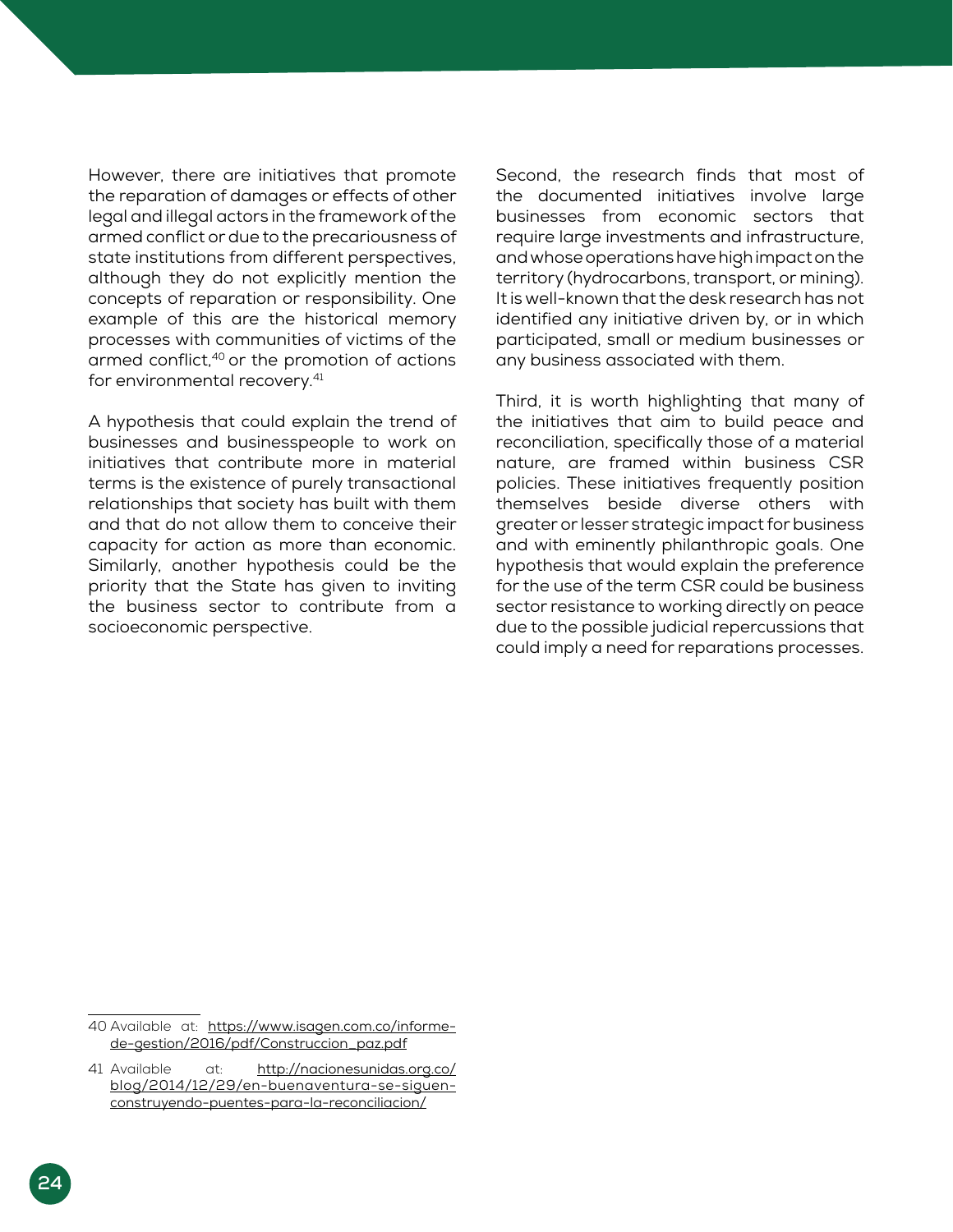### **5.**

### **FINDINGS FROM THE IN-DEPTH STUDY OF THREE CASES**

As was mentioned previously, there are no initiatives presented as reparations in the Colombian business sector. However, for this research three cases were taken into account, of businesses that have contributed symbolically to: 1) the reconstruction of historical memory of their workers and contractors; 2) support for the reconstruction of historical memory of a community affected by armed conflict; and 3) recognition of the quality of "victim" of a community for their dignification, with an eye to building trust.

Even if none of these initiatives mentions an objective of repairing the participants, one of the main findings of the research is that these businesses could address the dimensions of memory and recognition of the population's status as victim, after having worked on constructing closer relationships based on trust with their interest groups and in their area of operation.

#### **The relationship between different levels of recognition Figure 1** and trust on symbolic reparation vs. material reparation.



**Source:** Own creation.

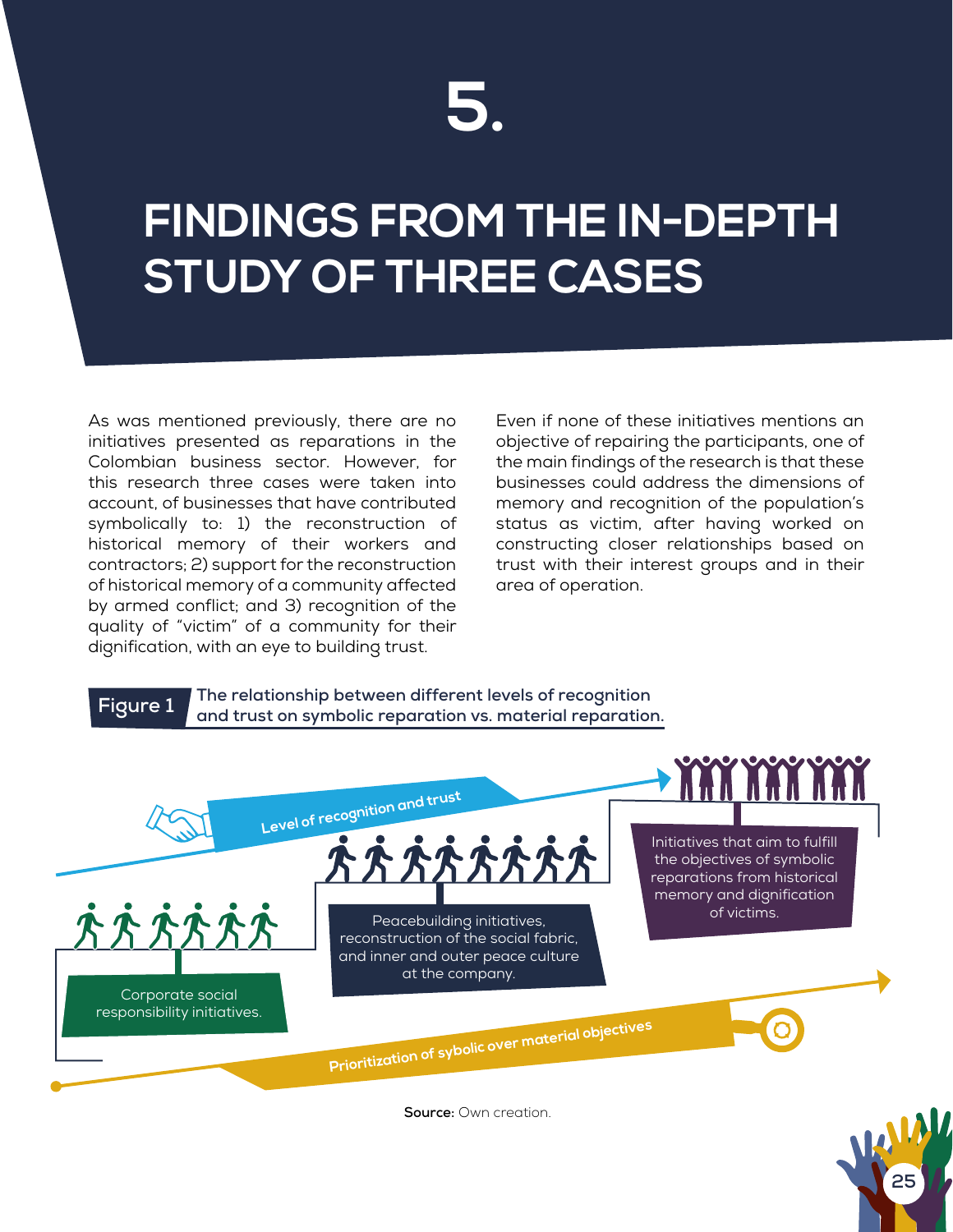**Table 1 Study of three cases.**

|                                                                             | Case study 1                                                                                                                                                                                                          | Case study $2$                                                                                                                                                                                        | Case study <b>2</b>                                                                                                                                                                        |
|-----------------------------------------------------------------------------|-----------------------------------------------------------------------------------------------------------------------------------------------------------------------------------------------------------------------|-------------------------------------------------------------------------------------------------------------------------------------------------------------------------------------------------------|--------------------------------------------------------------------------------------------------------------------------------------------------------------------------------------------|
|                                                                             | ENERGY <b>E</b> +                                                                                                                                                                                                     | <b>ELECTRICITY</b>                                                                                                                                                                                    | MINING AV                                                                                                                                                                                  |
| Ownership                                                                   | Public/Private                                                                                                                                                                                                        | Private                                                                                                                                                                                               | Private                                                                                                                                                                                    |
| Symbolic<br>initiative                                                      | Internal work on<br>historical memory with<br>workers, contractors,<br>and their families.<br>Each participant told<br>the story of how they<br>lived the conflict<br>during their<br>employment with the<br>company. | Construction of<br>historical memory of<br>a community of<br>victims of the armed<br>conflict. Psychosocial<br>support to direct<br>victims and<br>construction of<br>community historical<br>memory. | <b>Business</b><br>support for<br>commemoratio<br>ns of Victims'<br>Day in a village<br>community in<br>its zone of<br>operations.                                                         |
| <b>Target</b><br>audience                                                   | Employees and<br>contractors who are<br>victims of the armed<br>conflict during their<br>employment by the<br>business.                                                                                               | Community of victims<br>of the armed conflict.                                                                                                                                                        | Community of victims<br>of the armed conflict.                                                                                                                                             |
| Possible<br>motivation of<br>the business to<br>carry out the<br>initiative | Social license + act<br>of solidarity with the<br>victims inside the<br>company, which<br>aims to generate a<br>more favorable<br>internal working<br>climate.                                                        | Social license + act of<br>solidarity with the<br>victims of the armed<br>conflict, which was<br>born of the genuine<br>belief that the<br>business can<br>contribute to<br>peacebuilding.            | Social license + act of<br>solidarity with the<br>victims, which<br>strengthens trust<br>building processes<br>between the business<br>and the community +<br>protection of<br>reputation. |
| Context in<br>which the<br>initiative took<br>place                         | 2015.<br>One of the business<br>interest groups brought<br>up the need to work on<br>historical memory in a<br>meeting with the<br>human rights<br>committee.                                                         | 2014.<br>The business had been<br>working with the<br>community on<br>psychosocial support<br>processes.                                                                                              | 2017.<br>The business was<br>invited by the<br>community to<br>participate in a<br>victims'<br>commemoration<br>event.                                                                     |
| <b>Status of</b><br>the initiative                                          | Finalized                                                                                                                                                                                                             | Finalized                                                                                                                                                                                             | In process                                                                                                                                                                                 |

**Source:** Own creation.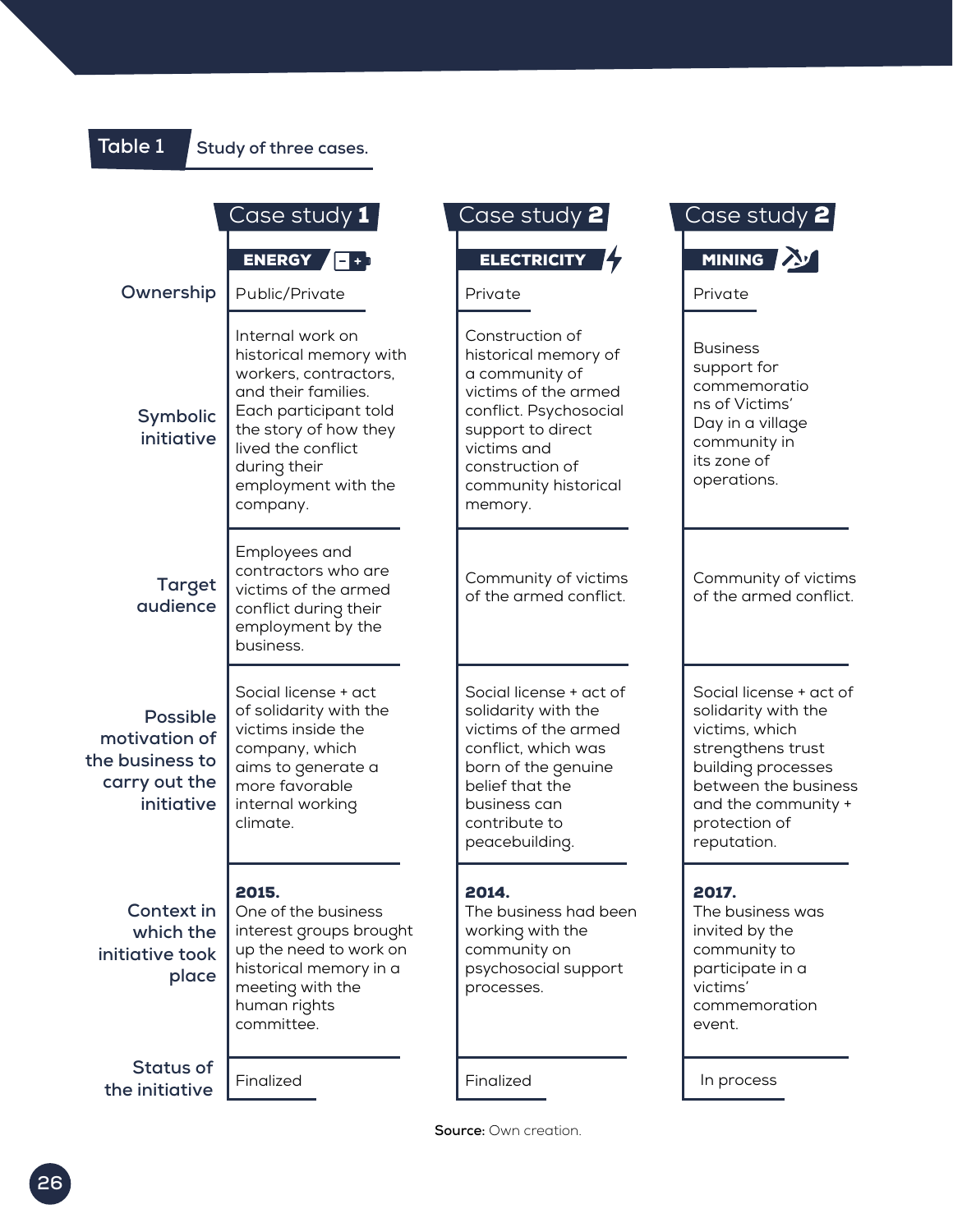The results of the case studies make it possible to see that businesses, workers, and victim communities were found or are being found in trust-building spaces that positively influence coexistence and reconciliation. There, they have worked on recognition of the other (state-business-communities) through conversations about how to jointly think about the future.

> *"We have to talk about the future to talk about the past" – Community Leader*

The hypothesis of the research is that these spaces try to reach some of the objectives of symbolic reparation, but each actor has different expectations of processes that can arise later. The tension between solidarity expressed by businesses and the workers' and communities' need for businesses to fulfill their reparations obligations is evident where there have been human rights infractions in the framework of the armed conflict.

For workers and communities, the fact that businesses work on historical memory or the dignification of victims has made it possible to set out the foundation to contribute to the clarification of truth about what has happened and effectively contribute to peacebuilding and the guarantee of victims' rights, in the future and under joint agreements.

For their part, businesses seem to find work on historical memory and the dignification of victims to be a way to manifest their recognition of the regional impact of the armed conflict, as well as their solidarity with those who most suffered and were, or are, vulnerable to dynamics of violence.

#### **5.1. Context in which the analyzed business initiatives were managed and developed**

In the three cases analyzed, the businesses have a close relationship to the armed conflict because their infrastructure is in zones of vulnerability in which there have been violations to the rights of their workers, contractors, and interest groups, or because in the absence of the State, they have had a significant role in the integral development of the regions in which they operate. In this panorama, the analyzed businesses have had to make decisions with respect to the demands of illegal armed actors (such as terminating their operations or operating under security protocols), the call for workers and communities whose rights are being violated in the framework of the armed conflict (cases of forced displacement or kidnapping of contractors) or because of structural violence (absence of road infrastructure, education, health).

The international context in which human rights violations are managed and prevented in contexts of economic activity has had a strong influence over the type of decisions that businesses take to manage human rights, and the moment in which they take them.

> *"With the fall of oil prices, they started asking themselves, - if I pursue this project, how many salaries will I not be able to pay?" - Manager responsible for the initiative*

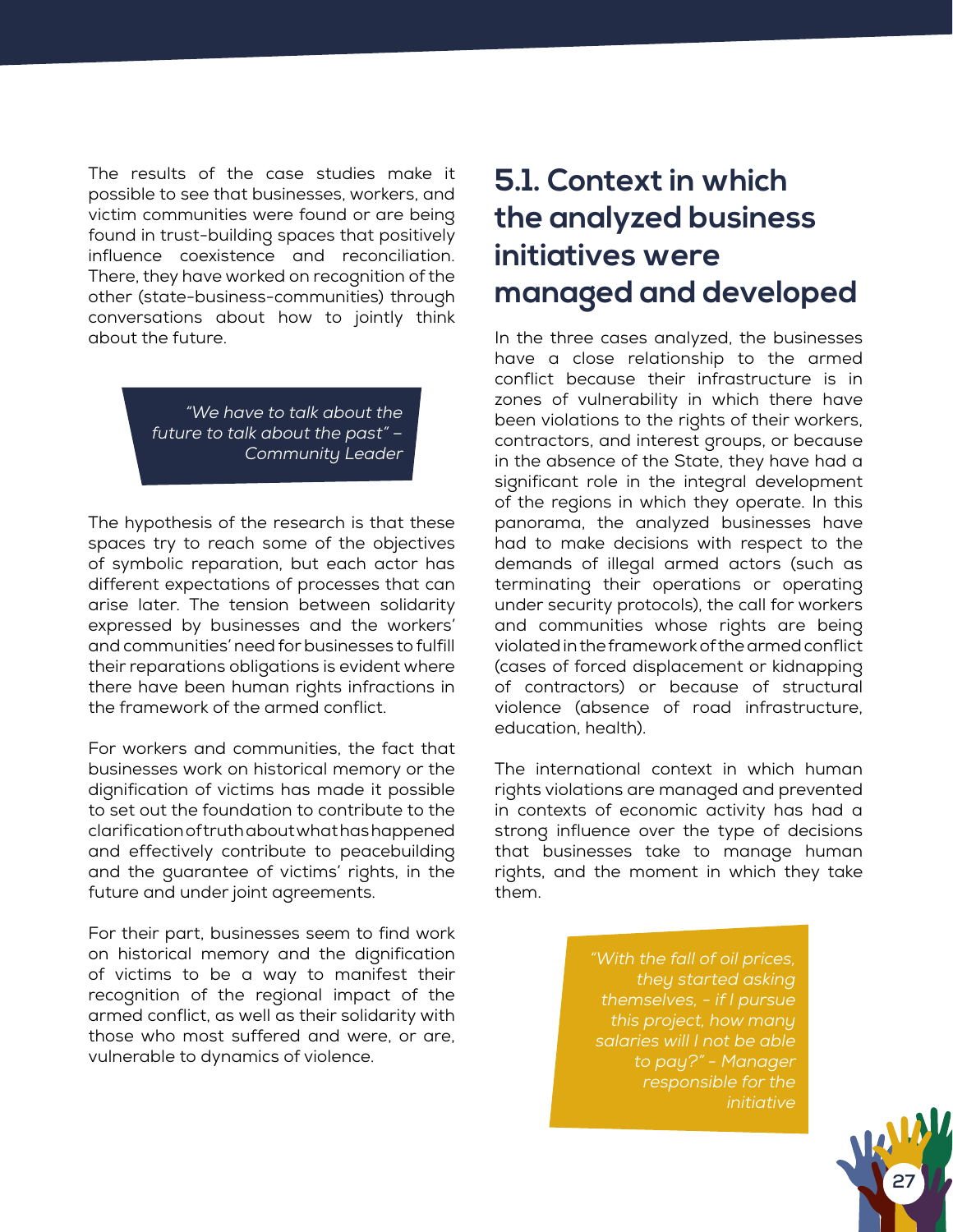In the analyzed cases, the three initiatives were carried out because the workers or communities asked the businesses, meaning that they assessed that the context guaranteed the conditions to work on historical memory and dignification of victims. In the Energy Case and Mining Case, it is specified that the social and political context of negotiations around the Peace Agreement positively influenced the business climate, and allowed the development of the initiatives.

> *"The project did not end because of the Price (of oil), it just stopped being important for the management" – Manager responsible for the initiative*

In the Energy Case, the actors diverge with respect to the reasons why they ended. On one hand, some affirm that the economic context negatively influenced the continuity of the initiative due to the fall in the price of oil, which meant that the leadership opted to take expense reduction measures and prioritize other activities. On the other hand, some say that this had nothing to do with it, as the initiative did not imply a high quantity of resources and the decision to end it had to do with the lack of interest in and awareness of the topic.

Finally, the Mining Case was implemented thanks to the fact that the region in which the community lived was the area of operation of the business, and its security conditions improved. This has allowed the community to feel a higher level of trust to carry out commemorations that allude to collective

victimization, and has meant that the business and its workers can have a real presence in the region, including in activities promoted by the community.

### **5.2. Internal barriers and obstacles to the development of symbolic reparations initiatives and strategies used to overcome them**

It has been identified that a considerable number of barriers or elements, internal and external, have somehow limited the development of business initiatives with symbolic objectives. The recognition of these limitations is of great importance as it allows the identification of fears and strategies implemented by the managers to overcome them.

> *"The internal reaction of the vice president of the legal department was: this is a shot in the foot" – Manager responsible for the initiative*

In the legal departments of the three cases, there was great resistance to the development of symbolic initiatives, because they were unclear about the scope and possible legal and reputational consequences of the work in terms of historical memory. In addition, they believed that addressing these topics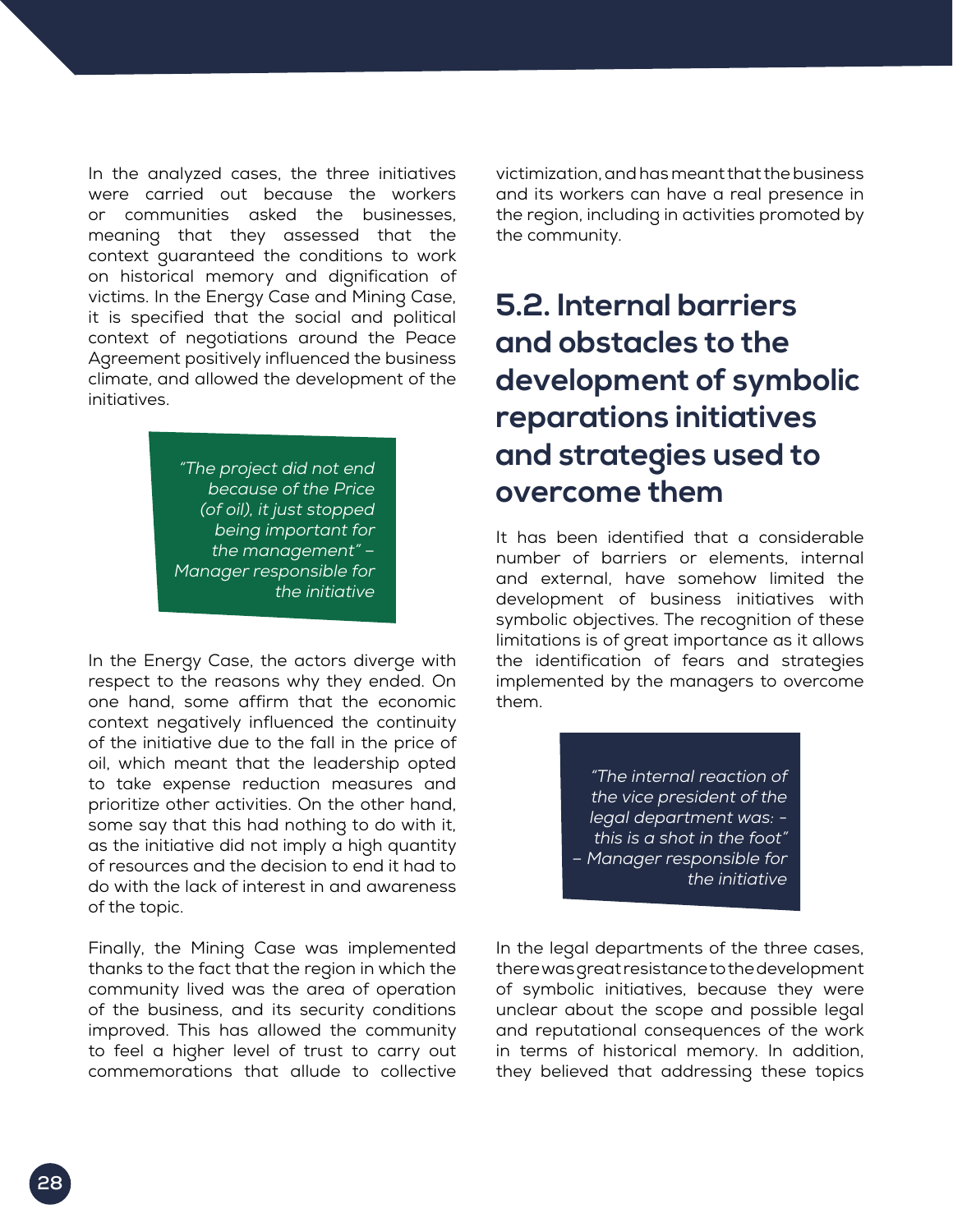could mean that society perceived that the business had some sort of responsibility in the armed conflict.

In terms of the question on how internal fears were addressed in order to carry out the initiatives, in the Energy Case the interviewees point out three effective strategies implemented in parallel. First, intense internal pedagogical work with departments and people most wary of the initiative.

> *"From the legal department they were asking themselves: - Why should we intervene if we have not done anything?"*

Second, the human rights committee played a key role: at that time, the committee had direct participation by the Secretary-General of the business and the unions, which allowed the initiative to be discussed within the high levels of the hierarchy of the organization. In the committee, in collaboration with the judicial area, there was exhaustive monthly monitoring of the evolution of the project, and the methodology and scope of the project were documented in a detailed way.

> *"The objective is not framed within the search for the judicial truth or identifying perpetrators. We are not going to start pointing fingers, because that is what the judicial bodies are for" – Manager responsible for the initiative*

Everything that related to the armed conflict and therefore the same exercises of historical memory as were developed around it have a high political and ideological charge. This is why a third key factor for the initiative was to clearly establish that the exercise did not aim to accuse anyone, but rather share a history and dignify the victims in a depoliticized and non-ideological way.

> *"We have seen so much violence that we are used to it. We are anesthetized" – Manager responsible for the initiative*

Another factor that acted as a barrier was the lack of awareness within and outside the businesses with respect to the violence and the armed conflict. Some of the interviewees pointed to the lack of a favorable social context in Colombia for symbolic initiatives and historical memory. These exercises, according to one of those responsible, aim to generate empathy and decrease attitudes that lack solidarity or that are insensitive.

Finally, at a more operational level, another barrier that the promoters of the symbolic initiatives found was difficulty in identifying performance indicators that showed the value of the project to the rest of the organization. Given its nature, the symbolic initiatives are irremediably intangible and, as a result, their impact is difficult to quantify and translate to a table of results. The lack of economic indicators was highlighted as an internal impediment to show and convince the upper management of the value of these initiatives to the business.

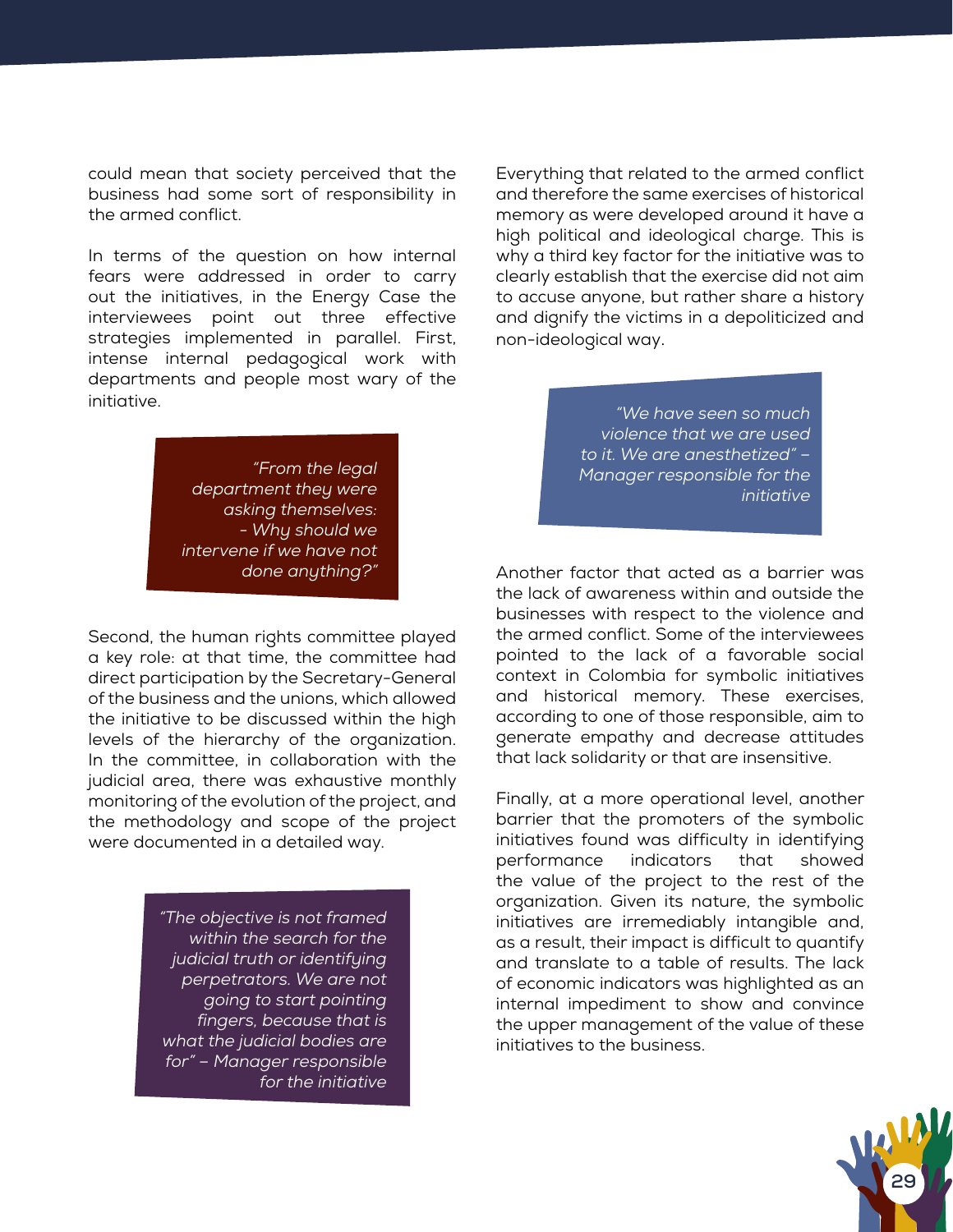*"We didn't have any performance indicators (of the initiative). We couldn't measure the impact and that made it difficult to sell the idea to the management." – Manager responsible for the initiative*

#### **5.3. The role of workers and upper management**

As was mentioned above, the type of peacebuilding and reconciliation initiative that businesses implement has depended on the national and international context and their relationship with the communities in their context. However, it has also been seen that personal and work experiences of the employees have determined how to manage immaterial damages that have affected the business sector and its interest groups.

In the cases studied, two dynamics have been observed that appear to be decisive in organizations' internal drive to develop symbolic initiatives, although they function in opposite directions.

> *"This Project is meant to be sold by the heart, not by the head, I was dedicated to touching hearts" – Manager responsible for the initiatives*

On one hand, a bottom-up dynamic in which the workers drive the project directly or through union representatives, and highlight to upper management their willingness to work on symbolic aspects that link them and the business to the tragic events of the armed conflict. In the Energy Case and Electricity Case, it was observed how the genuine interest of the promoters and of those responsible for the exercise went beyond what was strictly professional.

There is also the opposite phenomenon, from the top down, in which upper management wishes to work on symbolic initiatives and makes available the resources and decisions for those initiatives to gain traction internally. The case studies show how these two dynamics work complementarily, but make clear that the most decisive factor for these initiatives to function is the commitment and willingness of upper management. In the Energy Case and Electricity Case, the Director-General's commitment is explicit and well-known, which helps to overcome opposition and internal barriers as well as giving legitimacy to the exercise.

> *"The president of the time was convinced of the subject and its value for the company" – Initiative participant*

Different interviewees converge on linking upper management' motivation to support these initiatives with humanistic values, "knowing how to listen", "the will to learn", and to believing in the intrinsic value of the project. What allowed these initiatives to prosper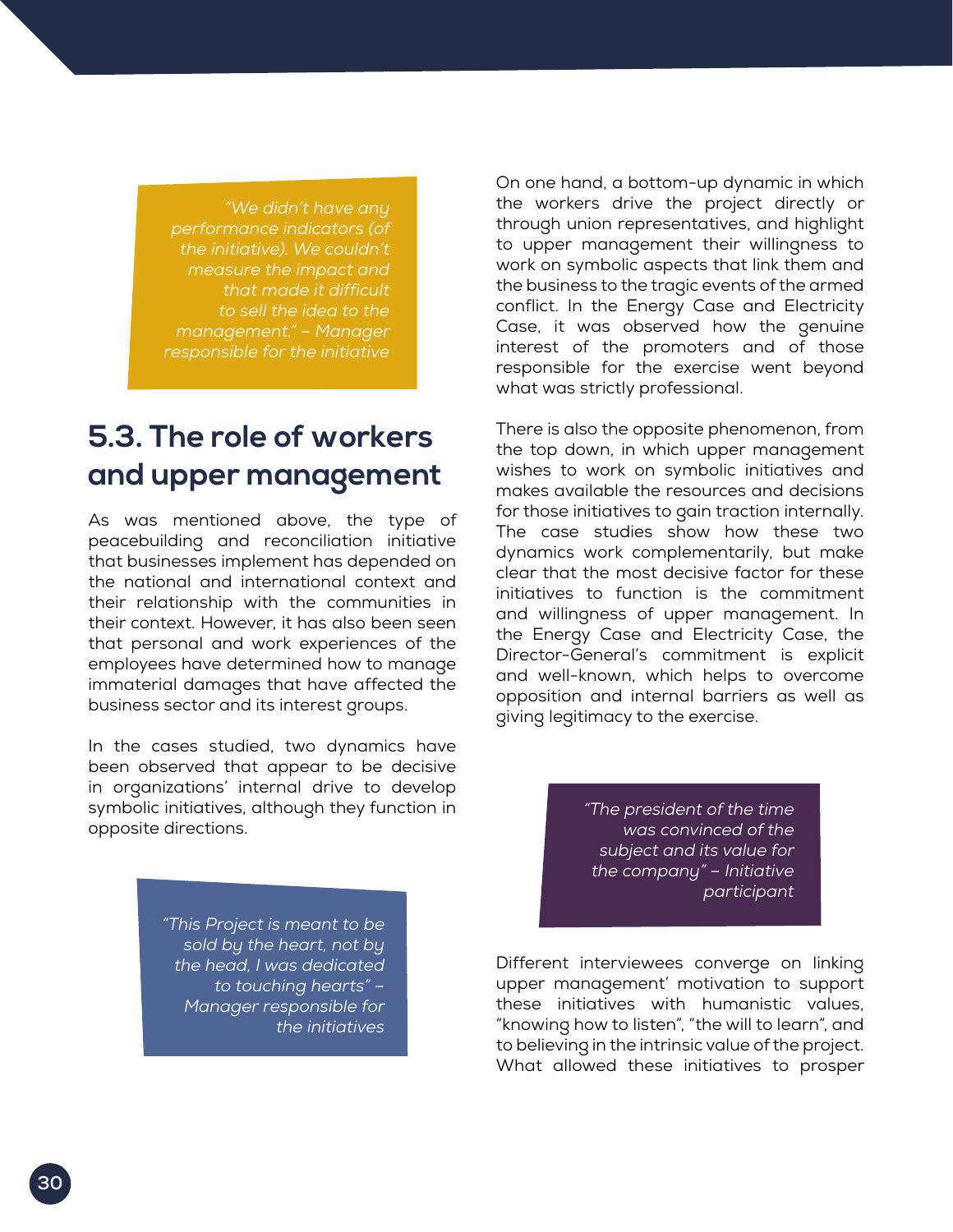was business leadership based on values that go beyond strict economics. An example of the importance of this leadership in the two mentioned cases is that in the moment in which there was a change in leadership, the projects lost support for the new direction and were discontinued.

#### **5.4. Identified positive benefits and impacts**

During the research, the positive impacts of the initiatives studied were identified in the participants and, more broadly, in the businesses. This was particularly true of the Energy Case, whose historical memory initiative invited participants to tell, through a joint methodology and work sessions, their personal stories of conflict from the perspective of the business.

The impact generated on participants was enormously positive, but also revealed that the concept of reparation is controversial among them. One group of participants affirmed that the exercises had healing and reparative effects, as telling their story allowed them to feel heard and recognized. In addition, the exercise went beyond economic terms as it aimed to raise awareness among workers about the need to not be indifferent about the effects of the conflict.

> *"To write the story and to cry writing it was healing, dignifying" – Initiative participant*

The exercise is described as a great generator of empathy that impacted those who told their story and those who listened. It is worth highlighting that in this case, the historical memory exercises were conducted by a team of professionals who guided the dynamics and actively managed elevated emotions resulting from the exercises.

On the other hand, another group affirms that the exercise can be characterized in terms of reconciliation but not reparation, because at no point did the business recognize or ask for forgiveness for having had one or another role in the armed conflict. In addition, the exercise centered on the lived experience of the conflict and not on the identification of actors and dynamics.

> *"Reparation implies asking for forgiveness and recognizing wrongdoing – and in this exercise, that was not done" – Initiative participant*

With respect to the benefits that implementation of these symbolic initiatives brought to the businesses, the participants' conclusion was that they contributed to more favorable work contexts by channeling emotions and mitigating psychosocial risks and possible consequences of not adequately managing traumatic events of the past (stress, psychosomatic effects, etc.)

With respect to the memory exercises in the Energy Case and the Electricity Case, these were conceived so that the business could understand more about the context in which it operated, in order to identify "self-protection

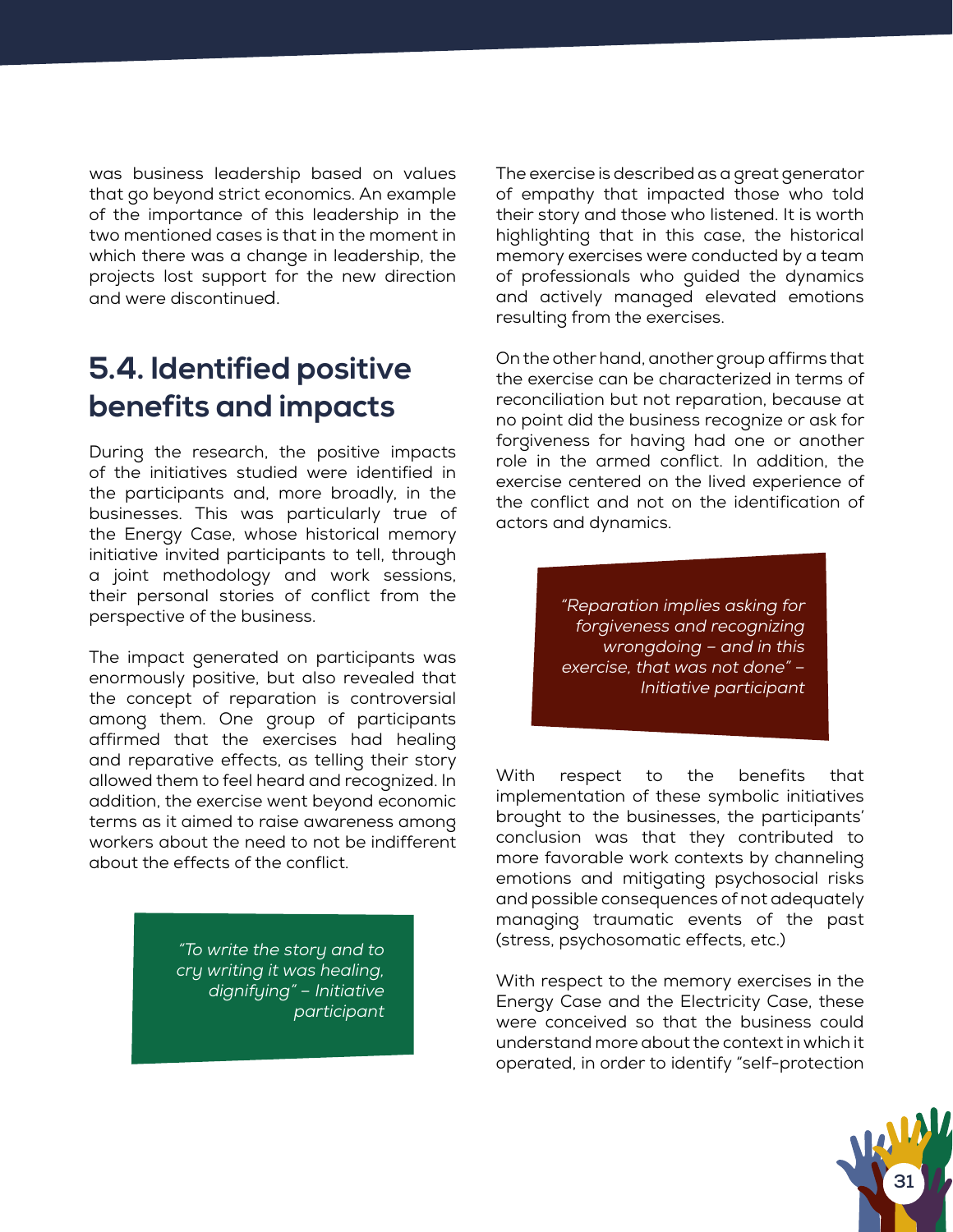and risk mitigation measures", given that "understanding the context helps to make better decisions and this is fundamental for any business". It also allows the "generation of a broader perspective on risk, from highlevel thinking rather than lower level."

The symbolic initiatives contributed to transforming or reinforcing perceptions that different actors had about the business. For example, some of the employees were proud or satisfied that their businesses promoted this type of initiative.

Community leaders, NGOs, and business directors agree that it's necessary to indicate that these initiatives contribute to the relationship and construction of trust between businesses and communities, mainly in the Mining Case. In this last case, one director affirmed that dialogue based on recognition of the other has allowed the communities and the business to think of a shared future, where it is necessary to consider regional development not only in economic terms.

> *"CSR is just managing projects. If they work, good. If not, also good. But for the company the work done goes beyond CSR. For us, peacebuilding is important. Without peace, the operation is affected" – Manager of the company*

#### **5.5. Lessons learned from the case studies**

Despite the differences in terms of time, place, motivation, duration, and other aspects of the three initiatives, it is possible to identify some common lessons. First, the initiatives were carried out due to the interest of the employees and communities in the business context, who supported their management, design, and implementation. The interviewees who are part of the businesses manifest the need for all projects and initiatives that promote the business sector to have participation by the public towards whom the projects are directed, the interest groups.

> *"The community has to be able to participate and be critical of everything that we propose" – Manager of the company*

In the specific case of memory exercises, they also affirm that these should be implemented where there are interest groups or where communities request it. Beyond conducting an extensive call for participation, the businesses focused on working people and communities who were victims of the conflict, who found in memory the enriching possibility of building peace. In the case of the business that supports a process for the dignification of one of the victim communities in its work environment, the population were the ones who invited them to participate and outlined the conditions for their participation.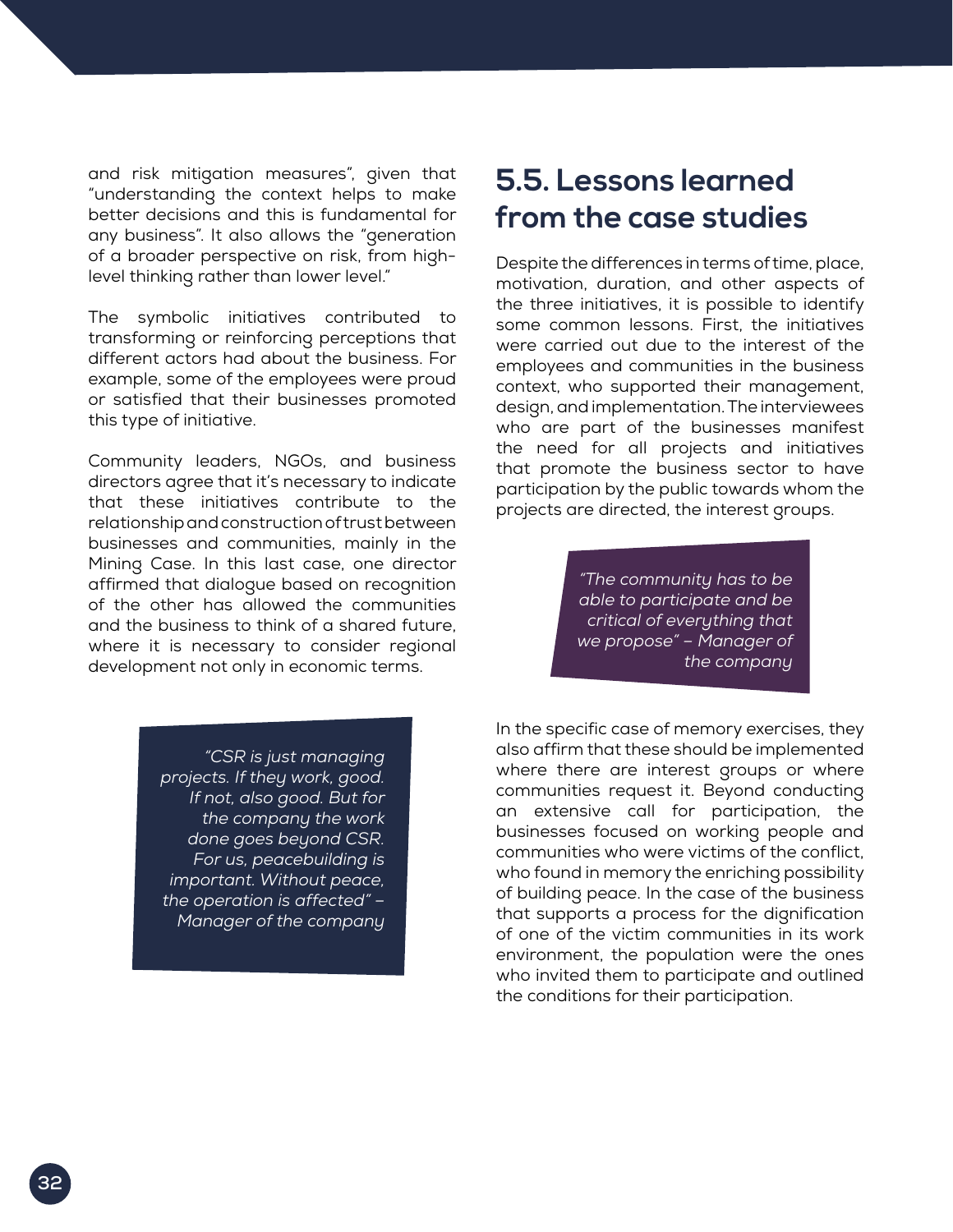*"Three or four employees […] said they wanted to participate, but they didn't know if they could be part of it as they were not victims. They were also included in the exercise because the conflict affected us all" – Initiative lead*

Second, in the case of businesses that developed historical memory exercises, it is important to highlight that there was support for a team of experts of different disciplines who helped participants to understand the scope of concepts such as memory and curation, and helped them to understand that the initiative did not aim to seek judicial truth. Their support was fundamental for individual work, as the businesses assumed that without personnel with the capacity to contain their emotions and work towards the future, memory exercises could negatively affect the initiative.

> *We can participate as allies or promoters, but that would be determined the by the process we develop with the communities" – Manager of the Company*

Third, the interviewees thought that the analyzed initiatives are totally replicable if two elements are taken into account. One, they should respond to the contextual needs, the communities' experience and knowledge, interest groups, and victims. In other words,

it is not a "step by step" manual. It is also clear that this is not only about giving a voice to and ensuring the participation of victims and victimized communities, but also about businesses who adopted an attitude that allows them to listen to different voices, whether or not they agree with the position or operational style of the business.

> *"In the community, this subject was born from the process. We have to work in what the process tells us" – Member of Management of the Company*

Similarly, it is important that these initiatives are conducted after having carried out trust-building exercises that allow mutual recognition among the parts and look towards the construction of a long-term future. The cases show that, in terms of an attitude of listening, dialogue, and participation, victims and their communities feel more comfortable when they are recognized in their condition as victims. On the other hand, when the businesses show a lack of understanding, disinterest, silence, or even denial with respect to this condition, there are usually reactions of frustration and rejection by the implicated victims and communities.

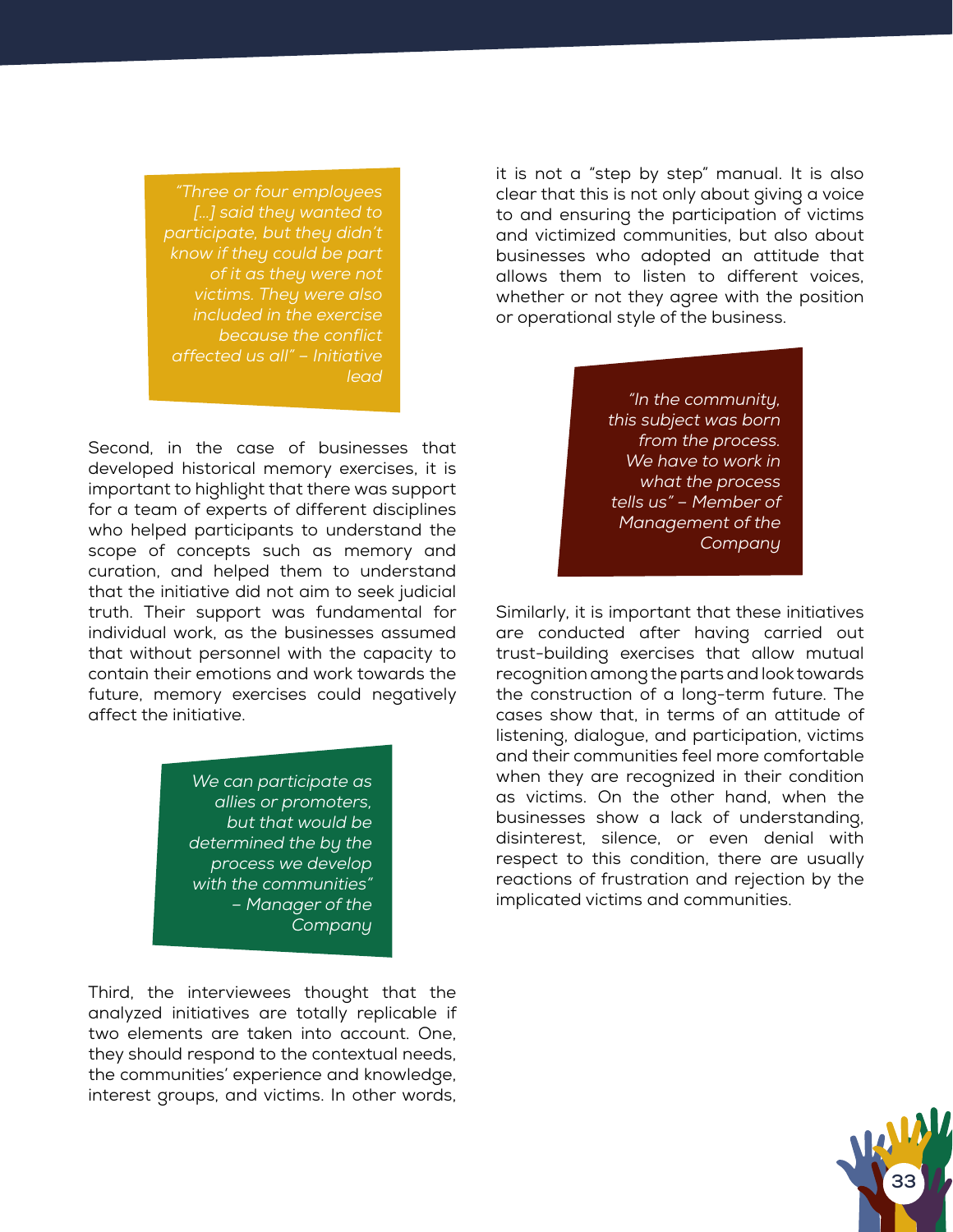*"There has to be a common point of support for all participants. What brings us together? We must prioritize a higher good that does not generate discussion, for example: making a better country for everyone, or peace."* – Initiative lead

*"These exercises cannot be done in the company overnight. A whole trajectory is necessary. It is necessary to treat everyone as equal, and not to be paternalistic" – Member of management of the company*

Fourth, the businesses were willing to address symbolic reparations in a more depoliticized and non-ideological way, in terms of aiming for the dignification of the victims' suffering, not the realization of an accusatory act. For this, the businesses opted for the use of reconciliatory and respectful language, and designed objectives that allow their relationship with other parts to focus on the possibility of thinking about a shared future.

> *"We are not looking to replace justice (the law). This is not the space. Whoever is trying to blame somebody has to go to the legal institutions, this is not their initiative" – Initiative lead*

In addition, the idea of working jointly for peace is repeatedly used as a common framework in the three cases. This narrative is successful to create bridges and save differences that could exist between the parts who participate in the initiative.

#### **5.6. Reflections on symbolic reparation from the business sector**

Based on the desk research exercises and analysis of the presented cases, and with the support of input from the different interviews and panels carried out, below are presented some conclusions around seven topics identified as being key in the outcomes of the research. These seven topics show the challenge of incorporating the perspective of symbolic reparations in the business world, and emphasize its potential as a tool to contribute to the construction of trust, reconciliation, and non-repetition.

Although it could be precipitous to identify trends, common practices, and reflections on symbolic reparations and businesses with only three case studies, it is important to take into account that the field of business action on this topic, as well as its analysis and study, is still very limited, if not non-existent. Despite not having identified any initiative framed strictly within symbolic reparations, the three cases researched allowed the identification of challenges and generation of reflections about the participation of businesses and businesspeople in these processes.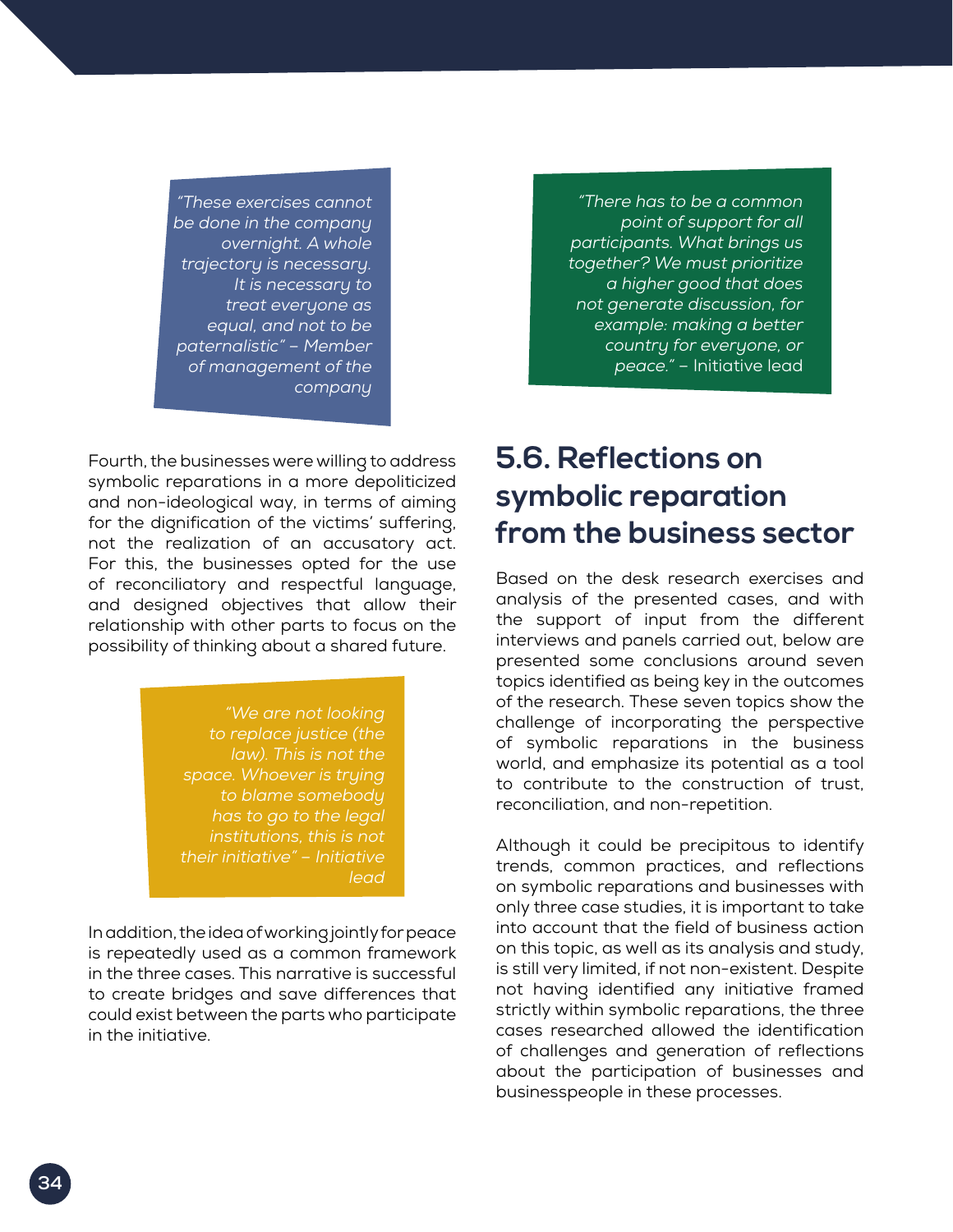#### **5.6.1. Solidarity or obligation? Routes for reconciliation and non-repetition**

In light of the desk research and the three analyzed cases, businesses can generate a positive impact for communities, workers, and interest groups through the implementation of symbolic reparations initiatives, without necessarily assuming or recognizing responsibility for human rights violations. The feeling of solidarity and desire to contribute to peacebuilding can awaken in any business a genuine interest in repairing a damage, even if they have not been responsible for the act.

In this way, in many of the business initiatives it is clear that despite not setting out the objective of repairing the participants, there is a feeling of solidarity and empathy with their pain, and they are recognized as victims to dignify them and contribute to their guarantees of non-repetition.

The solidarity expressed in the initiatives of the cases studied can have great value for all participants, including victims and the business itself. Through these symbolic acts, the businesses actively contribute to better coexistence and the construction of peace, by recognizing people's or communities' status as victim, as well as their suffering. This recognition reinforces the connections of trust between the parts and has a significant value in a context such as Colombia, where businesses and society in general tend to ignore, or even sometimes deny, the existence of a conflict and its victims.

For the victims, the construction of relationships based on trust is a mechanism to address the clarification of truth about the acts, through dialogue in the near future. This is to say that the victims consider that where it is possible that a business has infringed on human rights, it is not sufficient for it to express its solidarity, but rather it should contribute to the clarification of truth so that there can be effective reparations.

> *"As a community we have not appealed to litigation but to dialogue, because it is the best mechanism to clarify the truth" – Community leader*

This is why there can be direct or indirect engagement, or even silence or inaction, by any business, towards human rights violations. There is a moral obligation to provide symbolic and material reparations to the victims, as well as assuming responsibility. If not, the business stays in the position of solidarity and can be perceived by society as opportunistic and implicitly guilty.

It is important to note, finally, that the victims manifest that the recognition of responsibilities for infractions of human rights is a process that can occur through dialogue based on trust, without going through the process of accusation that is usually used in the ordinary justice system, which does not necessarily contribute to reconciliation and non-repetition.

> *"Addressing these exercises should start from the question: what happened? And not: who was to blame?" - Initiative participant*

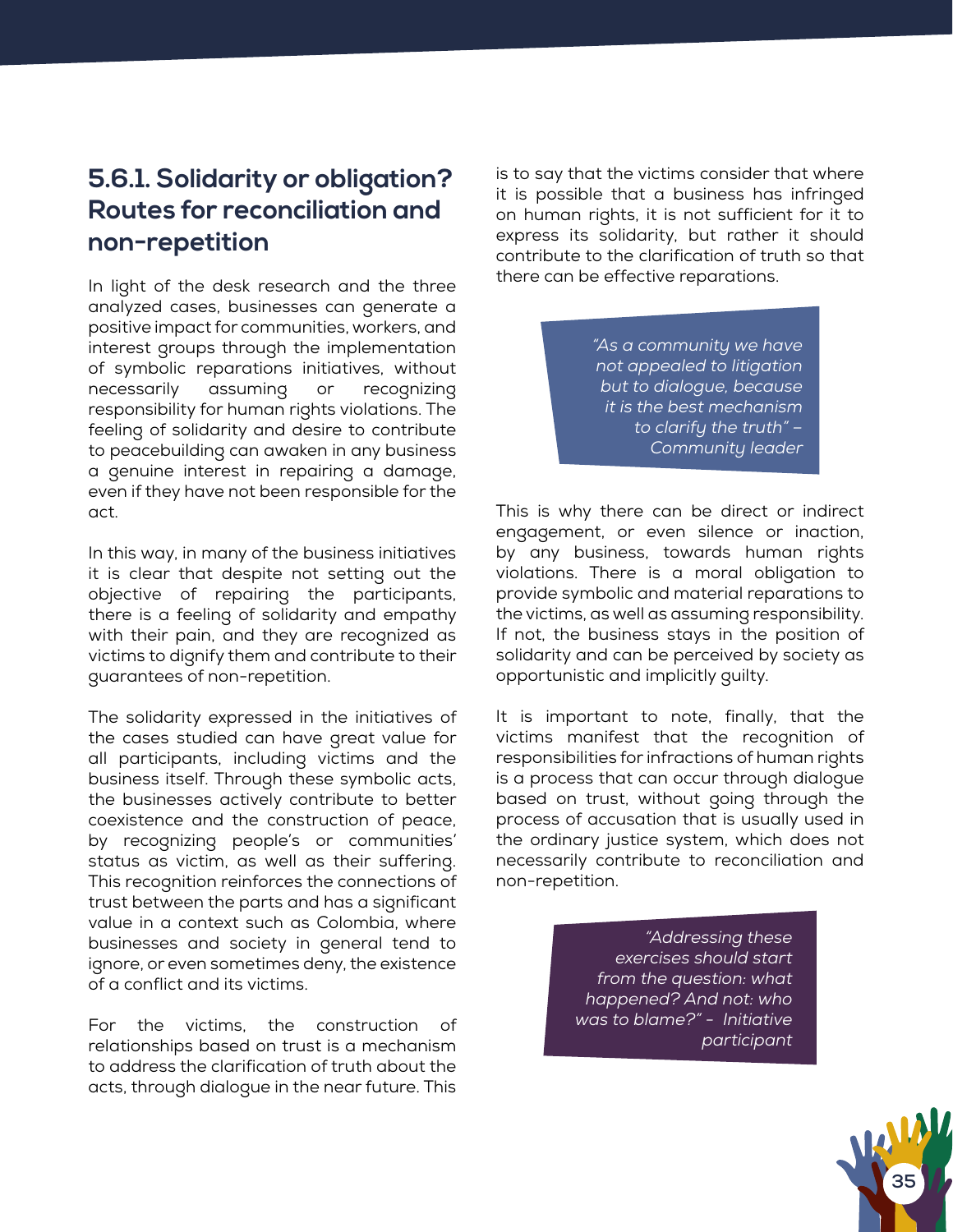According to this report, it would be an error to try to situate symbolic reparations carried out by the business world exclusively as free expressions of solidarity, or even as responses to a moral obligation to action, complicity, or omission of the business with respect to possible human rights violations. The field study shows that there is value in both approaches when they are set out jointly: solidarity as a path that opens doors to trust building between actors and the recognition of pain suffered by victimized individuals and communities.

#### **5.6.2. The scope of language and concepts for the participation of the business sector in symbolic reparations initiatives**

Throughout the research, it was obvious that there was a difficulty around how each actor defines concepts such as "business world" as well as how they think transitional justice works, especially reparations. The dynamic of armed conflict in each region, the position and role that each actor had in the conflict, and the complex relationships between different actors mean that the understanding and scope of concepts such as peace, forgiveness, truth, reparation, reconciliation, business, etc. varies depending on the context and the place in which it is considered.

> *"The concepts of forgiveness and reconciliation cannot be given by decree, they are personal" – Manager of the initiative*

One example of this is how, in the framework of the armed conflict, non-business actors frequently associate business, or large industrial, agricultural, or extractive companies, with the role of victimizer, and of reparations with a recognition of responsibility, or of truth as a story between antagonistic actors (victim-victimizer, community-business, army-guerrilla, etc.).

The topic of language is very relevant; acts of symbolic reparation are, eventually, semantic actions built on language. The study of the cases highlights the need to establish beforehand clear definitions of key concepts (for example, truth, historical memory, responsibility, etc.) as well as determining the scope and frameworks for action within the projects.

> *"For me, to forgive in terms of truth does not mean that the conflict is going to disappear, but that there is the possibility of managing under trust"* – Community member

With respect to the possibility of contributing to the consolidation of peace and integral regional development from a symbolic perspective, the business experts and representatives consulted were in agreement. However, they consider that it is necessary to be wary of the use of language and definitions around symbolic reparations. For example, some suggest framing the initiatives in terms of "solidarity", "coexistence", and "future", and not "reparation", "justice", or "truth".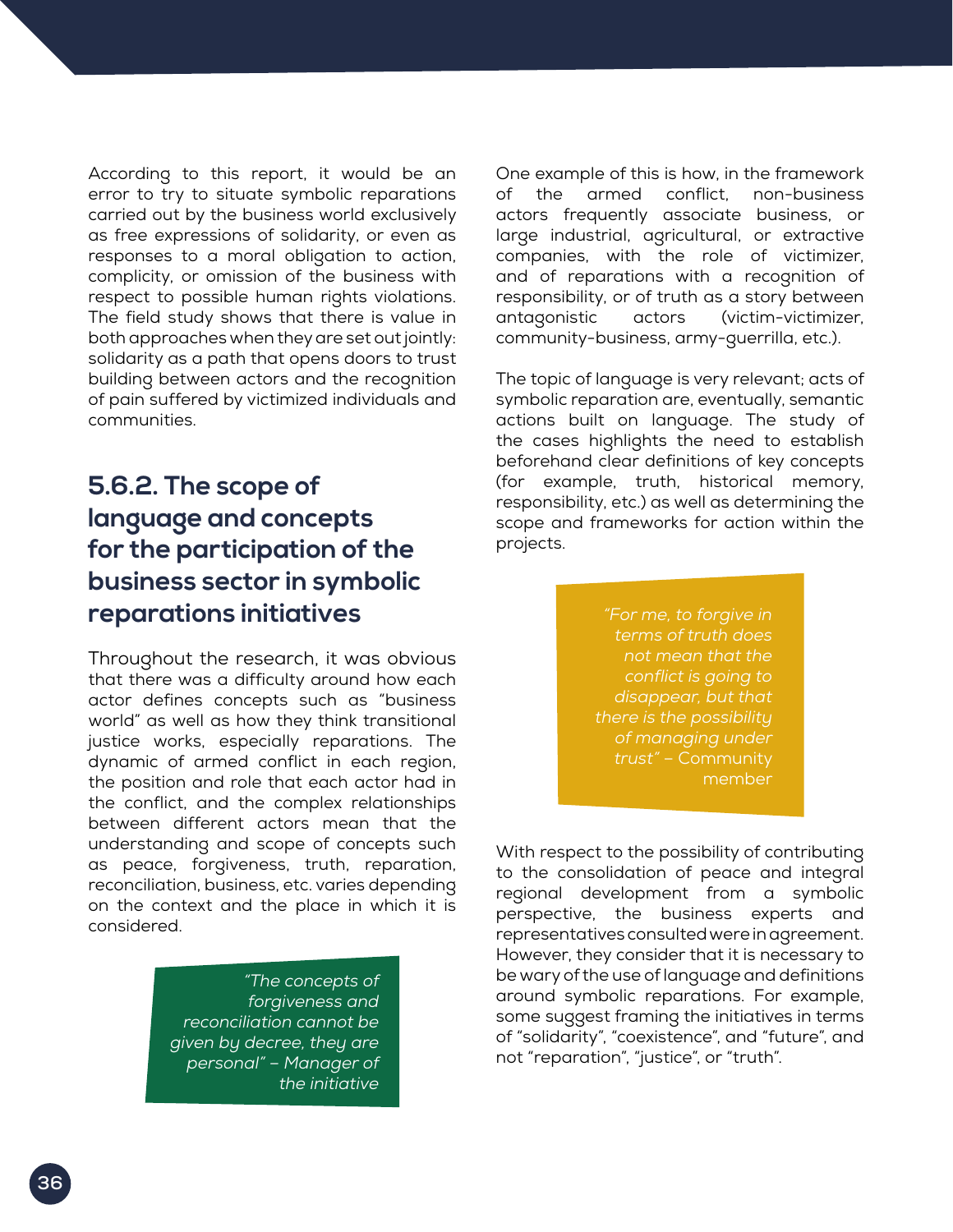The joint construction and agreement of these concepts among the parts is important, especially where business realities coincide with very different social realities that might not align. For example, the use of terms that victims do not semantically relate to the recognition of their rights can influence their perception of business motivation for carrying out the projects that aim to consolidate peace. In order words, that a business recognizes and dignifies a victim community for "solidarity" can have little or no impact for the victims, compared to when they receive reparations.

This panorama caused some of the interviewees and focus group participants to propose, first, the re-elaboration of the concept of reparation, in which there doesn't necessarily have to be a recognition of responsibility in the framework of the armed conflict. They consider that this could positively influence businesses to develop or involve themselves in peacebuilding initiatives and symbolic reparations.

A first argument that sustains this possibility is that the complex Colombian context makes necessary the application of "soft law", in which the concept of reparation is adapted to current conditions in order to satisfy the demands of the victims' rights. This does not mean that the damage should not be repaired in an objective way, or that it should be done as a result of altruism, as it can be insisted that the means of reparation can be built and agreed between the victims and those who caused the damage so that the reparations are effective.

A second argument is that if a direct relationship between reparation and responsibility is not established, it could be perceived that some processes led or supported by companies count as reparations for victimizing acts that have occurred, or not,

in the framework of the armed conflict. These initiatives point towards the opportunity to jointly create conflict resolution mechanisms that strengthen trust and positively influence coexistence in the region.

Second, academics and business representatives set out the need to conceptualize the "business world", taking into account elements such as the size of the business, type, sector, location, and others. This would lead to an analysis of the business in armed conflict that integrally contributes to truth, and would incentivize business trust in transitional justice mechanisms. It would also allow the realization of a more reflexive exercise about the characterization of damages and responsibility in which the latter is understood not only in terms of blame, as happens currently. That is why reparations agreed to address the damage inflicted should adequately address the specificities of each region.

#### **5.6.3. Perspectives on the Integral System for Truth, Justice, Reparation, and Non-Repetition**

Since the draft of the fifth point of the Peace Agreement was presented, on the establishment of the ISTJRNR, numerous discussions have been generated about the scope of its components and the role of the business sector. This last point was formally included in the judicial ordinance through Legislative Act 01 of 2017, which specified judicial and non-judicial mechanisms for attainment of its goals.

The Constitutional Court reviewed this Legislative Act to determine whether it would be adjusted to the Political Charter and,

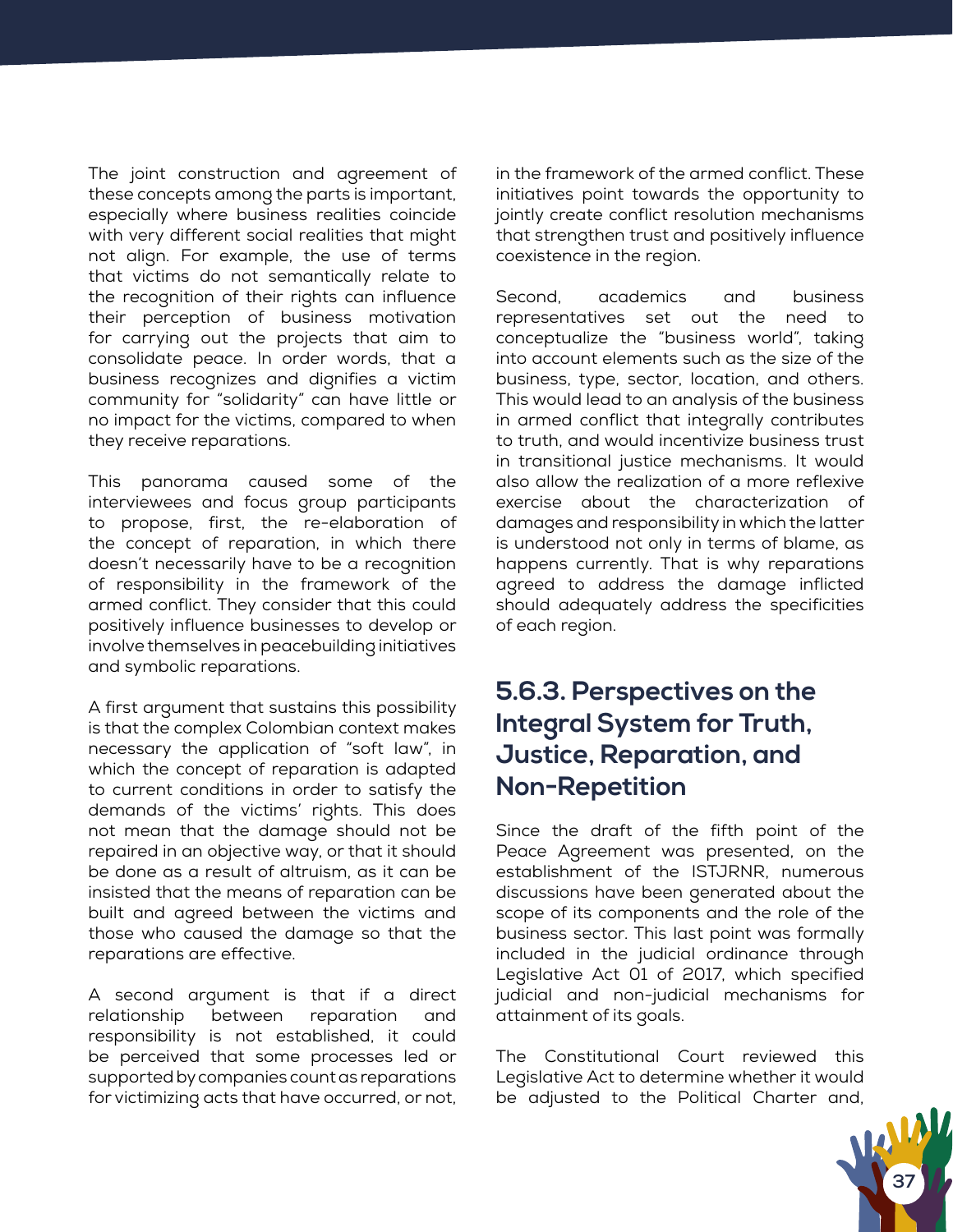through Sentence 674 of 2017,<sup>42</sup> ruled for its legality with some stipulations. Among these, the SJP stands out as it does not have competence over investigation of the participation of third parties in the conflict (though these parties could voluntarily form part of the process), as this would fall to ordinary justice.

Despite this decision of the high tribunal, there are still judicial and political questions about the SJP's competencies and procedures. In particular, there are objections presented by the recently elected president Ivan Duque, who objected to six of the 159 articles of the SJP Statutory Law and announced that he would present a constitutional law to modify Legislative Act 01 of 2017. So the law had to return to Congress after passing through a new Constitutional Court review of the President's objectives. However, there is no clarity on the way in which this review would be carried out in either instance.

While these questions are resolved, the SJP continues to operate under a scenario of judicial uncertainty, $43$  which results in a question of particular interest to this analysis: What are the expectations, as much of society as of the business sector, about business' role with respect to the SJP and, in general, with respect to the transitional justice model?

Providing a satisfactory response to this question is quite complex and could result in more questions. Taking into account the current context of judicial insecurity with respect to the SJP's operations, there has

been broad speculation by all interested parties, including the business sector. This includes not only the business people who were directly or indirectly involved in the deepening of the conflict, but also those who were victims of violent acts such as kidnappings, and those who wish to develop strategies to contribute to peacebuilding.

The fact that there is still no complete clarity about the way in which the SJP will carry out its mandate is slowing down the dialogue with certain business sectors, who have been reticent in talking about what has happened in the conflict. Of course, a *sine qua non* condition for appropriate implementation of mechanisms within the judicial framework of transitional justice is that there is clarity about their procedures, scope, and implications.

In addition, even when the Constitutional Court limited the possibility that the SJP could oblige third parties to appear before it, voluntary initiatives to contribute to truth and reparation are being limited because the scope and procedures of judicial and non-judicial mechanisms are not completely defined.

Under these considerations, and as had been anticipated in previous analysis,<sup>44</sup> many fears or questions persist, especially in the business sector, with respect to the implications of becoming involved with the ISTJRNR, for example in terms of whether or not the narratives or testimonies could at some point have judicial implications.

<sup>42</sup> Constitutional Court, Sentence C-674/2017. Available at: [https://www.jep.gov.co/Documents/](https://www.jep.gov.co/Documents/Transparencia/383809236-C-674-de-2017.pdf) [Transparencia/383809236-C-674-de-2017.pdf](https://www.jep.gov.co/Documents/Transparencia/383809236-C-674-de-2017.pdf)

<sup>43</sup> Currently, 1,958 members of the armed forces and almost 3,500 ex-combatants of the FARC have admitted themselves to the SJP.

<sup>44</sup> See, for example, "Retos y Oportunidades para el involucramiento de empresas y comunidades en procesos de construcción de paz", CREER 2018. Available at:

[https://docs.wixstatic.com/ugd/134a42\\_78d-](https://docs.wixstatic.com/ugd/134a42_78d7817347b54e4880a49c99870f8468.pdf)[7817347b54e4880a49c99870f8468.pdf](https://docs.wixstatic.com/ugd/134a42_78d7817347b54e4880a49c99870f8468.pdf)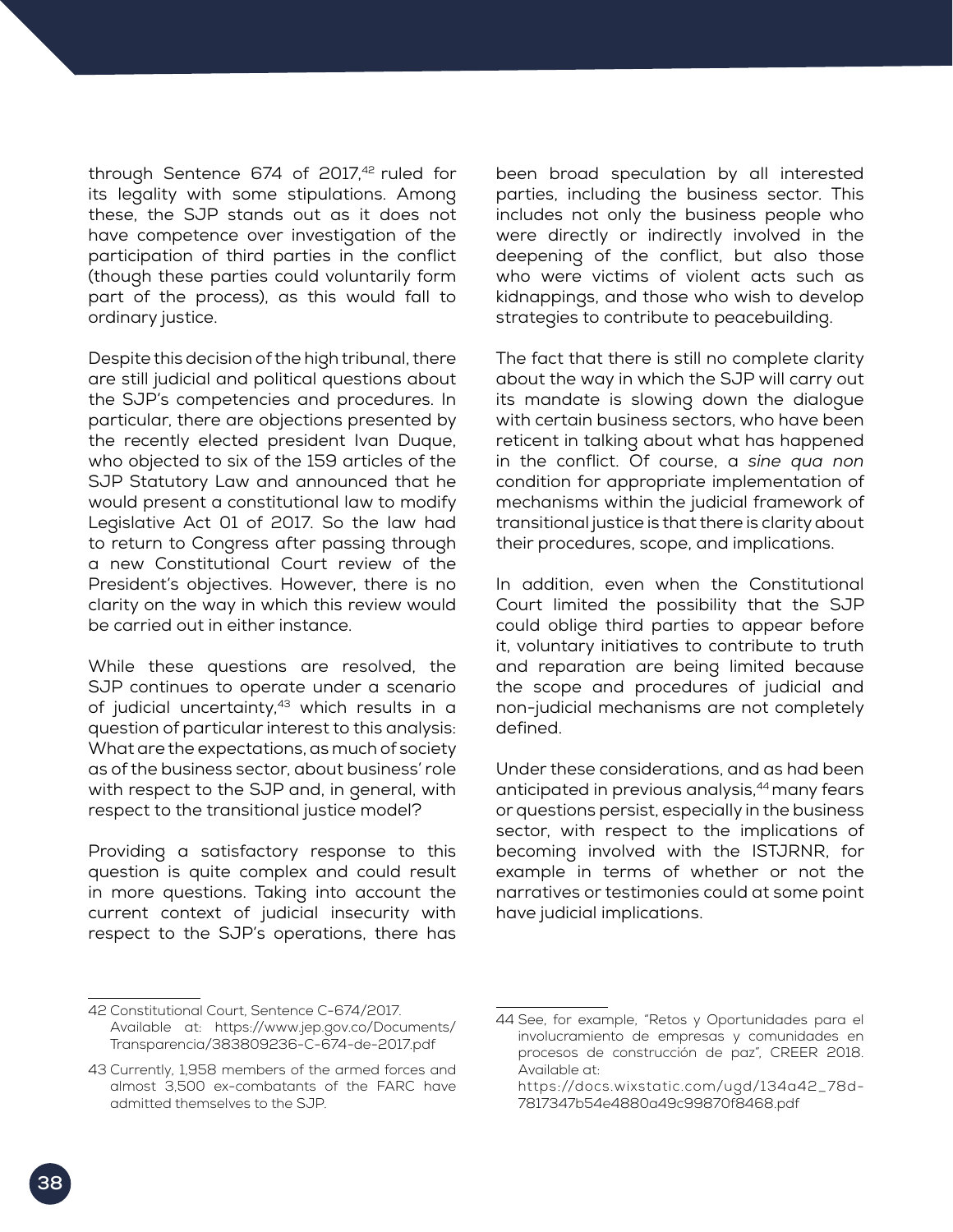Finally, there is also the question of how to avoid businesses' reputational and legitimacy concerns becoming part of the discussion when the business enters symbolic initiatives that contribute to the reestablishment of victims' rights, and whether this can be understood as acceptance of direct responsibility for violations of rights. In other words, and as has been shown by this research, there is a willingness to talk about symbolic initiatives framed under reparation, as long as they provide the conditions for this not to be interpreted and managed as acceptance of responsibility.

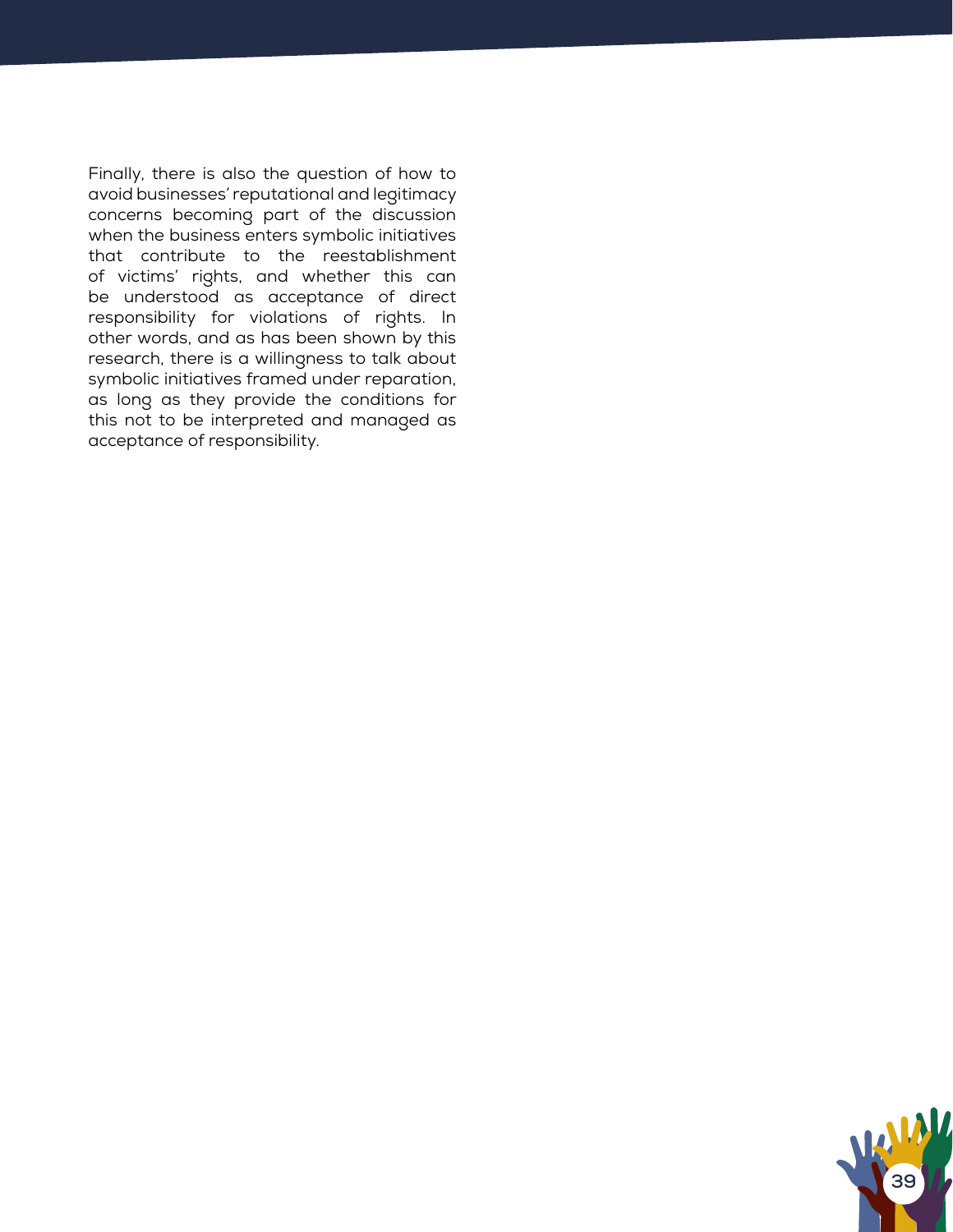# **CONCLUSIONS**

This report aims to contribute to the discussion around symbolic reparations by the business sector, which, until now, has not received the attention it deserves. In the Colombian case, there are few documented initiatives and little is known about their implementation, scope, and benefits, so the input generated by this research could result in a deeper understanding of the topic.

Before going into the conclusions, it is necessary to mention that, due to the limitations of the research, work should continue on the following questions, which could contribute to overcoming business sector barriers and fears about working on symbolic reparations.

- » Which reforms or incentives could be offered by the Colombian transitional justice framework so that businesses implement symbolic reparations?
- » What impact do symbolic reparations have between workers and company directors? Do they reformulate their vision and understanding of the organization and its values?
- » What impact do symbolic reparations have on victims' and communities' perception of the company?

» How can businesses incorporate their own historical memory in their due diligence exercises? In what way can due diligence shape business human rights policies around non-repetition?

#### **6.1. The construction of trust as a means for reparation and non-repetition**

One of the topics that has generated the most controversy among all of those upon which consultations were carried out in the elaboration of this study, and in society in general, has been whether or not there is a need for businesses to openly recognize their responsibility for infringements on human rights. This research considers that where there has been responsibility, there is a moral obligation to provide reparations. However, it is also concluded that depending on the path taken, the recognition of responsibility can contribute, or not, to reconciliation and coexistence.

Businesses, communities, academics, institutions, and others who participated in the study constantly stated the need to promote trust-building processes, not only to reach symbolic reparations or the consolidation of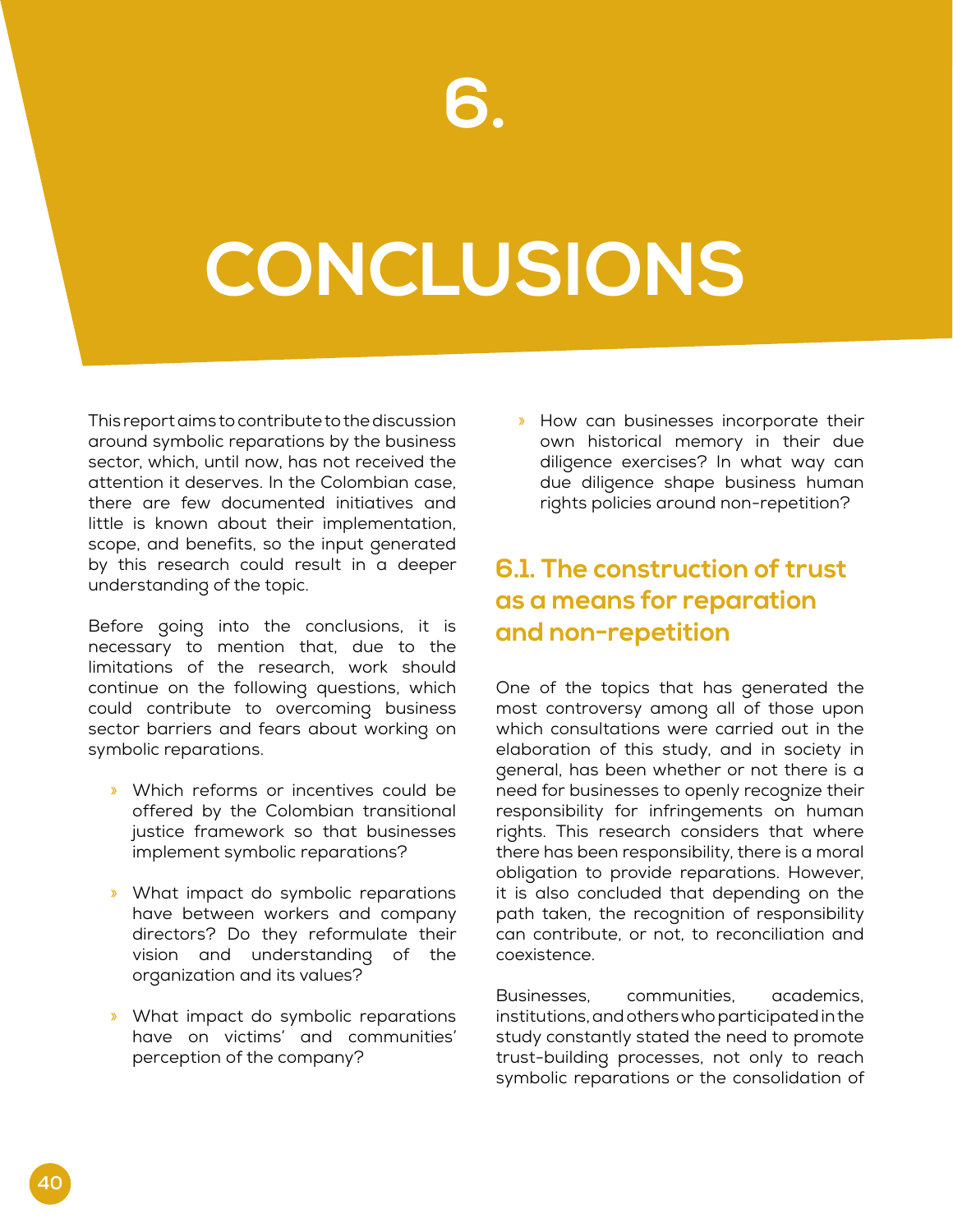peace, but also as a condition to guarantee the integral and dignified development of the region.

In this sense, trust is shown to be a legitimate means for communities, businesses, and society to mutually recognize each other and achieve a greater understanding of the armed conflict, including the (often changing) roles that each one took, the situations they had to confront, the different degrees to which they were affected or hurt, and what level of responsibility they should assume.

Achieving this understanding and recognition guarantees, from the individual perspective, as communities, sectors, and society, the commitment to not allowing repetition of the violent acts that occurred in the framework of the armed conflict or of those (often legal) dynamics that deepened the structural violence in which the conflict was forged.

> *"The risk evaluation showed the need to work on managing the past, because of the company's association with the conflict" – Member of management of the company*

Symbolic reparations require businesses to be firmly committed and to work on trust-building with their interest groups. The businesses should not address or try to avoid the assumption of responsibility when there is responsibility, or participation in reparations that mean to be an expression of solidarity or a genuine form of accountability and recognition of possible responsibility. This implies that they permanently run the risk of being labeled as victimizers: when a community or civil society actor denounces

them, when an ex-combatant mentions them in declarations, when classified information is revealed, etc.

> *"The report helped as a pressure mechanism for companies to start addressing the issue" – NGO that supports victims in the community*

These situations also promote the extension and acceptance of discourses that do not recognize the different realities and roles that the business sector had in the armed conflict and therefore continues to legitimize their supposed and "unique" role as victimizer. As a result, the businesses' relationship with their interest groups and with society in general deteriorates, as does their reputation and legitimacy, which affects their operation and puts at risk their social license to operate.

#### **6.2. Small and medium businesses and other economic sectors in symbolic reparation**

Despite the importance of large businesses and strategic economic sectors in the Colombian economy, it is worth asking about the role of other economic actors such as small and medium businesses, which are of particular interest because they are present in all of Colombia and are crucial part of the country's economic and social fabric.

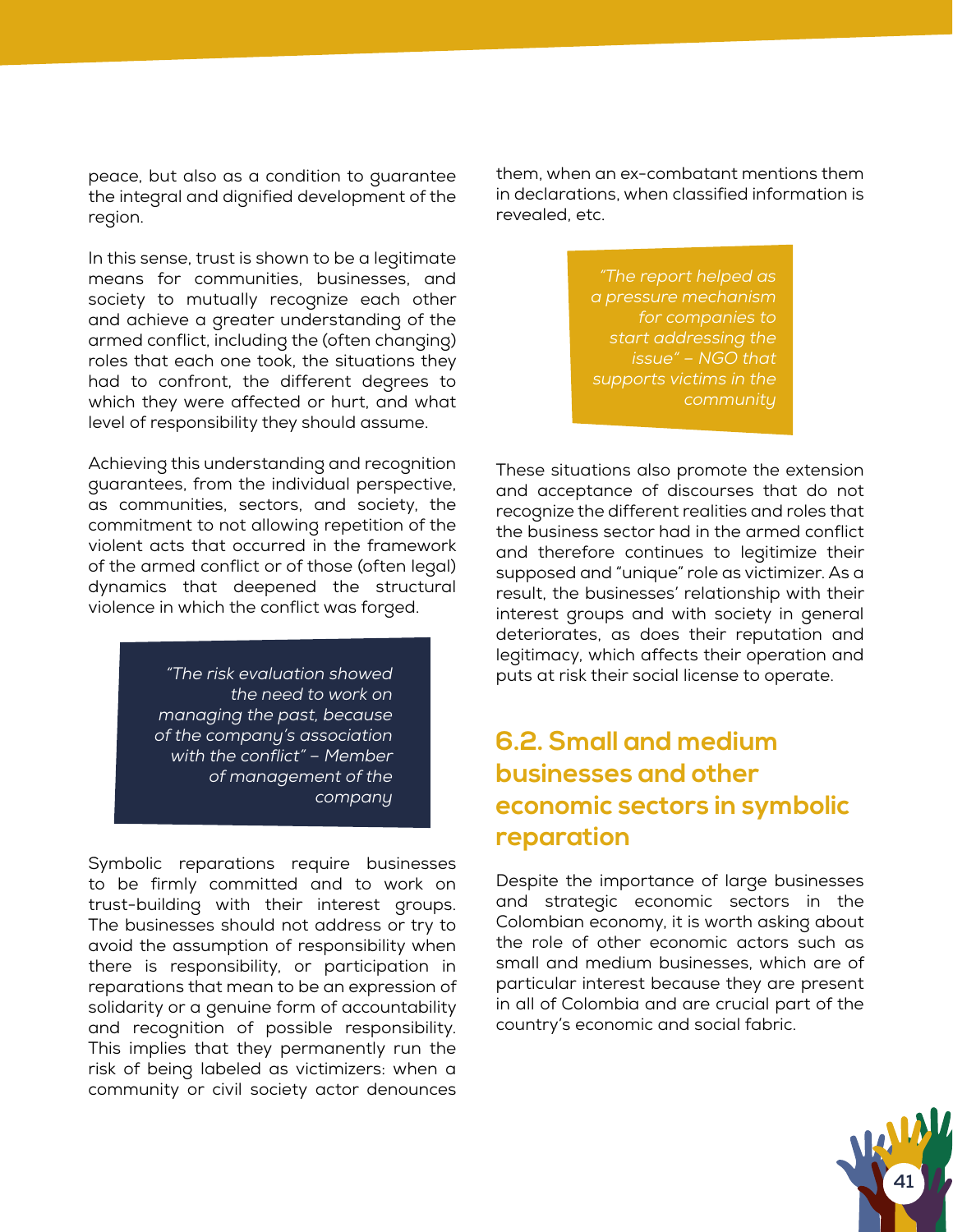The more personal character of the small and medium businesses, their roots in the regions, and their smaller size could have exposed them more directly to the dynamics of violence. They have been the subject of extortions, kidnappings, murders, and others.

In addition, these same characteristics give them a greater chance of having violated human rights in one way or another in the framework of the armed conflict. However, this research did not find any symbolic reparations initiative led by these actors.

It therefore seems unavoidable to ask how small and medium businesses can participate in symbolic reparations processes. It is worth insisting on their engagement with material and symbolic reparations processes, which is of great relevance to the guarantee of victims' rights and to reconciliation and regional consolidation of peace, taking into account that their relationship with the region is much closer than that of large companies.

It is also worth asking about the role that chambers of commerce and other business groupings can play in peacebuilding, and specifically in the promotion of symbolic reparations exercises. Many of these institutions bring together groups of businesses and businesspeople, and exercise representation functions of a determined sector or region. Those who enjoy an elevated grade of legitimacy could be well positioned to collectively explore symbolic reparations on behalf of their members.

#### **6.3. The transitional justice process in Colombia, and restorative justice**

In order to incentivize participation by the business sector in reparations processes, it is useful to include a restorative justice perspective that aims at the joint construction of reparations measures not only to manage violation of laws, but also the reconstruction, in the present and the future, of relationships between communities and businesses (social damage) through dialogue.

This type of justice allows the creation of conditions so that different actors can express their feelings and emotions and thereby jointly create reparations measures and policies that satisfy their rights and needs. It also contributes to eventually carrying out a discussion about the past to construct the future by building trust.

Restorative justice was born in the field of criminal law, but in recent decades it has successfully expanded to other fields such as conflict management within organizations, bullying in schools, and resolution of family conflicts. In this way it is useful, for example, within businesses, because it contributes to improving the indexes of occupational health or to improving the business culture of conflict resolution.

> *"Workers, in wellbeing, are twenty times more productive than in distress" – Initiative participant*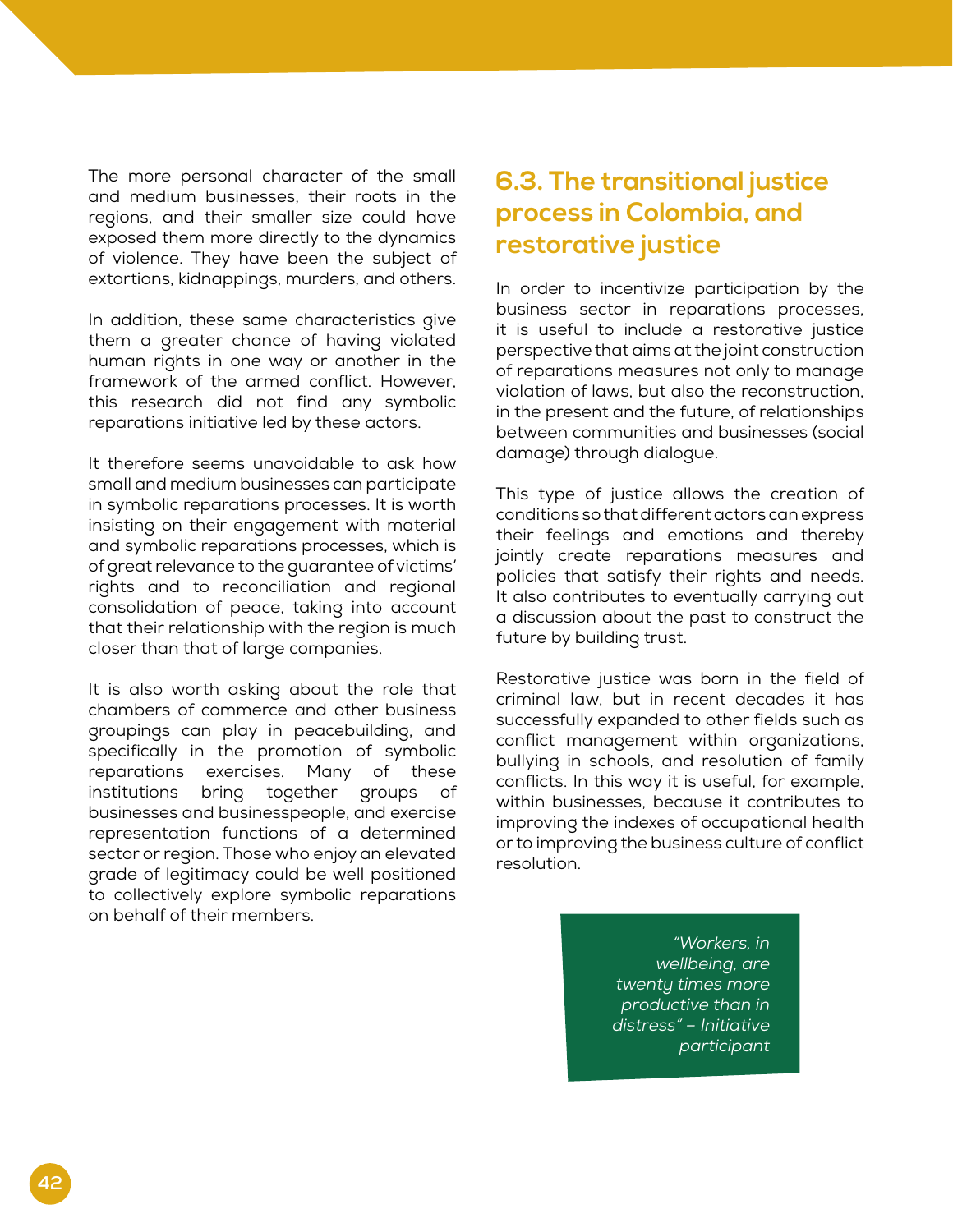Finally, in a context such as Colombia in which society prefers punitive sanctions and the use of ordinary justice, the fact that businesses promote or engage with restorative justice initiatives in which forgiveness and reconciliation prevail sets out great challenges for society, especially in terms of the clarification of truth, if it is taken into account that the responsibility should only be assumed as a result of blame and guilt.

#### **6.4. The analysis of the past as a mechanism for construction of effective human rights policies**

The UNGP and Business and Human Rights Working Group reports indicate the need to put diverse types of reparations at victims' disposal and highlight the value of symbolic reparations. One of the key factors in this study is the power that symbolic reparations, especially historical memory exercises, has as a source of inspiration for business policies that aim for non-repetition.

It is possible to affirm that reparations from the business sector are not only circumscribed as the third pillar of the UNGP about access to reparations, but that they are also framed, when appropriate, within the second pillar on businesses' responsibility to respect human rights.

This responsibility for human rights requires the business sector to develop due diligence mechanisms to identify the negative human rights consequences that business actions have provoked or contributed to provoking through their activities, or that have a direct relationship to their operations, products, or commercial services.

As a result, exercising due diligence requires understanding and analyzing the past to avoid repetition of the same human rights impacts in the future. Managing the past through symbolic reparations becomes a key part of the internationally recognized business responsibility. Framing symbolic initiatives within the second pillar of the UNGP could be a good strategy to provide them with greater visibility and impact.

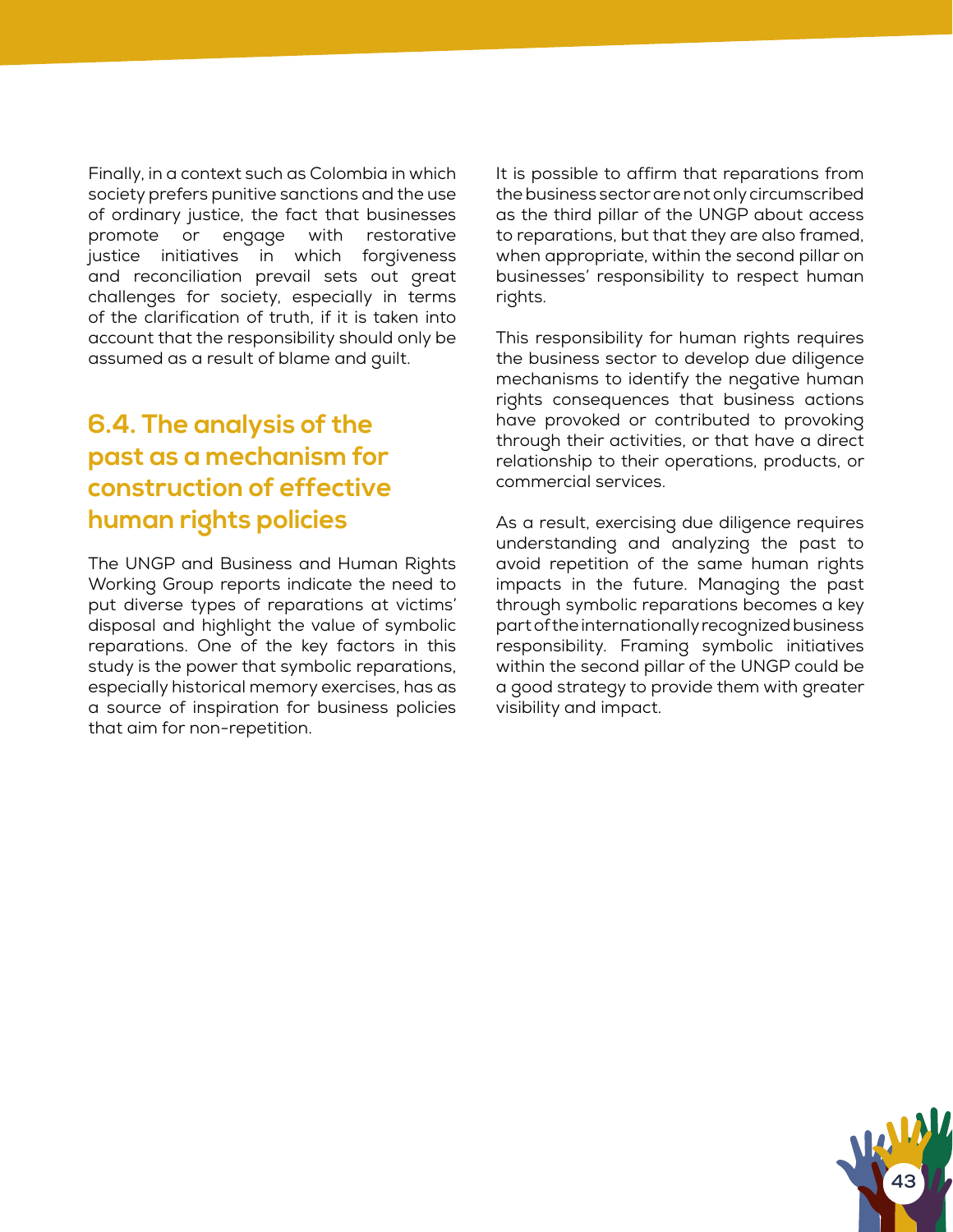### **PROPOSALS**

Here the report offers a series of recommendations that result from analysis and reflection throughout the research. The recommendations, although synthetic, aim to contribute to each actor identifying clear routes to promote the participation of the business sector in symbolic reparations initiatives.

#### **7.1. For the business sector**

- » Incorporate the historical memory perspective as a source of information to develop human rights due diligence focused on non-repetition.
- » Seek to support historical memory and symbolic reparations organizations and experts to guide businesses, victims, and communities throughout the process.

*"Entrepreneurs have the ability to convince themselves because they speak the same language" – Manager of the initiative*

- » Share experiences and lessons on symbolic reparations with other businesses in the sector, and through business organizations to which you belong.
- » Consult with the SJP and the Commission for the Clarification of Truth about how to participate in the construction of strategies and exercises that involve symbolic reparations within their mandates.

#### **7.2. For the State**

» Raise awareness in society, especially the business sector, of the importance of symbolic initiatives for the effective reparations of victims.

> *"In think government does not understand the importance of memory" – Manager of the initiative*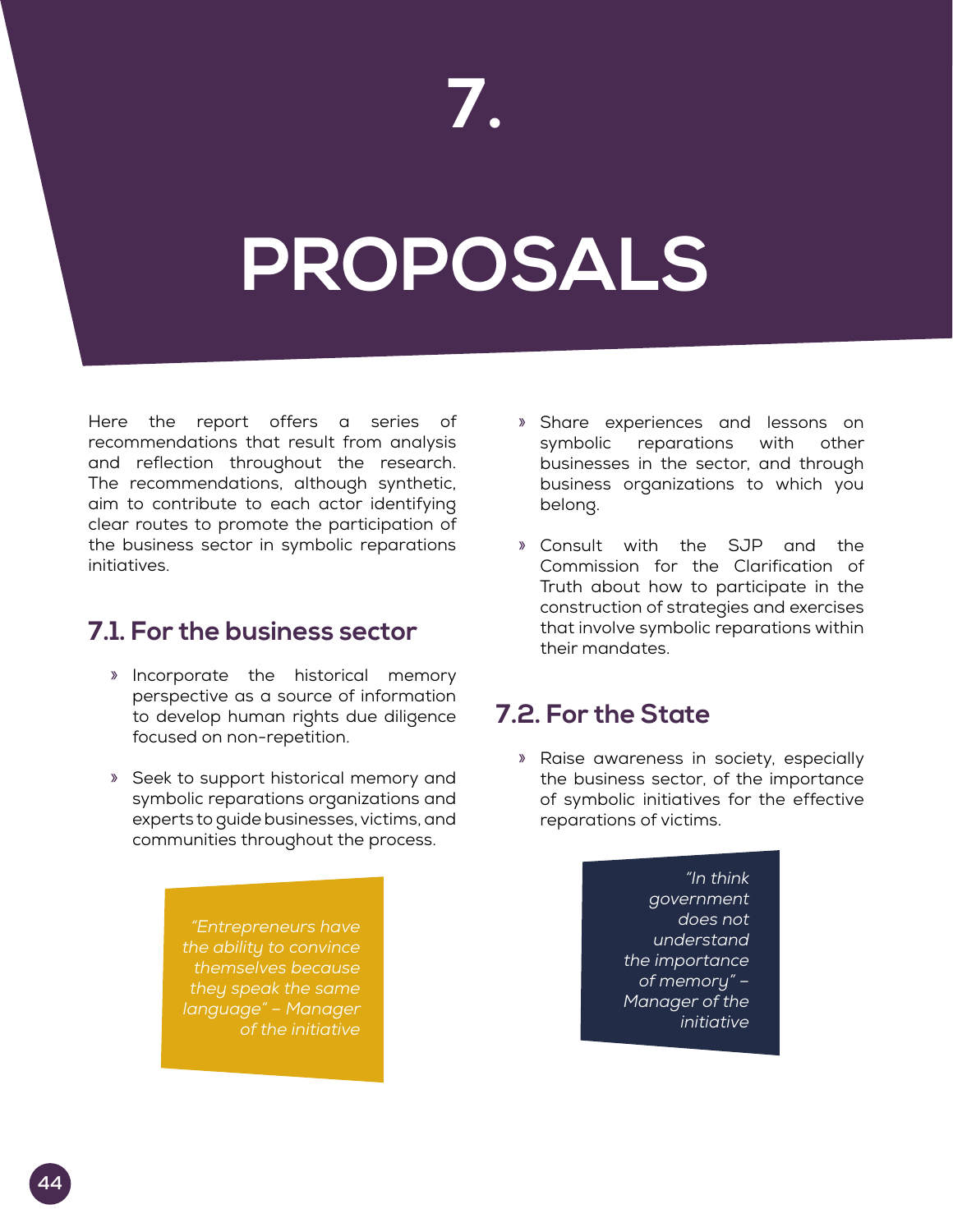» Raise awareness in society and the business sector about the possibility that they contribute to the consolidation of peace not only in economic terms, but also to start to transform transactional relationships between them, the State, and the population.

> *"Who said companies are experts in peace processes?" – Member of management of the company*

- » Coordinate with the business sector to distribute the different dimensions that can be addressed, to support the consolidation of peace (socioeconomic, reconstruction of the social fabric, consolidation of a culture of peace, governance and institutional strengthening, security, and human rights, among others) and that can be framed within symbolic initiatives.
- » Meaningfully involve small and medium businesses in all mechanisms that were conceived in the transitional justice system to guarantee victims' rights.
- » Strengthen the work of ordinary justice and the implementation of laws 975 of 2005 and 1448 of 2011, especially the investigations into the participation of third parties in the conflict. This could motivate businesses who have had impact on human rights infractions to participate in the ISTJRNR.

#### **7.3.For the Integral System of Truth, Justice, Reparation, and Non-Repetition, with emphasis in the Special Jurisdiction for Peace**

- » Investigate international experiences and methodologies that facilitate the inclusion of businesspeople and businesses in restorative justice processes.
- » Promote restorative justice mechanisms, especially in zones in which the businesses have also been negatively affected by the conflict, with the goal of ensuring the clarification of acts for all parties involved and affected.
- » Engage actors who are not victims, or at least who are not recognized as such but were affected by the war, in activities of the ISTJRNR so they can address other forms of truth.
- » Create and consolidate key partnerships, especially with local actors, for the construction of trust in the region. It is advisable to convene different organizations that work on peacebuilding, as well as unions and business sector representatives, to create awareness about the need to develop symbolic initiatives for the reestablishment of the victims.
- » Generate clarity for all interested parts about the use of the testimonies contributed to the ISTJRNR.

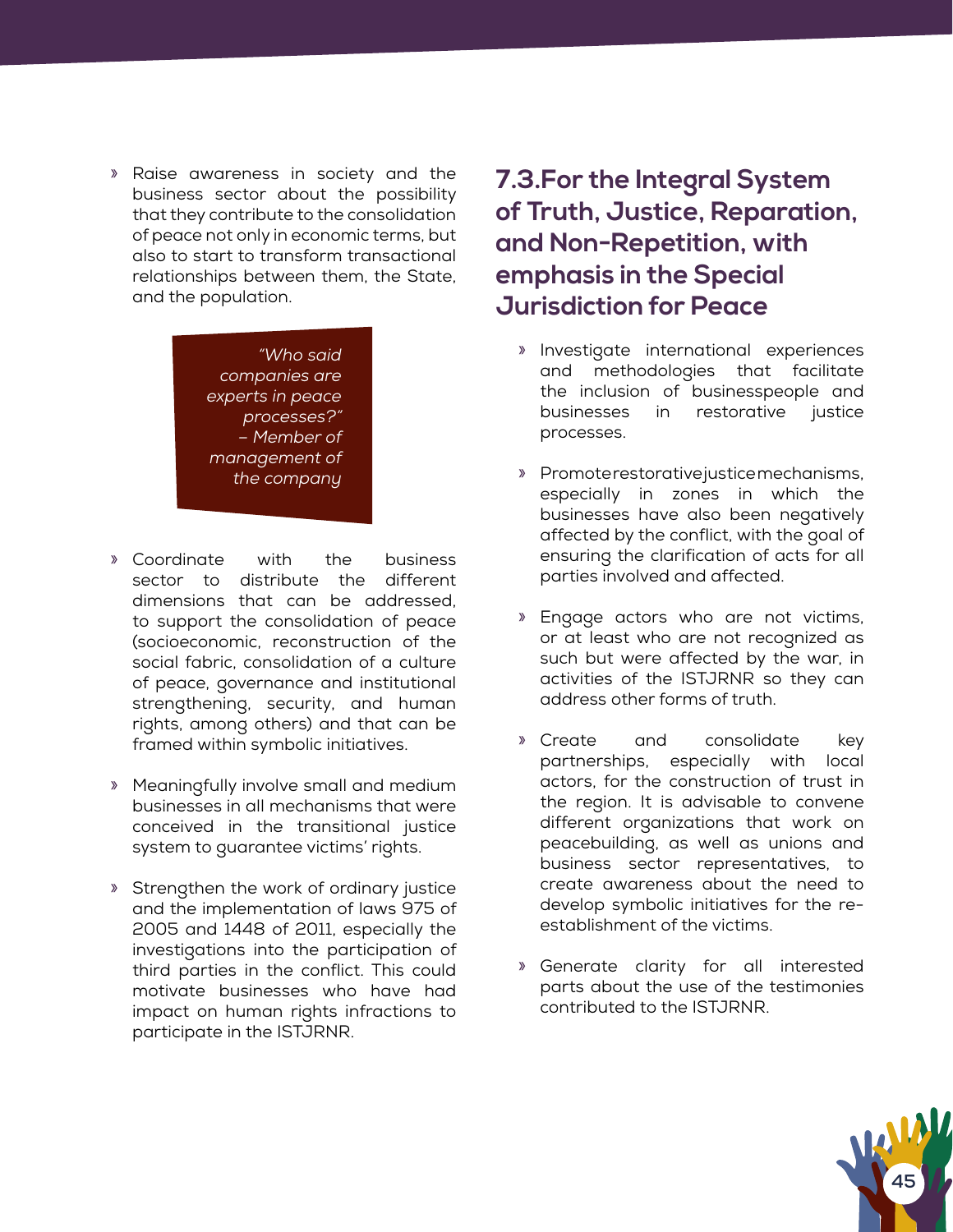- » Raise awareness of the approach that bodies such as the Truth Commission and the SJP will have when they arrive in the regions.
- » Promote spaces for dialogue and coexistence that allow the construction of trust between different social actors so that the truth can be a product of a collective effort that takes into account different positions and points of view.
- » Explore the possibility of constructing a soft law mechanism, or public nonbinding initiative based on consultation with key actors, to contribute clarity to the business sector about its potential impact on reconciliation and coexistence, as well as channels and tools to achieve this impact.
- » Carry out collective reparations built and agreed with all responsible and affected parts, to guarantee commitments of non-repetition.

#### **7.4. For NGOs, unions, and other relevant actors**

- » Inform the victims and communities of the possibility of exploring symbolic reparations without diminishing the importance of other types of reparations or access to available judicial mechanisms.
- » Support victims and communities in reparations processes, respecting their will, time, and needs.
- » Create bridges between different actors, especially between businesses, communities, and victims, which contribute to the generation of trust to openly set out symbolic reparations exercises.
- » Promote academic research that broadly and objectively addresses the role and participation of the business world in the armed conflict.

#### **7.5. For the United Nations Working Group on Business and Human Rights and OHCHR**

» Incorporate, within consultations and fieldwork carried out by the Working Group and OHCHR, the perspective of symbolic reparations in terms of nonjudicial reparations, to identify good practices, barriers, and elements that facilitate implementation.

> *"We have to think of key Manager of a company*

» Promote symbolic reparations as an especially relevant measure in transitional justice contexts and as an effective way to contribute to post-conflict reconciliation processes, through the study of cases in different scenarios and economic sectors.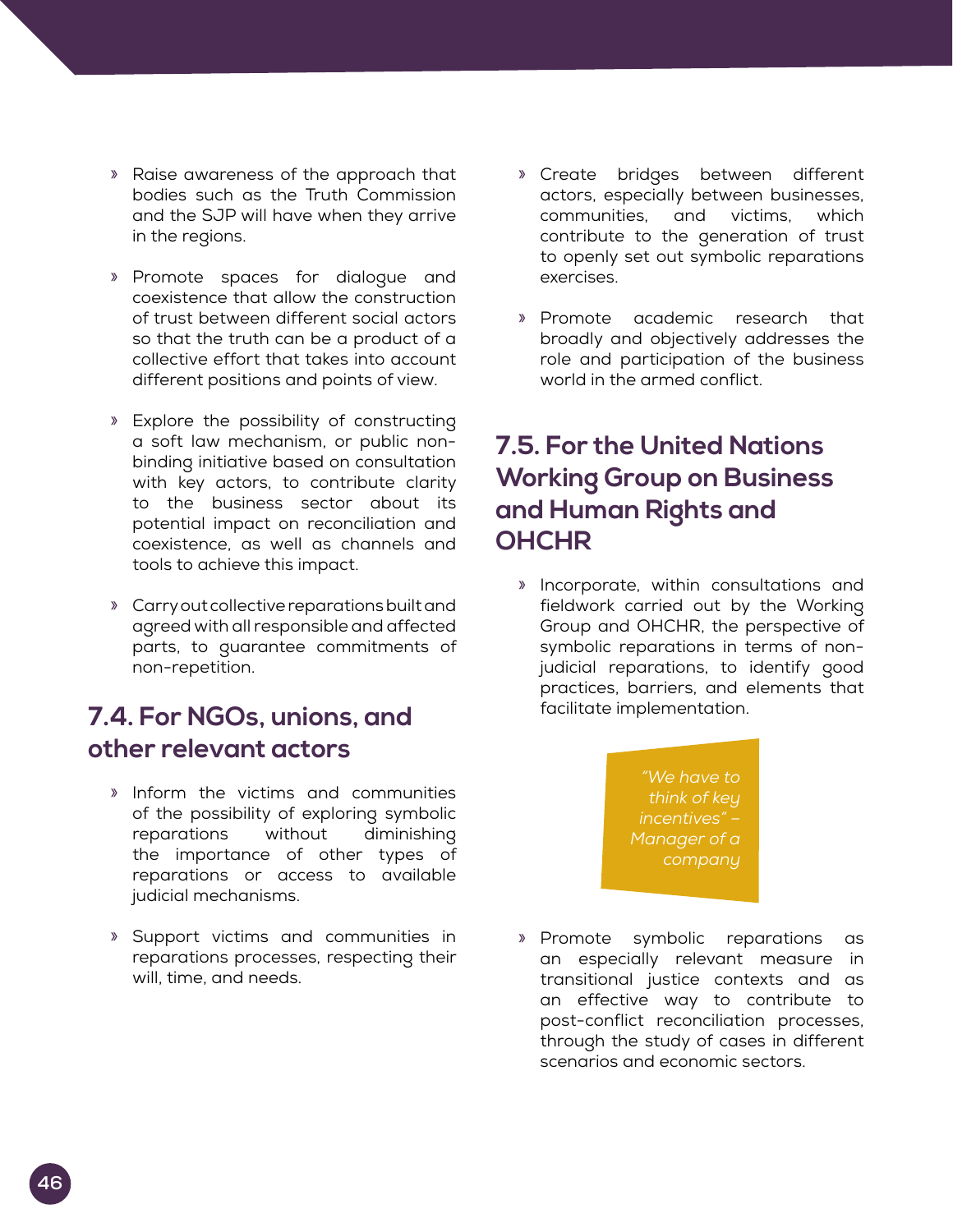» Promote historical memory exercises as a source of information to exercise complete due diligence that aims to contribute to non-repetition, in accordance with the second pillar of the UNGP.

Finally, the invitation is extended to deepen, investigate, and experiment on symbolic reparations with all involved actors, public institutions, the business sector, civil society, and especially the academic sector. Better understand how the business world's engagement in symbolic reparations initiatives in all societies transitioning from conflict to peace can provide more ideas about the role that businesses can play in these decisive moments. This report aspires to be a first step in that direction.

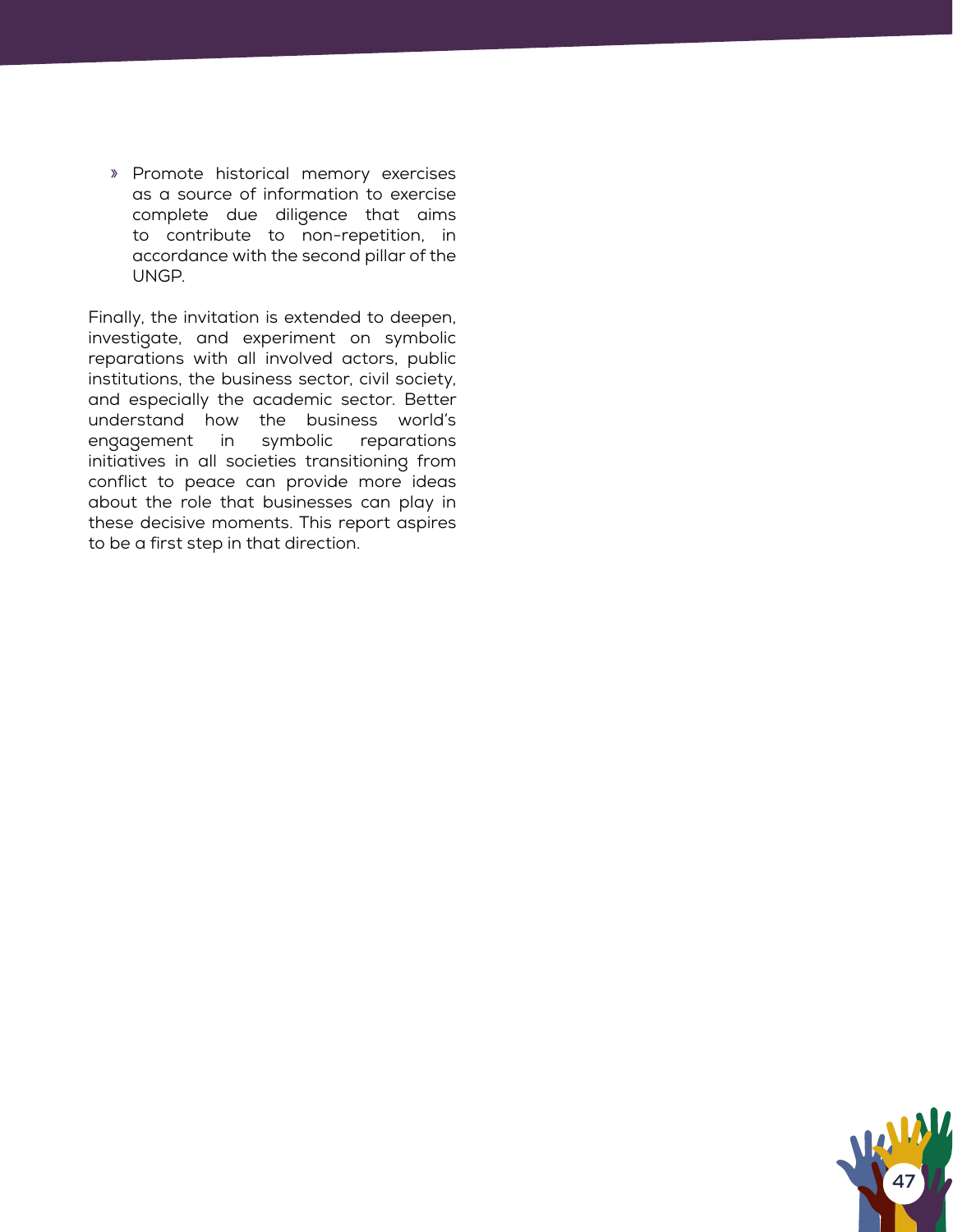### **ANNEX 1:**

**SYMPOSIUM: BETWEEN SOLIDARITY AND OBLIGATION. CHALLENGES TO BUSINESS PARTICIPATION IN SYMBOLIC REPARATIONS**

#### **MAIN CONTRIBUTIONS GENERATED IN THE FRAMEWORK OF THE DISCUSSION SESSIONS**

On 29 April 2019, IWE and CREER jointly organized a debate session about business and symbolic reparations in the Pontificia Universidad Javeriana in Bogotá, Colombia. The event saw participation by 15 panelists and more than 50 participants from different sectors: business representatives, academics, public institutions, members of the Truth Commission and of the SJP, and others.

During the session, a large quantity of aspects related to symbolic reparations and the business sector were debated. The most stand-out points from the debate are as follows, organized around four main themes:

- » Limitations on the concept of reparations
- » Obligations of the State and responsibilities of businesses
- » The construction of symbolic reparations
- » Promotion of symbolic reparations

#### **Limitations on the concept of reparations**

The State has carried out the large part of symbolic reparations in Colombia with respect to the armed conflict, and as a result, judicial sentences. However, until today symbolic reparations have not had a strategic role for institutions.

Symbolic reparations are very complex: often, becoming engaged in this type of reparations is explicitly or implicitly associated with assumption of responsibilities because if it were any other way, symbolic reparations would not be understood as reparations. In the session, the panelists emphasized the importance of links between recognition and the damage incurred. This led to discussions about different forms of business involvement in conflict, from complicity to financing of armed groups and organizations that benefited or benefit from the consequences of the conflict even if they were not directly involved.

With respect to this diversity of involvement, the business sector has different options to form part of symbolic reparations. These can be built from solidarity with victims to recognition, when relevant, of business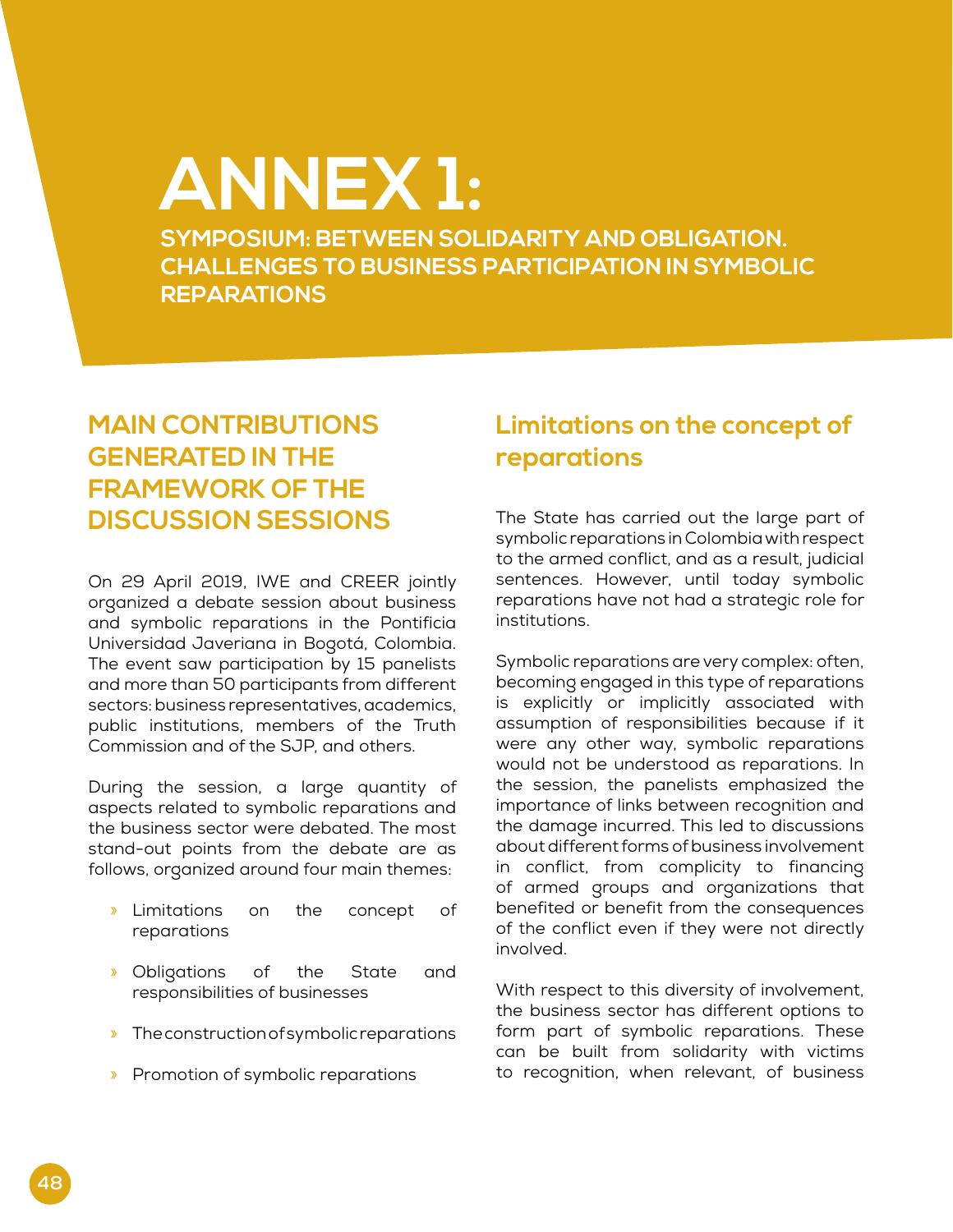responsibility. However, the discussion warned of the risk that if business initiatives do not have an explicit correlation with acts occurred, they can be confused with CSR initiatives that do not necessarily coincide with the logic of reparation.

Finally, it is worth highlighting that there was consensus about the UNGP being the frame of reference for the discussion of business reparations, including symbolic reparations.

#### **State obligations and business responsibilities**

The basis for this discussion was the idea that the State should lead initiatives in defense of peace: where there is a human rights violation it is the State, first, who should guarantee the corresponding reparation. However, businesses should also support truth processes, even when they are not responsible for the acts, given that some of their activities could have resulted in regional problems.

The possibility that businesses can be recognized as legitimate actors in reparation is a dimension that has not received due attention. One of the obstacles to talking about business reparations is businesscommunity relations based exclusively on economic transactions and not on the generation of trust.

It is also worth noting that business engagement with the regions and with the conflict are differentiated dynamics. A businessperson in Bogota is not the same as one in Medellin or one who has activities in Tumaco. Conflicts and business engagement with them are different depending on zone

and industry, among other variables. It is therefore necessary to pay attention to these factors.

#### **The construction of symbolic reparations**

Throughout the session, it was agreed that there is a great need to destigmatize and humanize all victims, including businesses, who are often forgotten or deprioritized. For this, it is necessary to support initiatives that focus on values such as creativity, resilience, and truth. Symbolic reparations enter in this category, even when they see participation by the business sector.

Upon asking the panelists how to develop symbolic reparations with participation by the business sector, these were the main aspects they mentioned:

- » Symbolic reparations have great value for businesses and communities who work on them, but the focus on reparations cannot be exclusively symbolic.
- » There must be a dialogue and listening process for reparations with victims and communities. Communities know what symbolic reparations are, they just have to be asked.
- » The process, not the result, must be prioritized. It is necessary to balance power in dialogue and establish conflict resolution mechanisms. All this is connected to the human condition and the need to permanently relate in the region.

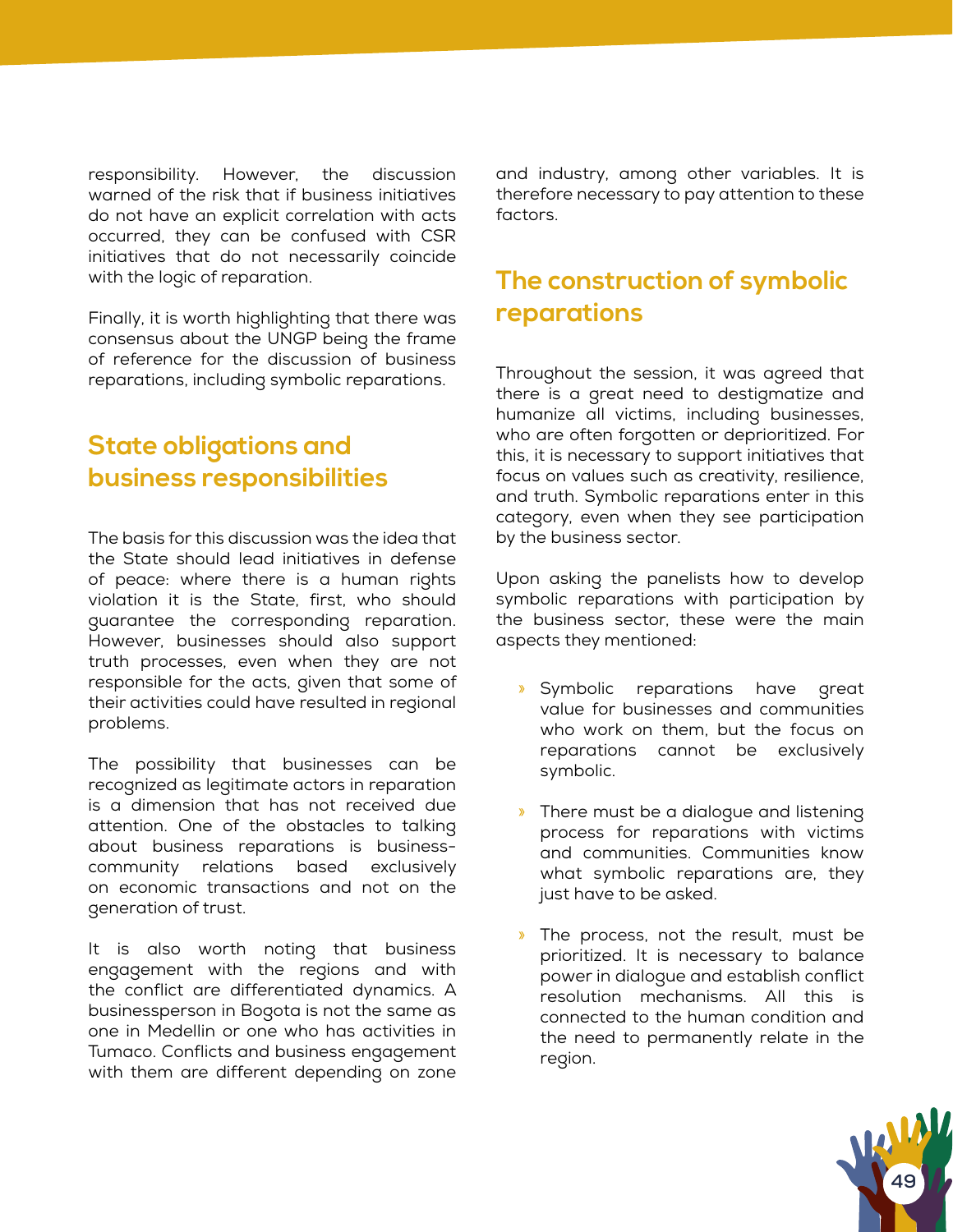» It is worth highlighting the importance of recognizing the stories and experiences of different actors, their life stories, struggles, and memories, as a way to humanize. There are multiple truths that should be correctly managed throughout the process.

#### **Promotion of symbolic reparations**

Panelists and participants highlighted the need to better understand symbolic reparations, so a greater presence of this kind of content is necessary in university, through both training and research. Finally, emphasis was made on the university's potential as an institution, as a protected forum that feeds dialogue and in which different actors (businesses, businesspeople, communities, victims) can participate and express themselves freely.